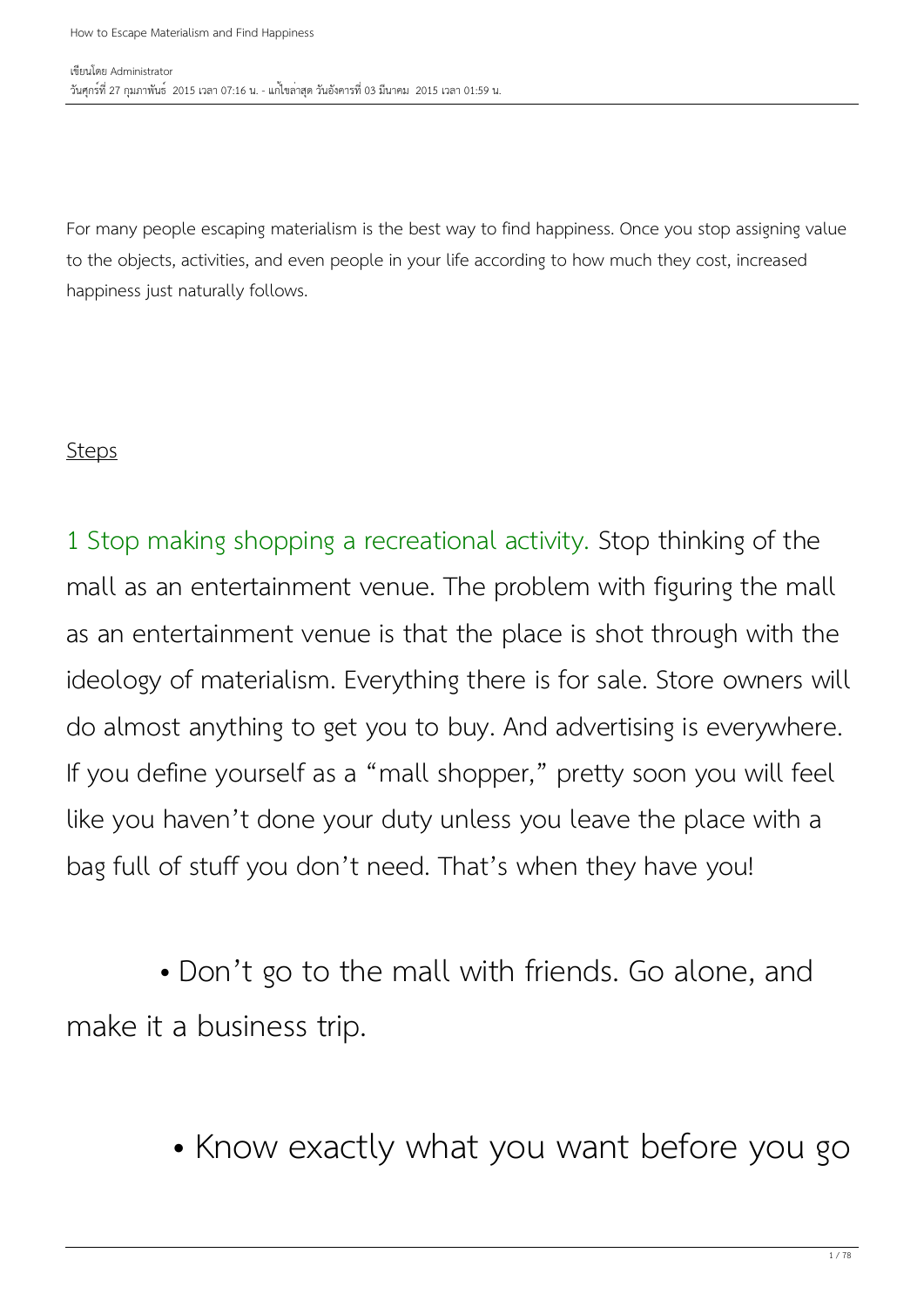to the store, buy it, and leave the premises immediately.

 • Use a 30-day list. If you decide you really want to buy something, put it on a list. Now tell yourself you cannot buy that item for 30 days. When the 30 days have passed, if you still want the item, go to the store and buy it. This waiting period can help you determine whether or not you really want or need the item.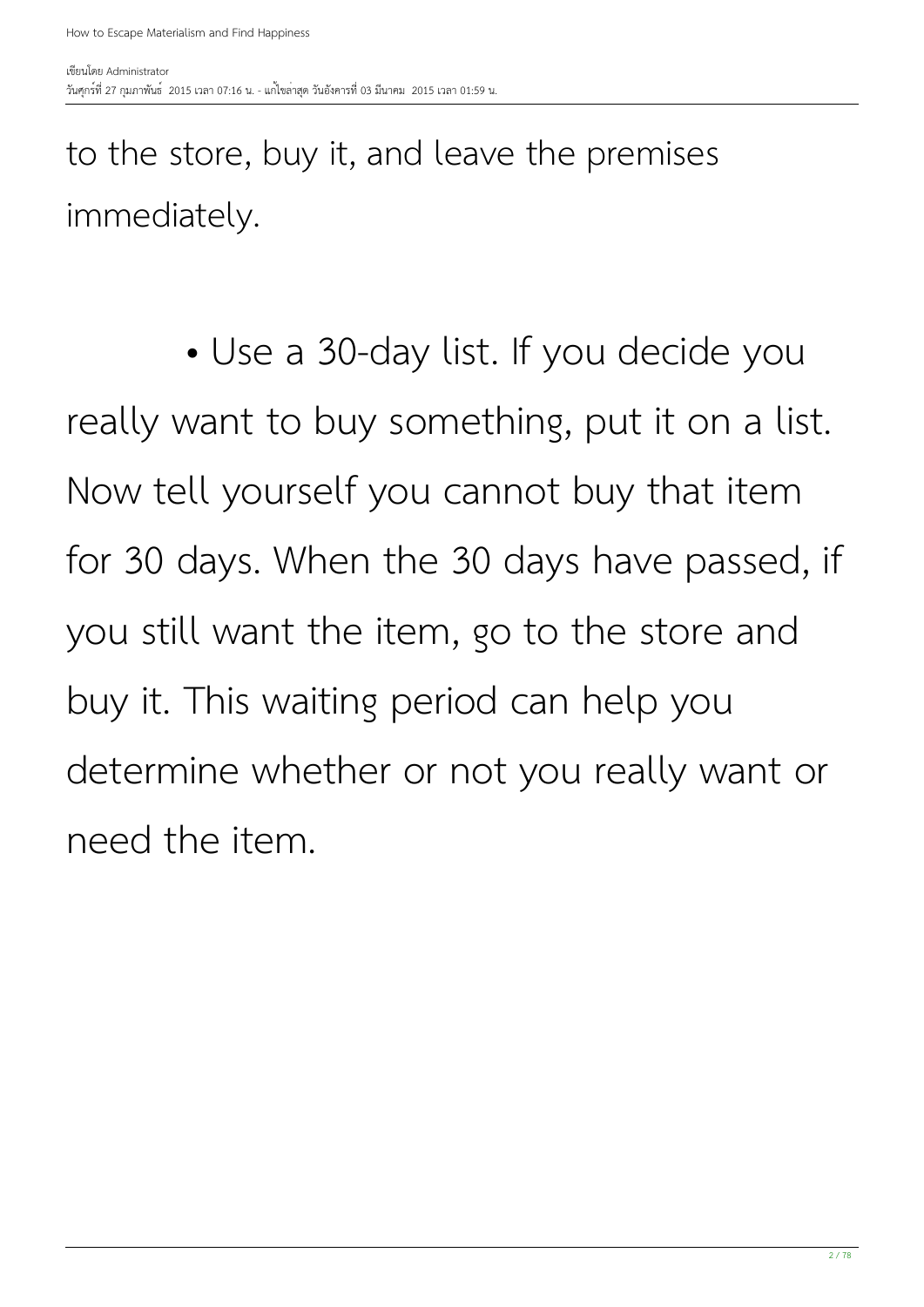2 Buy used. When you get the urge to buy something, try finding it used instead of new. Buying used gets you out of the mall and into another world. Thrift shops, used-clothing stores, and flea markets operate under a different market sensibility. It's not quite anti-materialistic, but it's certainly less materialistic than the mall sensibility.

• Internet services such as Craigslist and E-Bay make buying used items much easier than before. The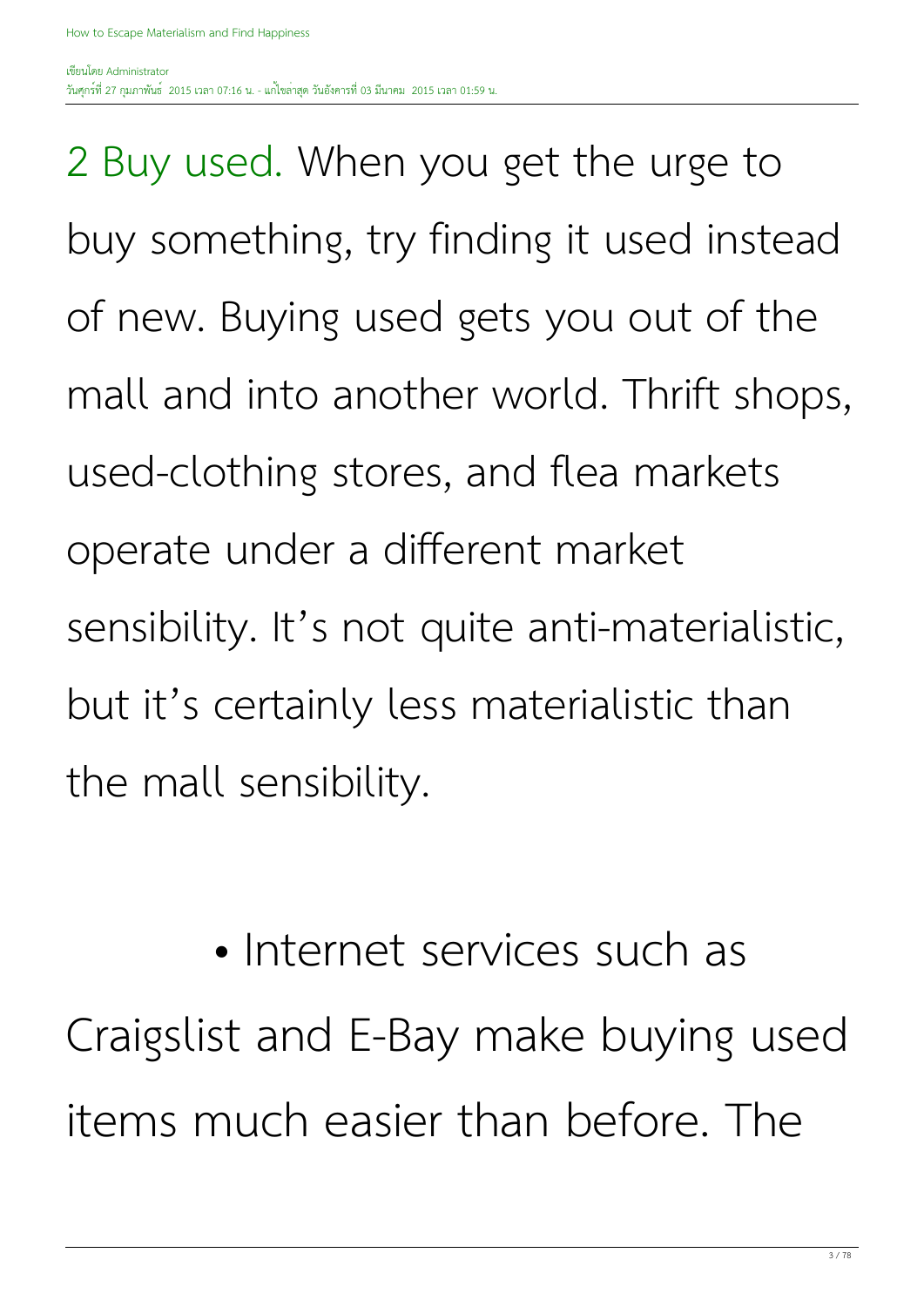direct exchange such services provide can get you out of the cycle of extreme consumerism.

 • Buying used at thrift stores and flea markets usually means you are dealing with another human being, face-to-face, instead of dealing with a faceless corporation.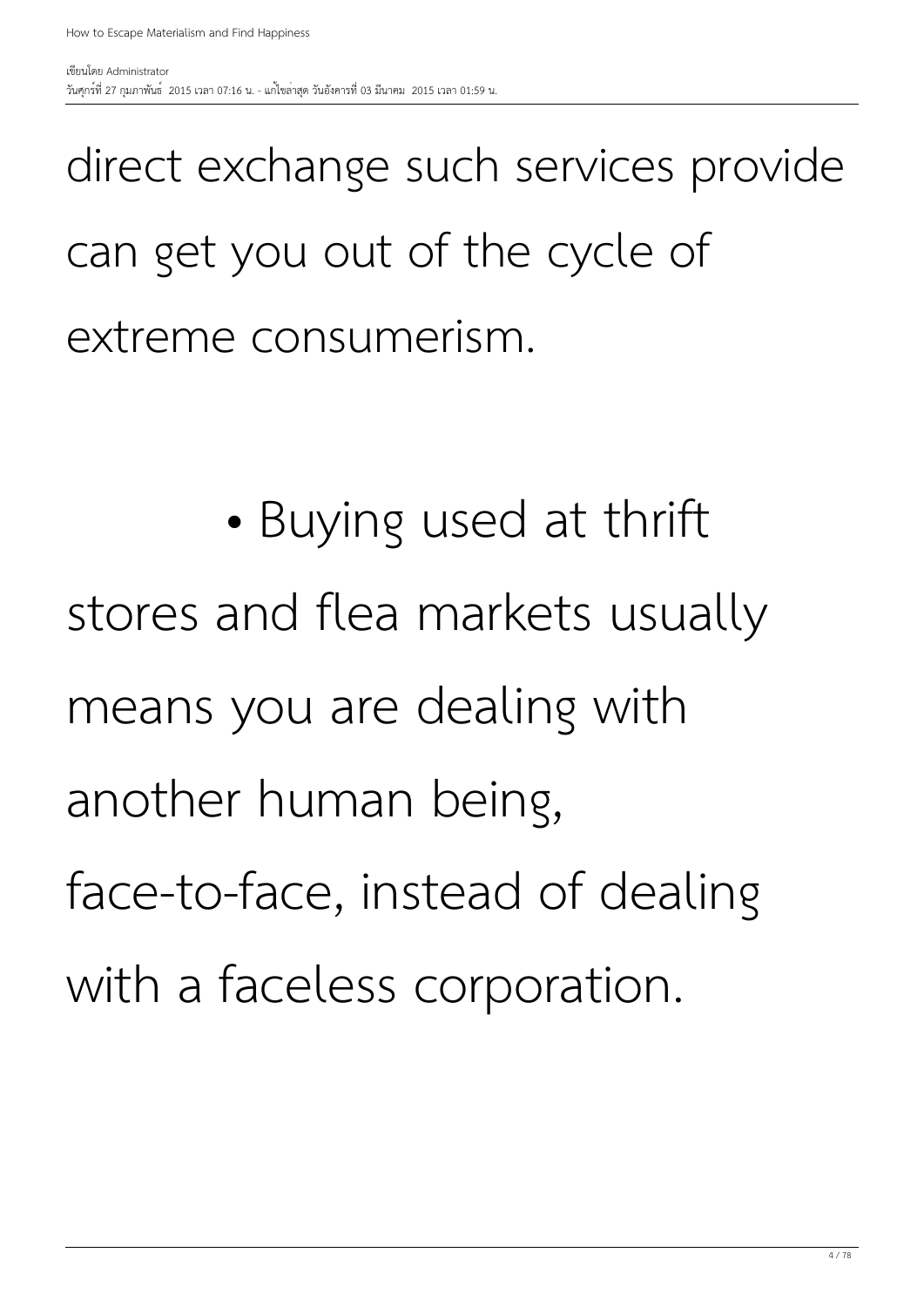3 Limit television. You don't need to become a television basher, just recognize that TV is dominated by the concerns of advertisers. It's not just that a higher and higher percentage of TV content is ads, but that even non-advertising content carries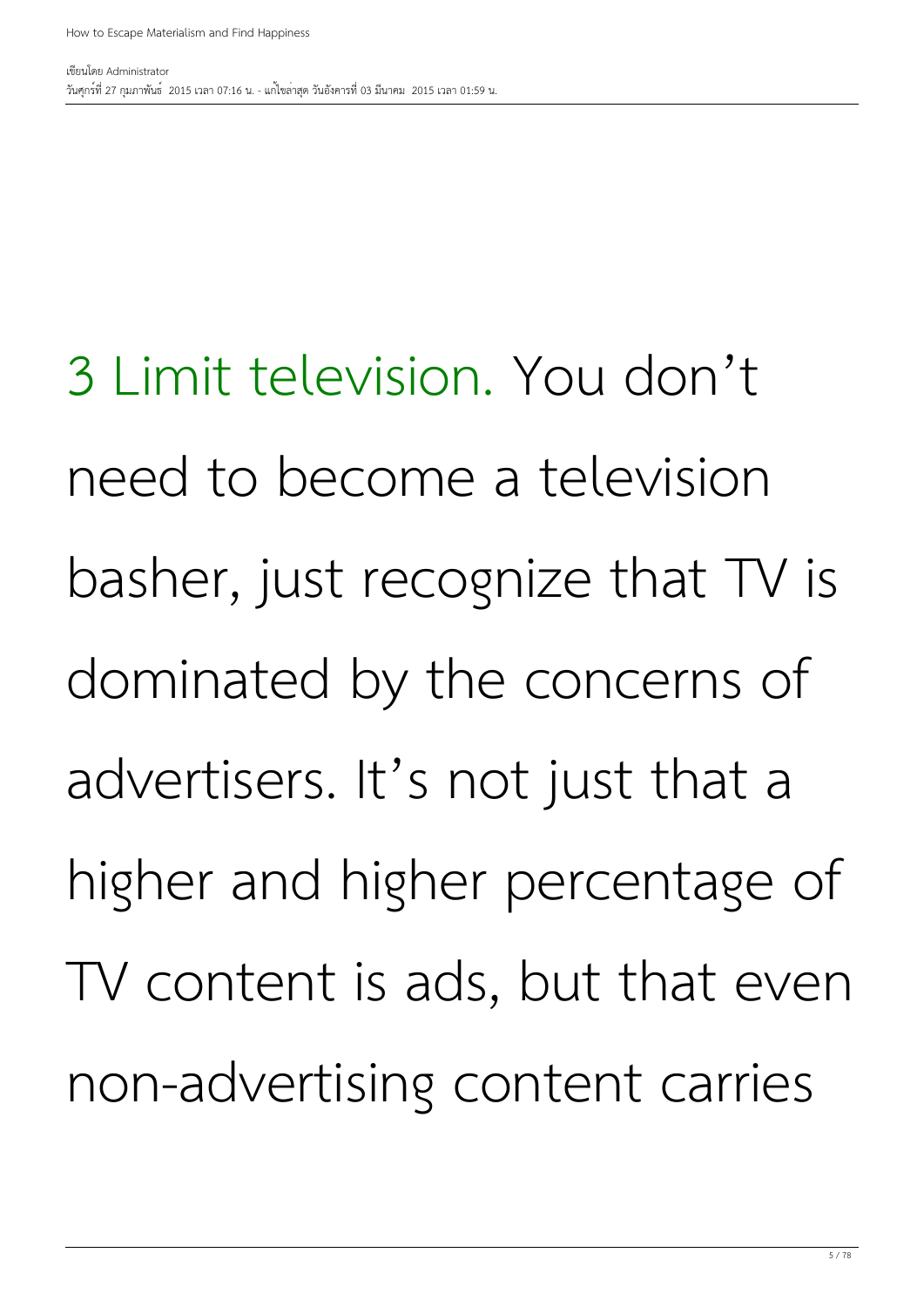the messages and materialistic ideology of advertisers. The actors who play people represented in sitcoms, for example, don't wear clothing that they pick out themselves. They wear clothing that fits advertising demographics.

#### • Force yourself to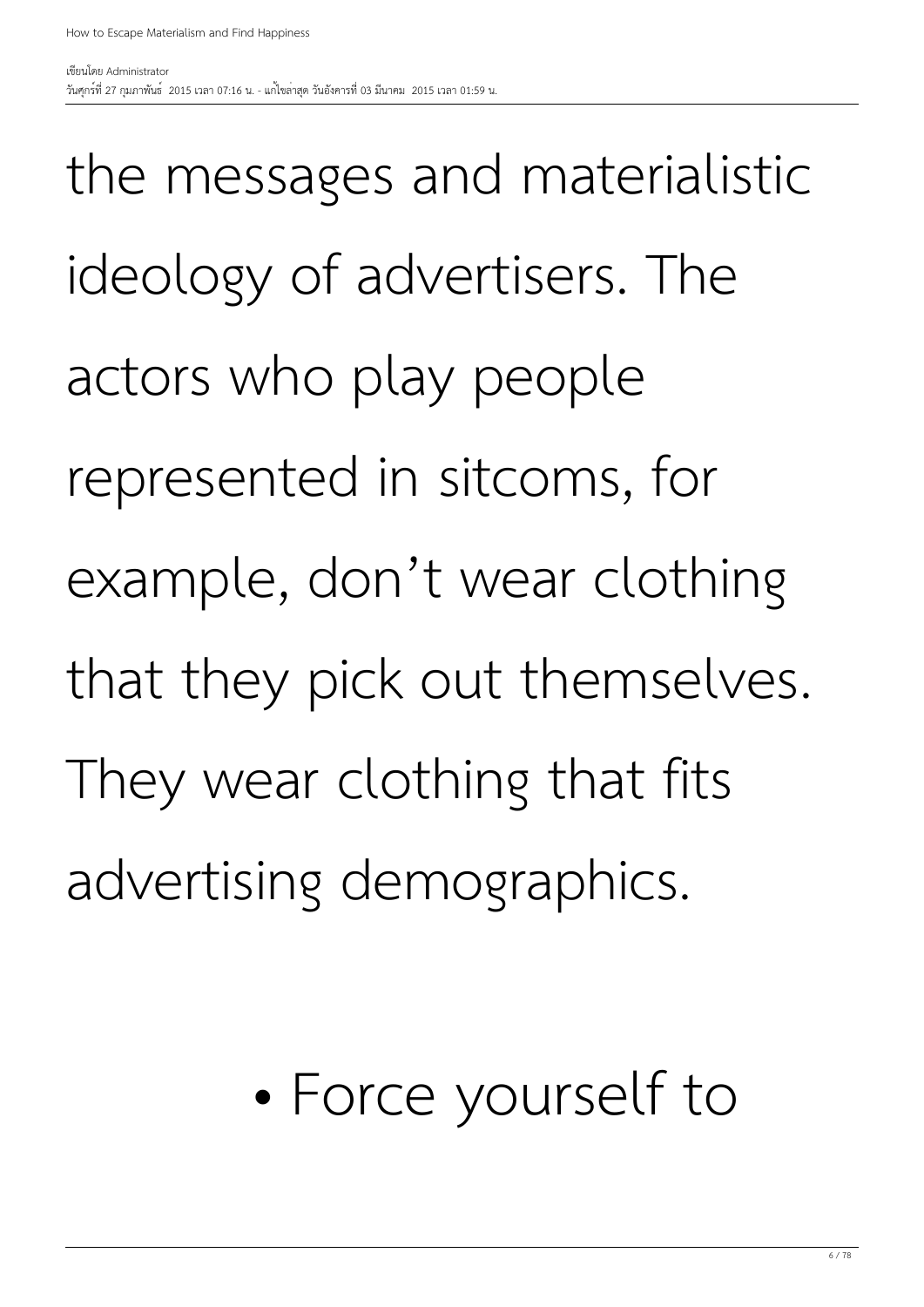#### shut down all TV viewing for one week as an experiment, and if you can't handle this, shut it down for three days.

#### • Figure out how many hours of TV you watch per week. Then determine what you would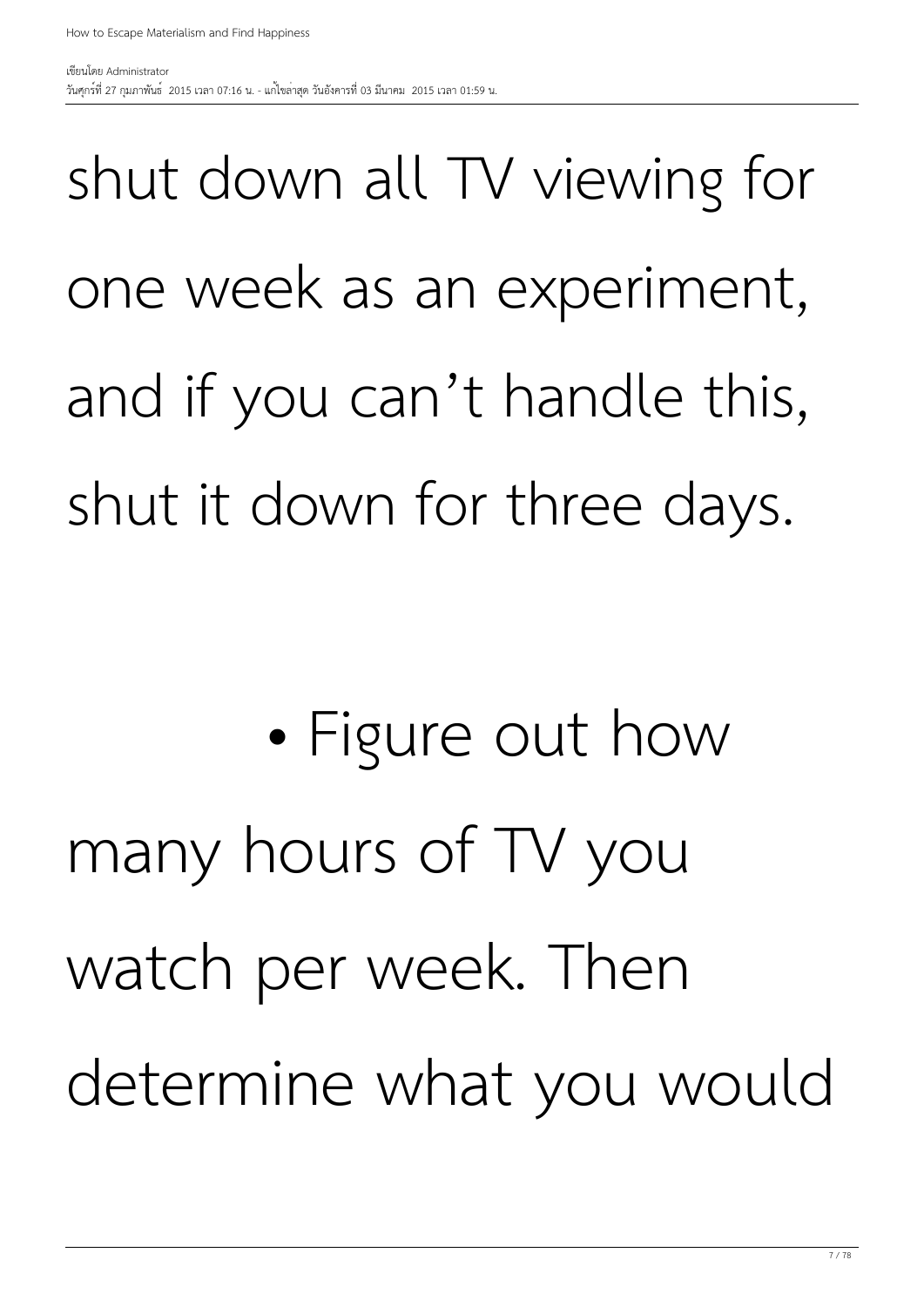truly miss if you cut out TV viewing altogether. Watch only the shows you would truly miss, and forget about the rest.

• Watch TV only with other people, never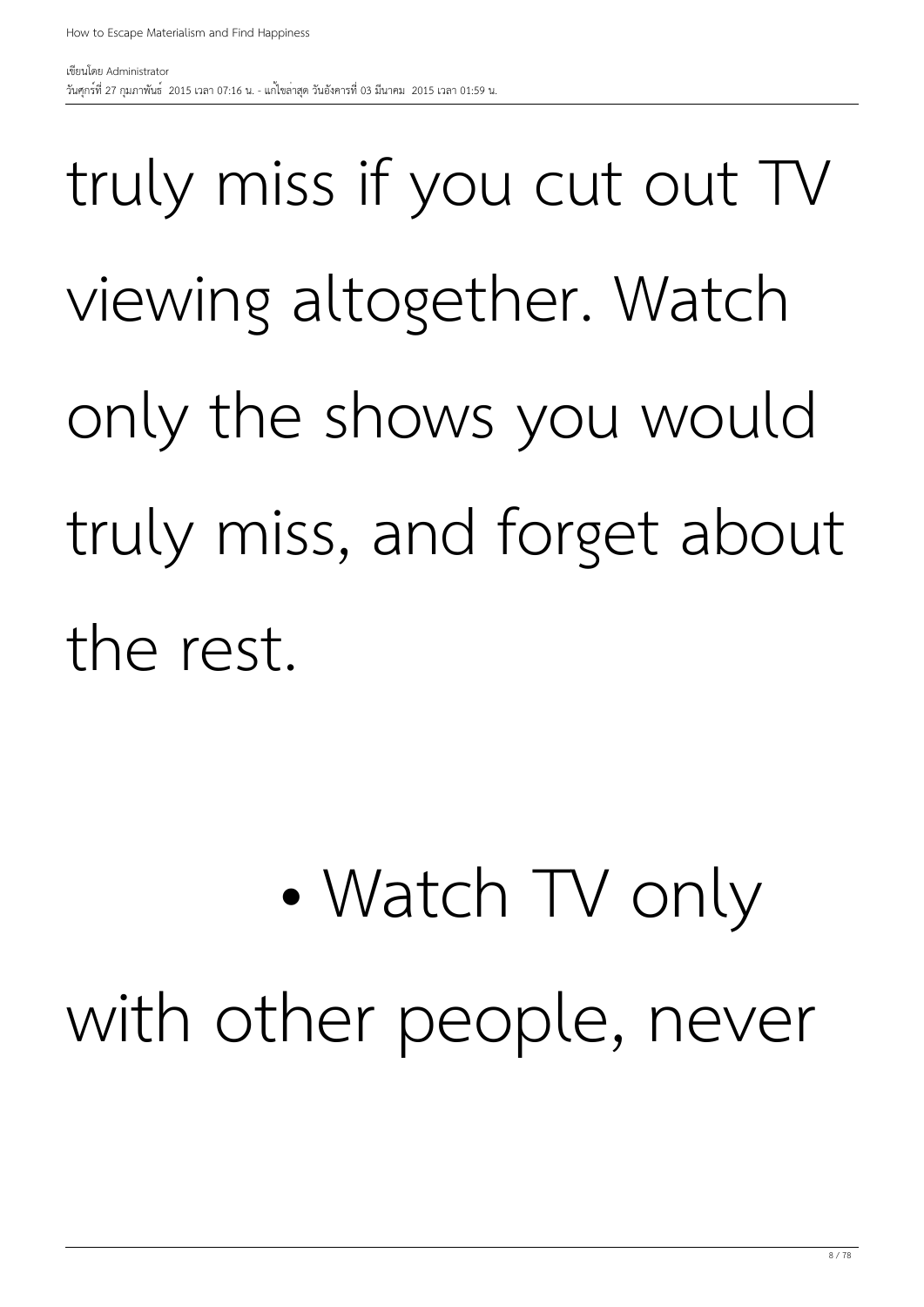alone. Figuring TV as a communal activity can reduce some of its materialistic overtones as you interact with your fellow viewers instead of sitting inert and allowing yourself to be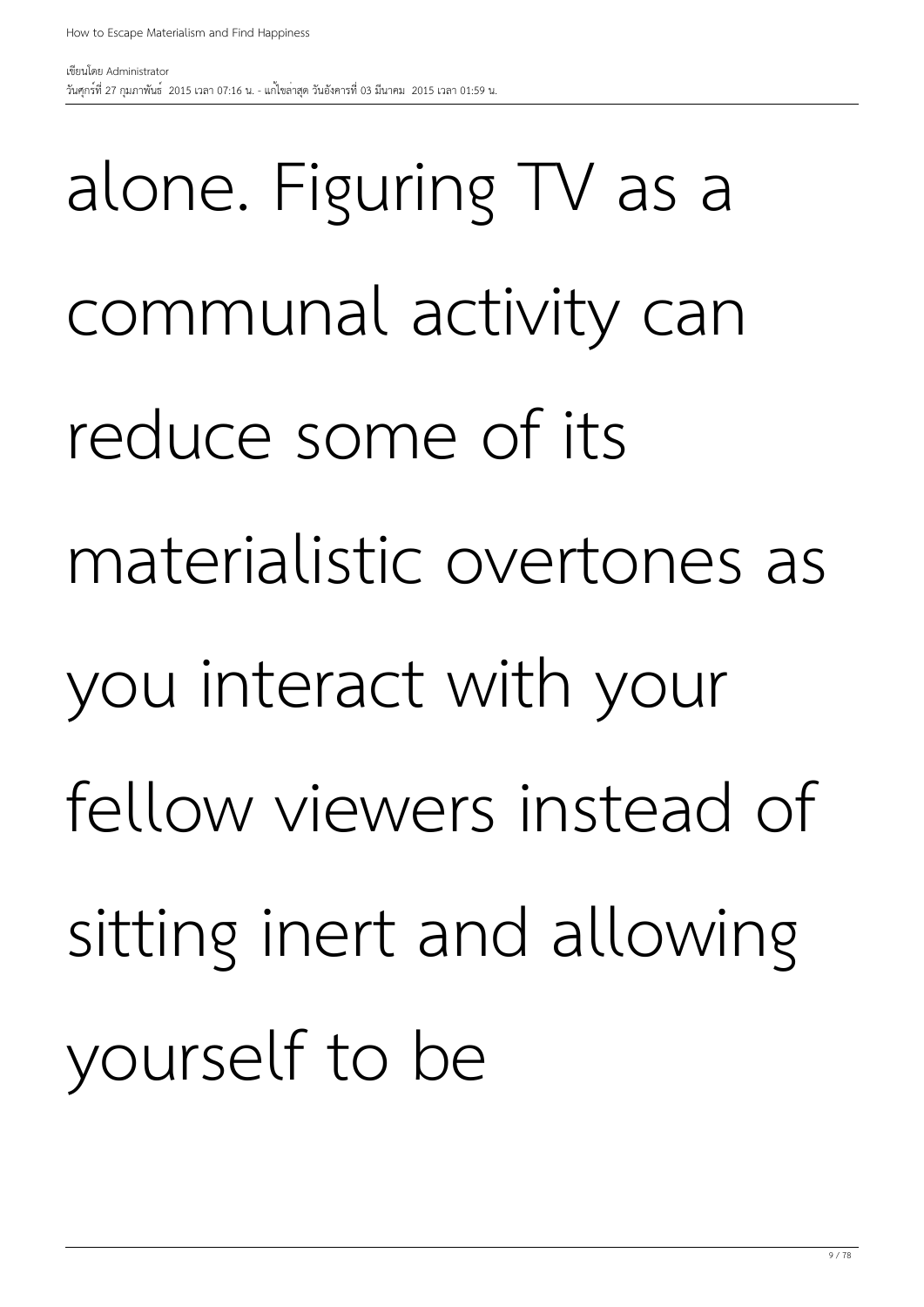#### bombarded by endless

ads.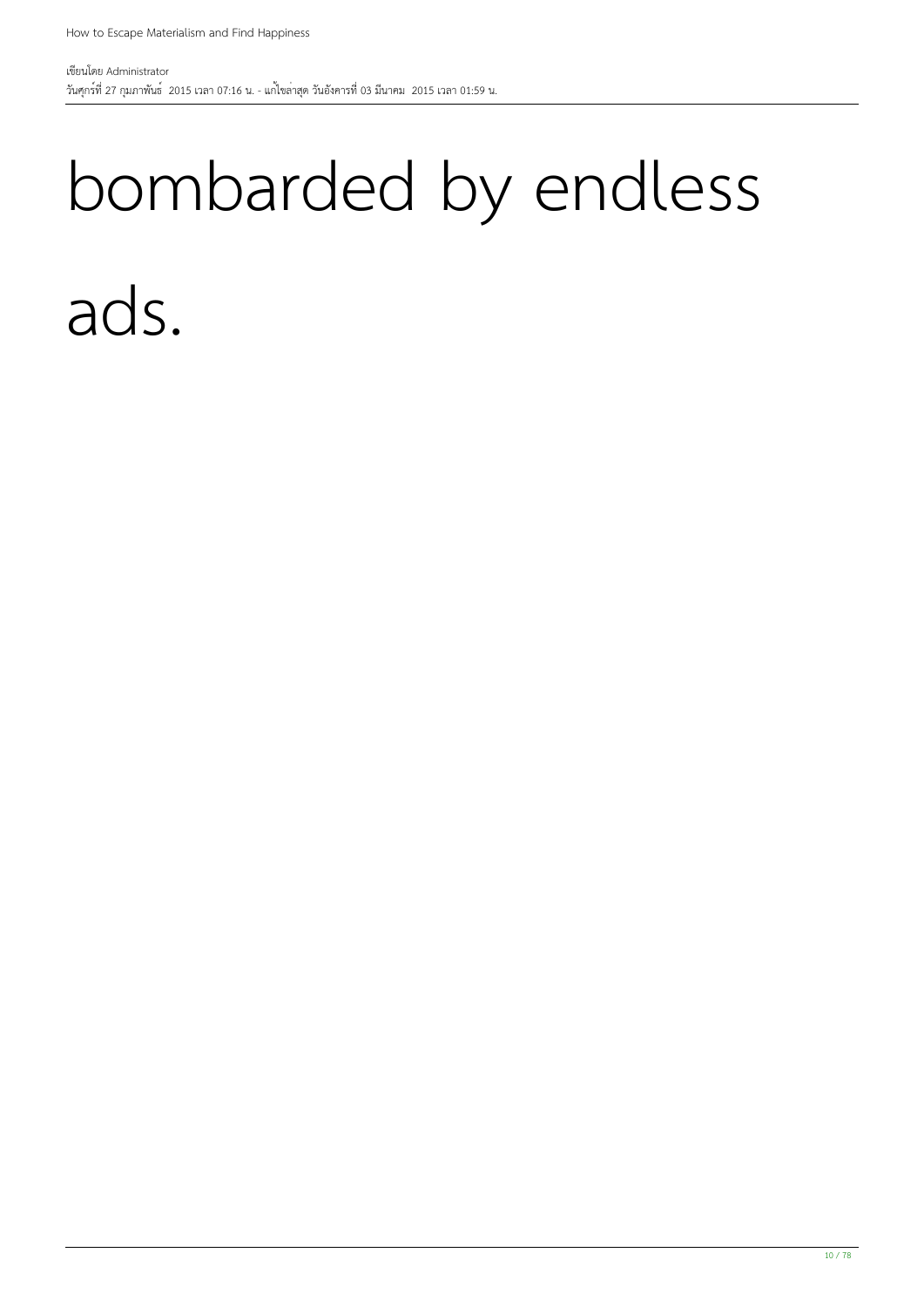4 Limit web browsing. Unfortunately, the internet is second only to television for spreading a materialistic ideology. The prevalence of the celebrity culture,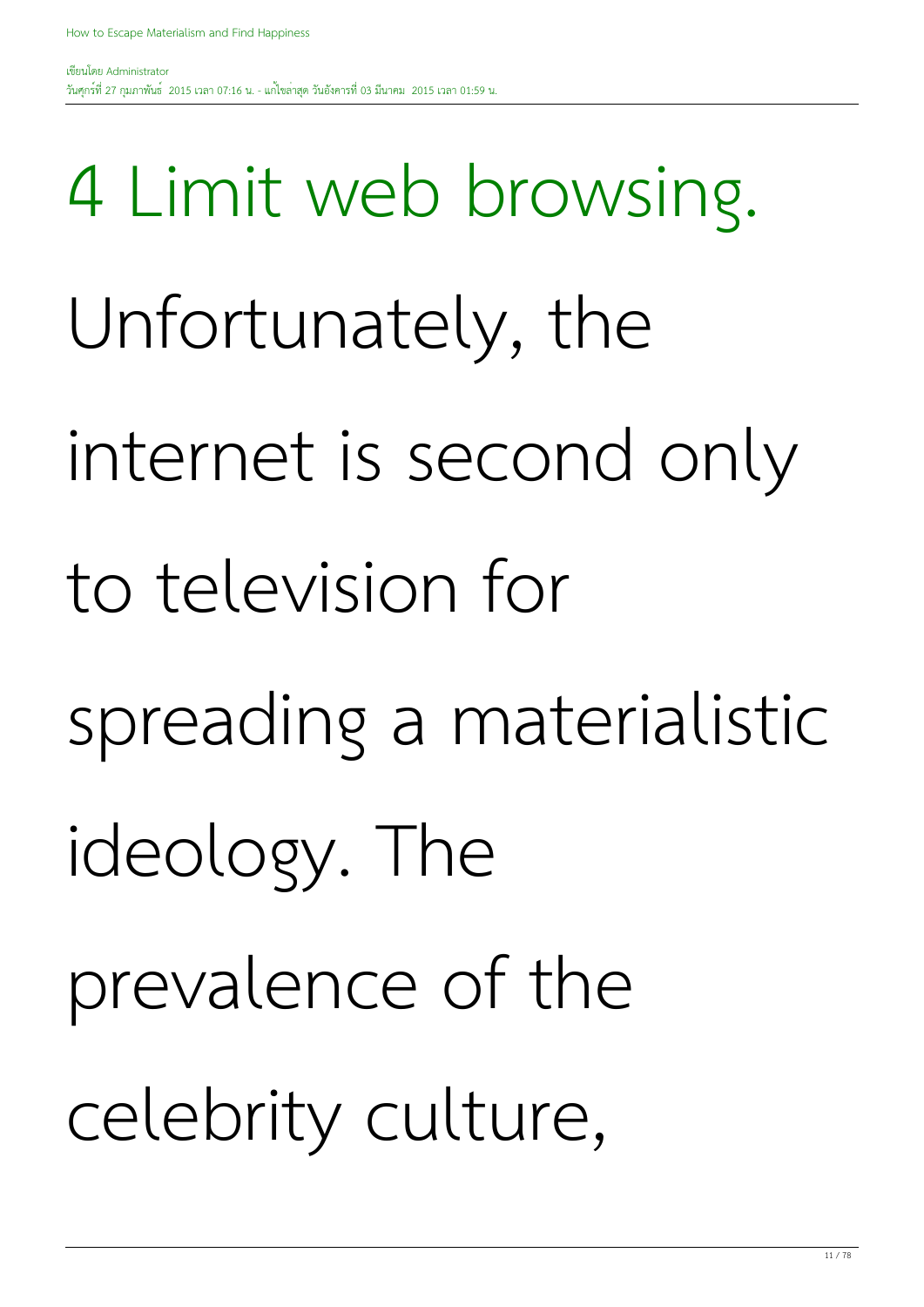incredibility intrusive advertising, and, of course, internet shopping make it hard to avoid the rampant materialism of the internet.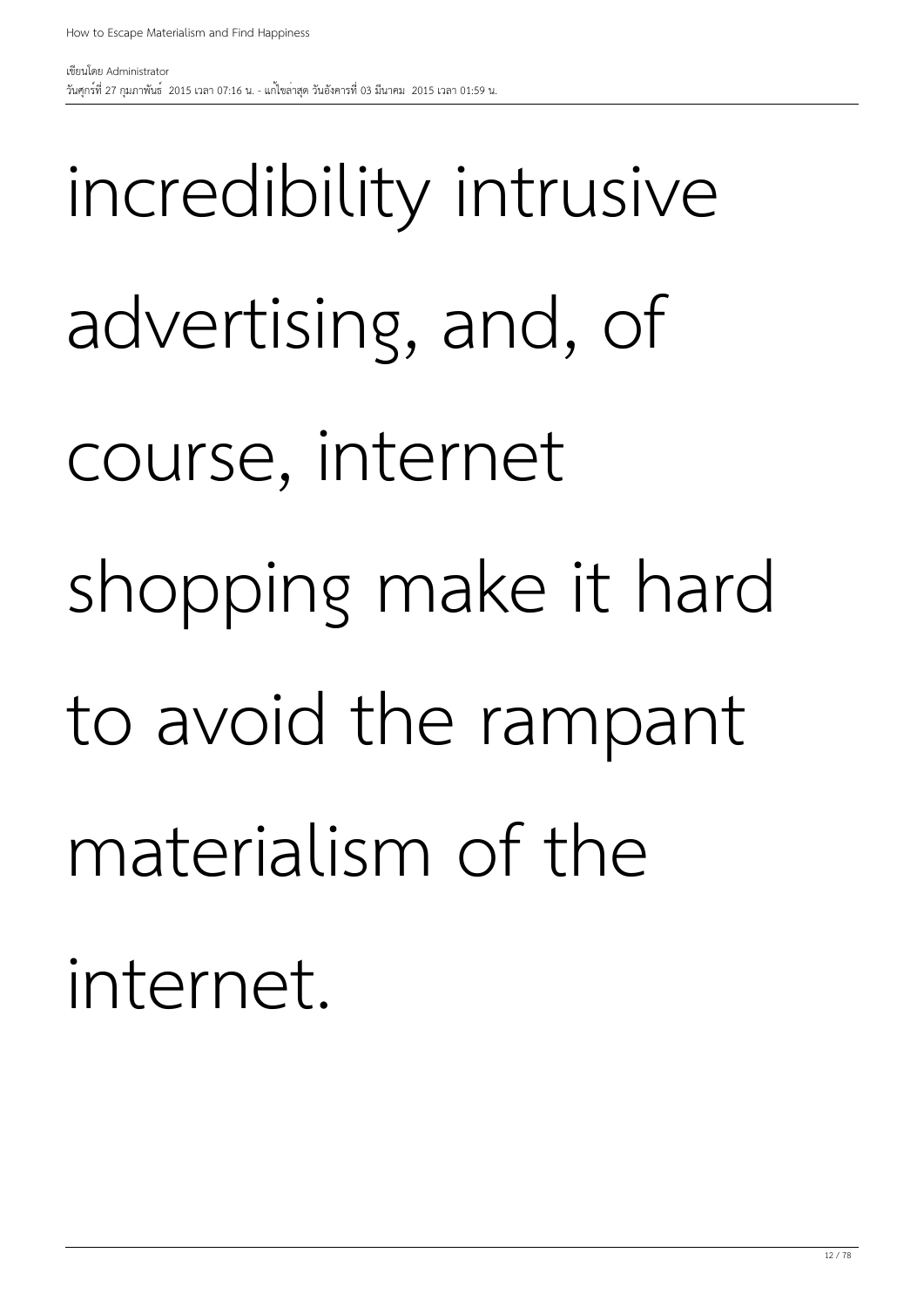### • Even more than TV, internet use encourages self absorption and a solitary life style. Instead of becoming a hermit, participate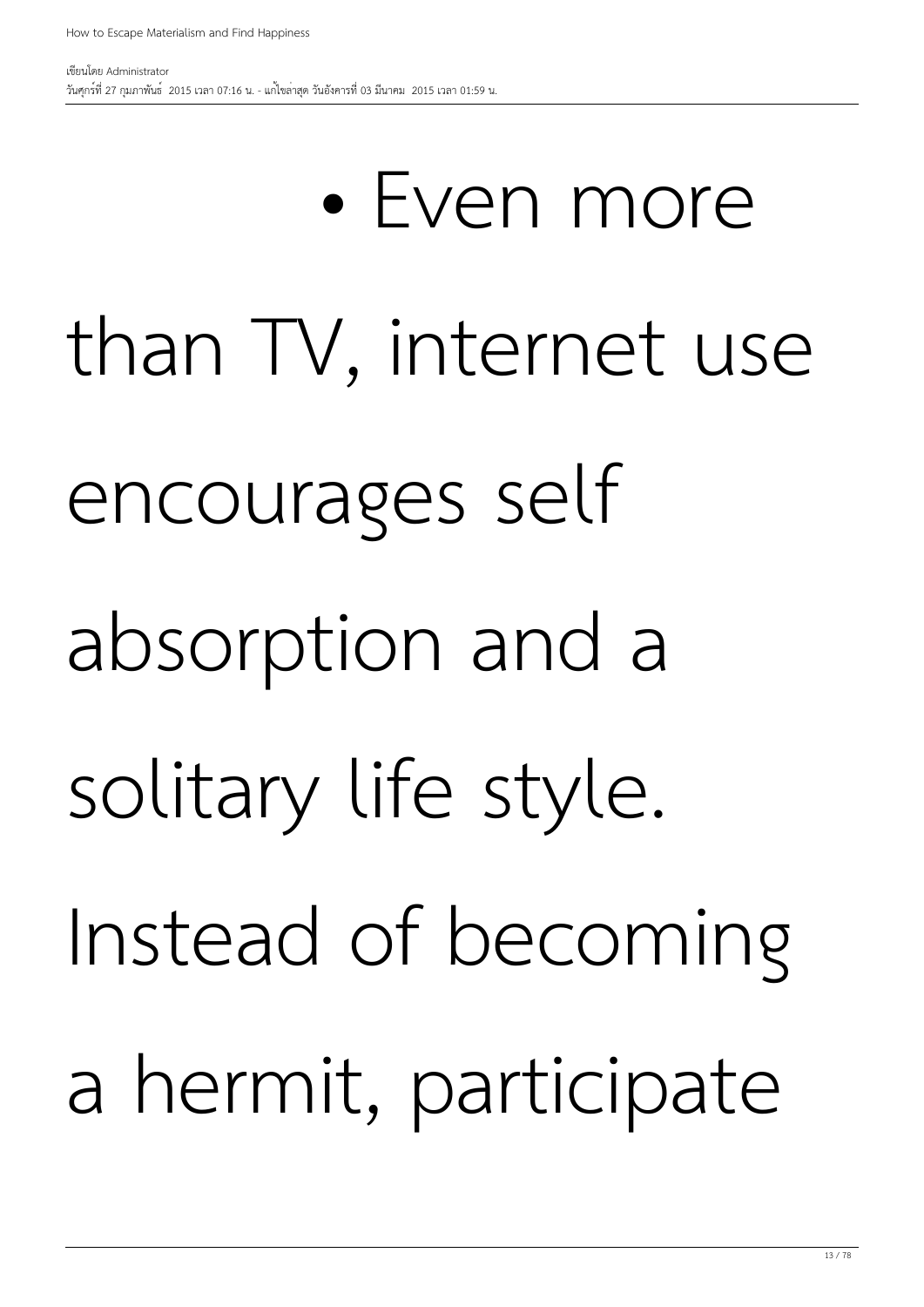### in real social networking—make new, non-virtual, friends—rather than participating in Facebook and Twitter.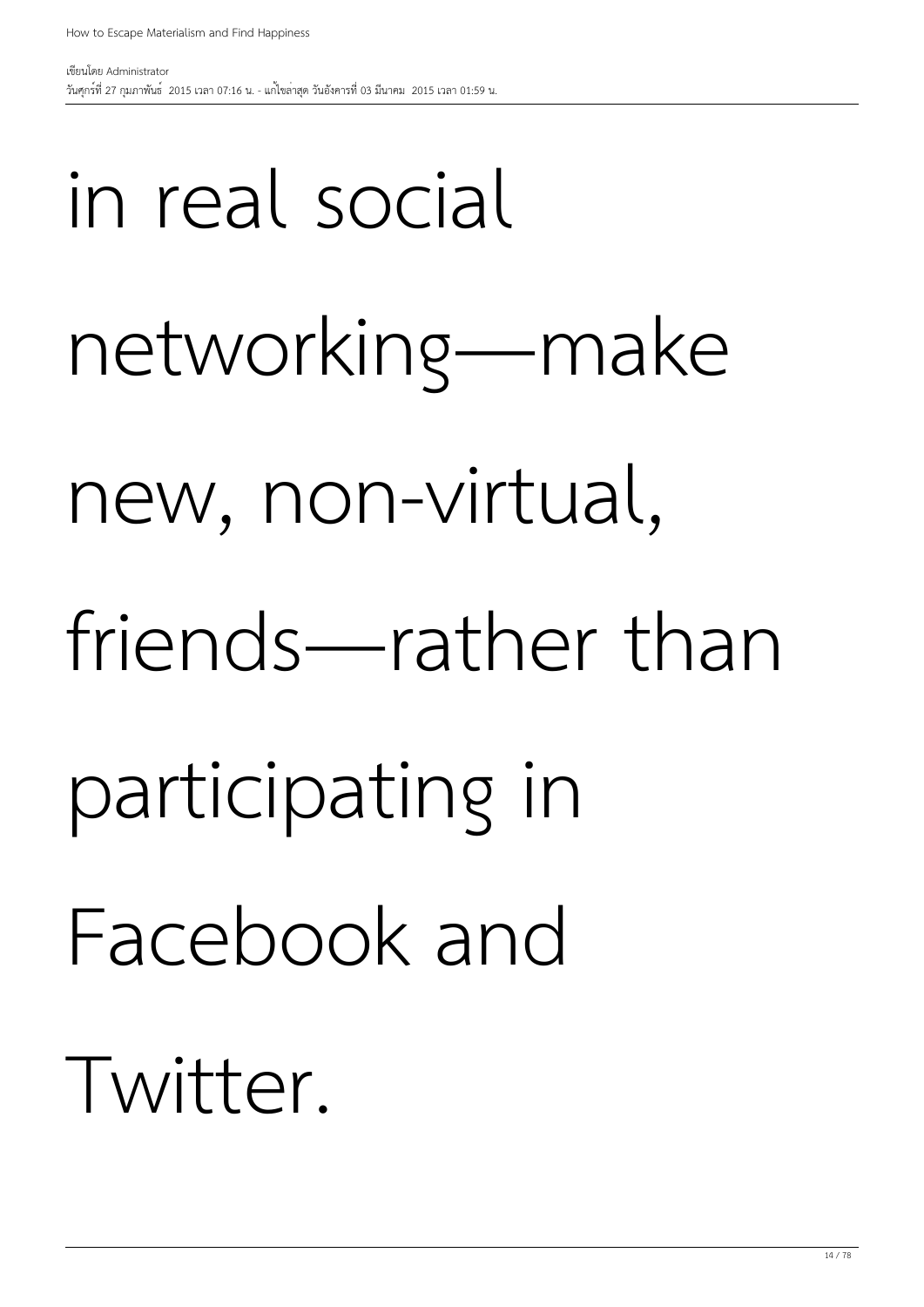## • Cut out one internet function. Most people use the internet for more than one function. They use it to play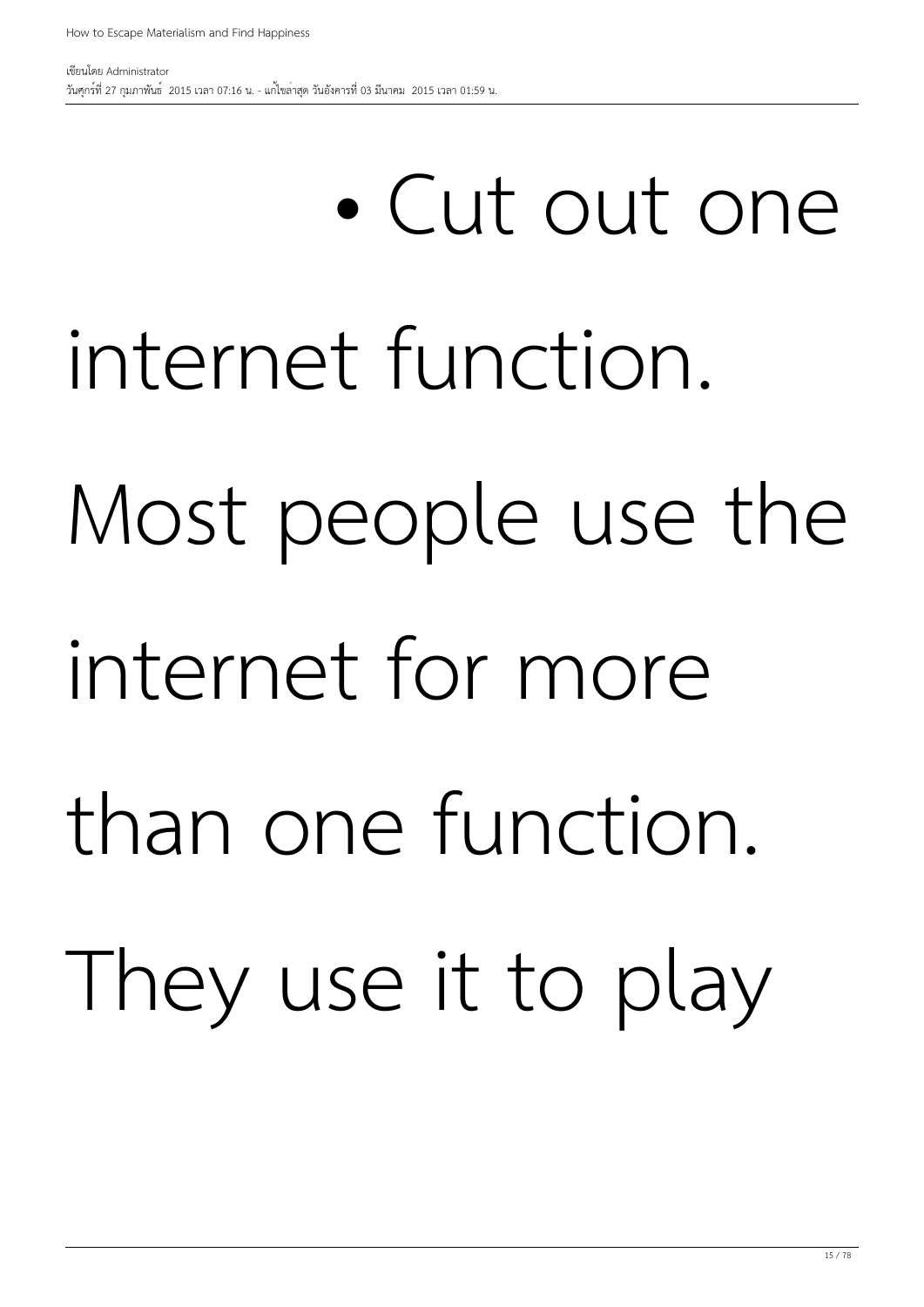### games. They use it for getting news. Or, they use it for buying stuff. Cutting out one of these functions is easier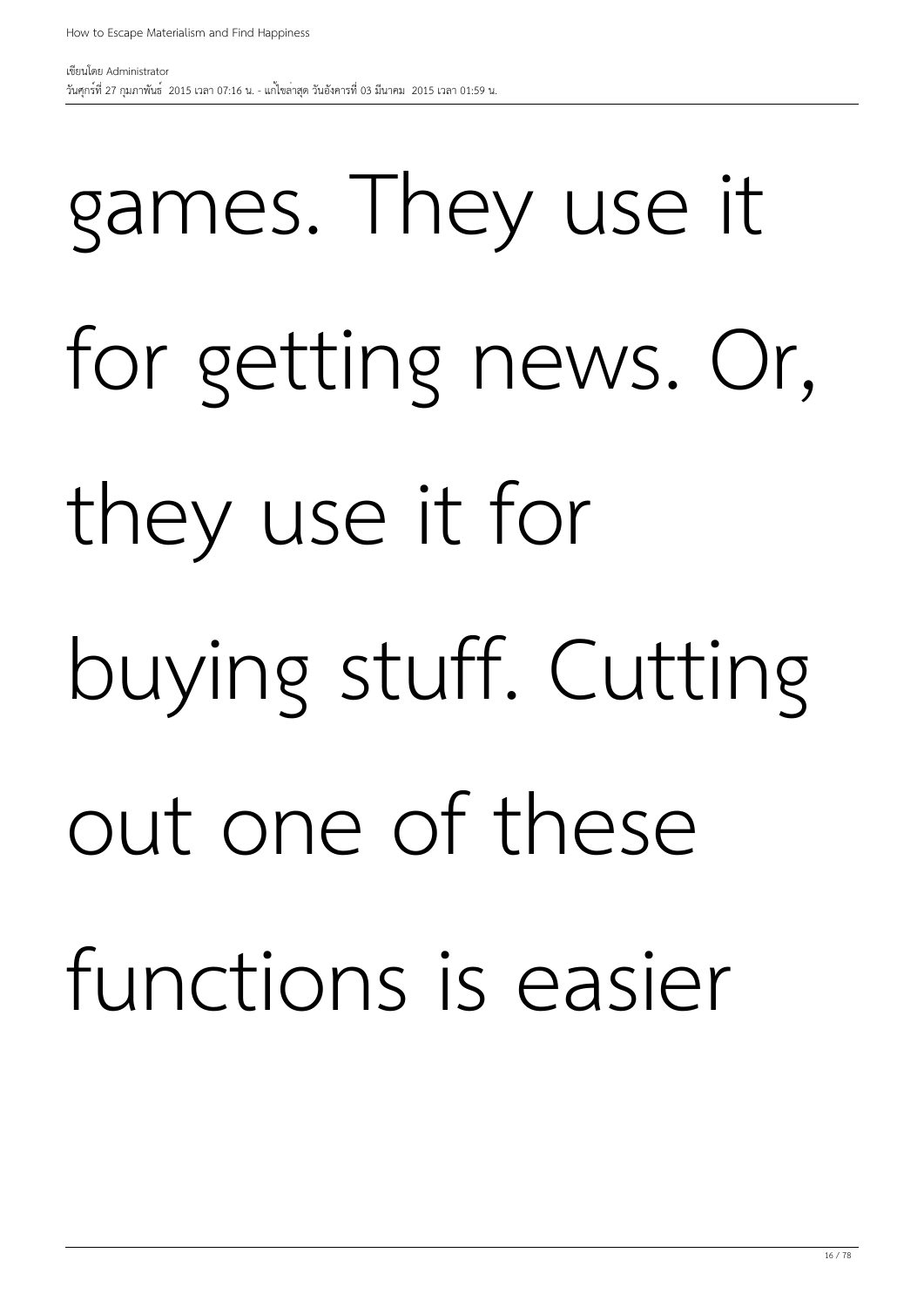# than cutting them all out, and it can help you get a handle on your overall internet

usage.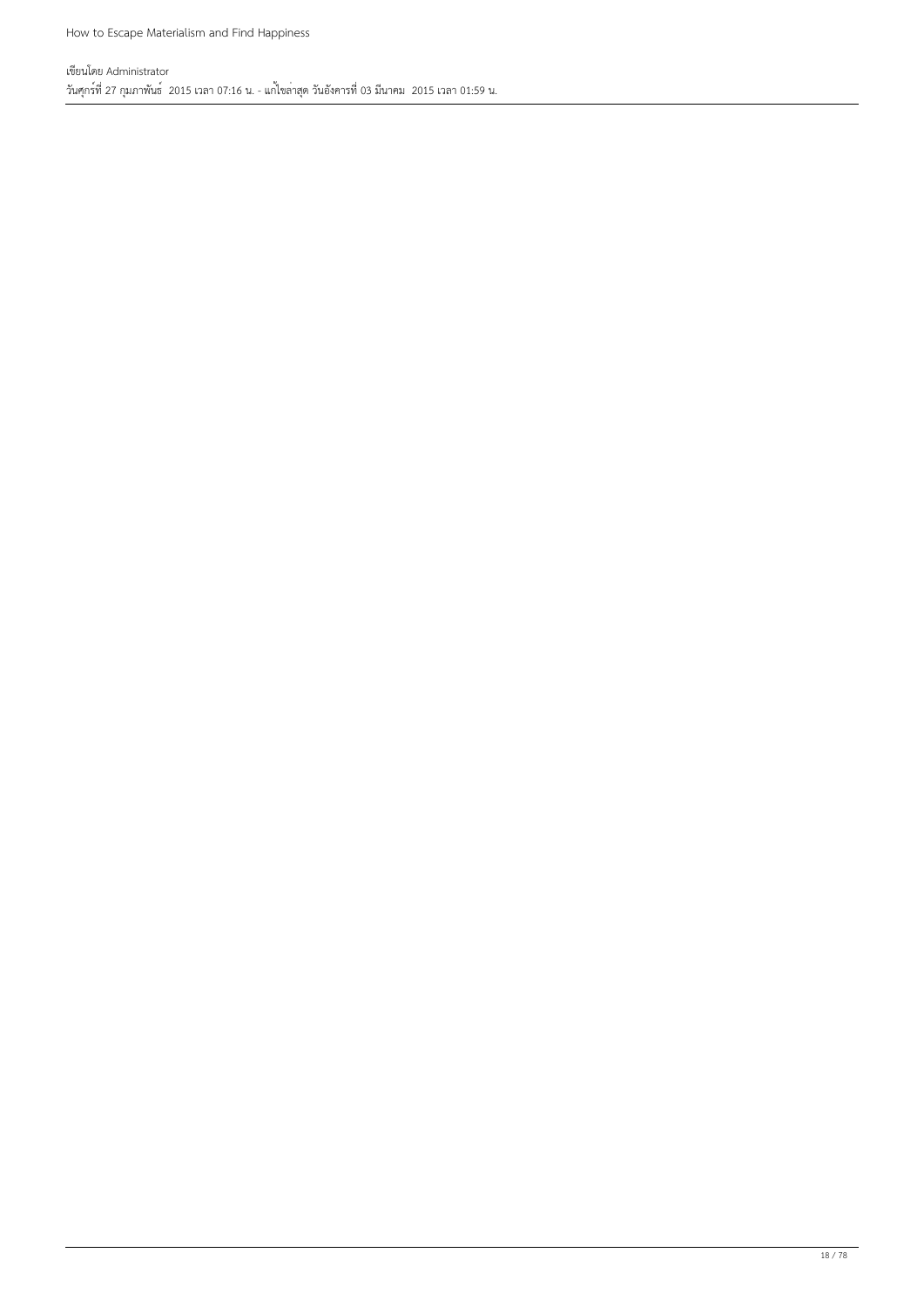How to Escape Materialism and Find Happiness

#### เขียนโดย Administrator วันศุกร์ที่ 27 กุมภาพันธ์ 2015 เวลา 07:16 น. - แก้ไขล่าสุด วันอังคารที่ 03 มีนาคม 2015 เวลา 01:59 น.

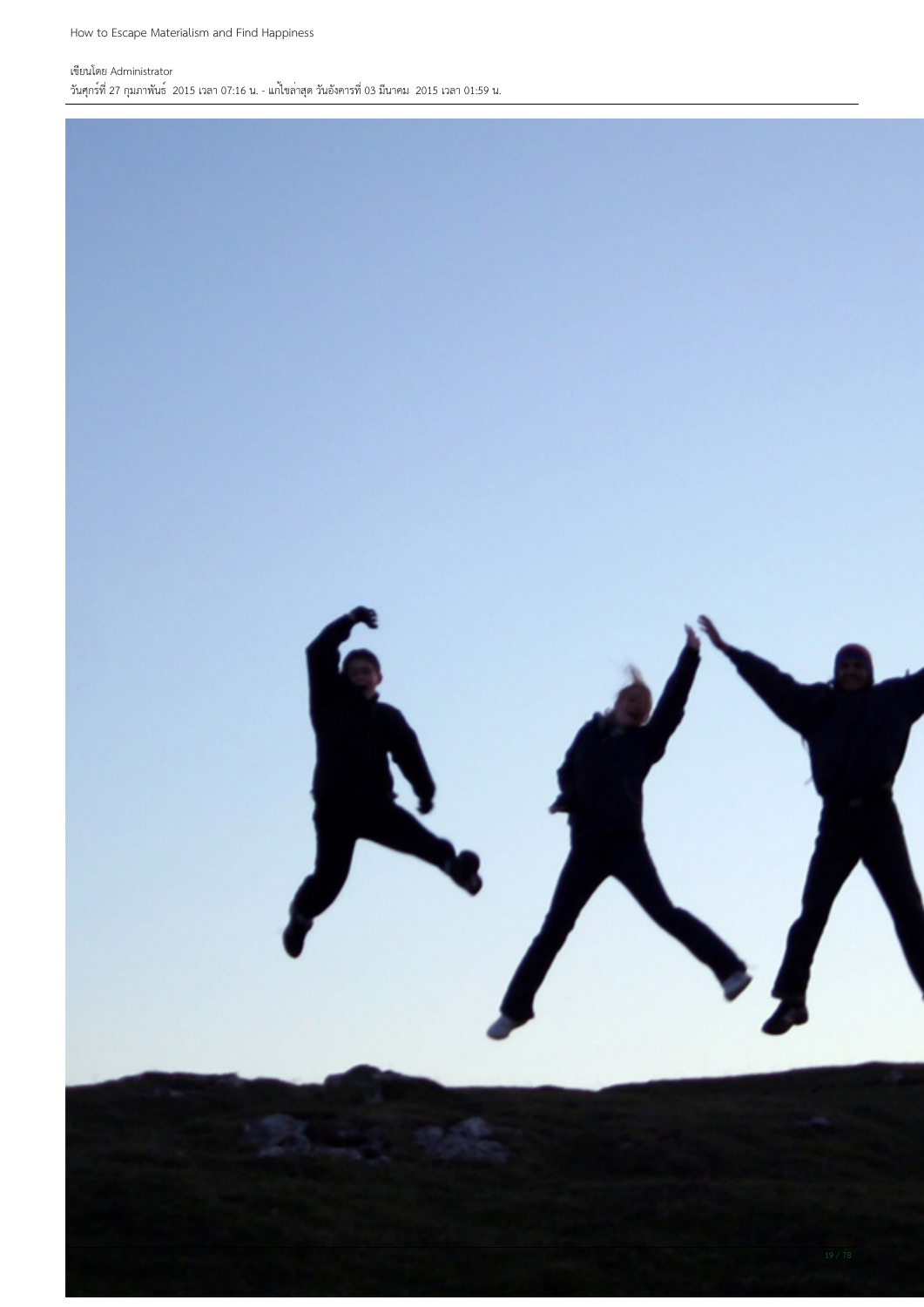5 Become more environmentally conscious. Thinking green is not compatible with thinking stuff, so go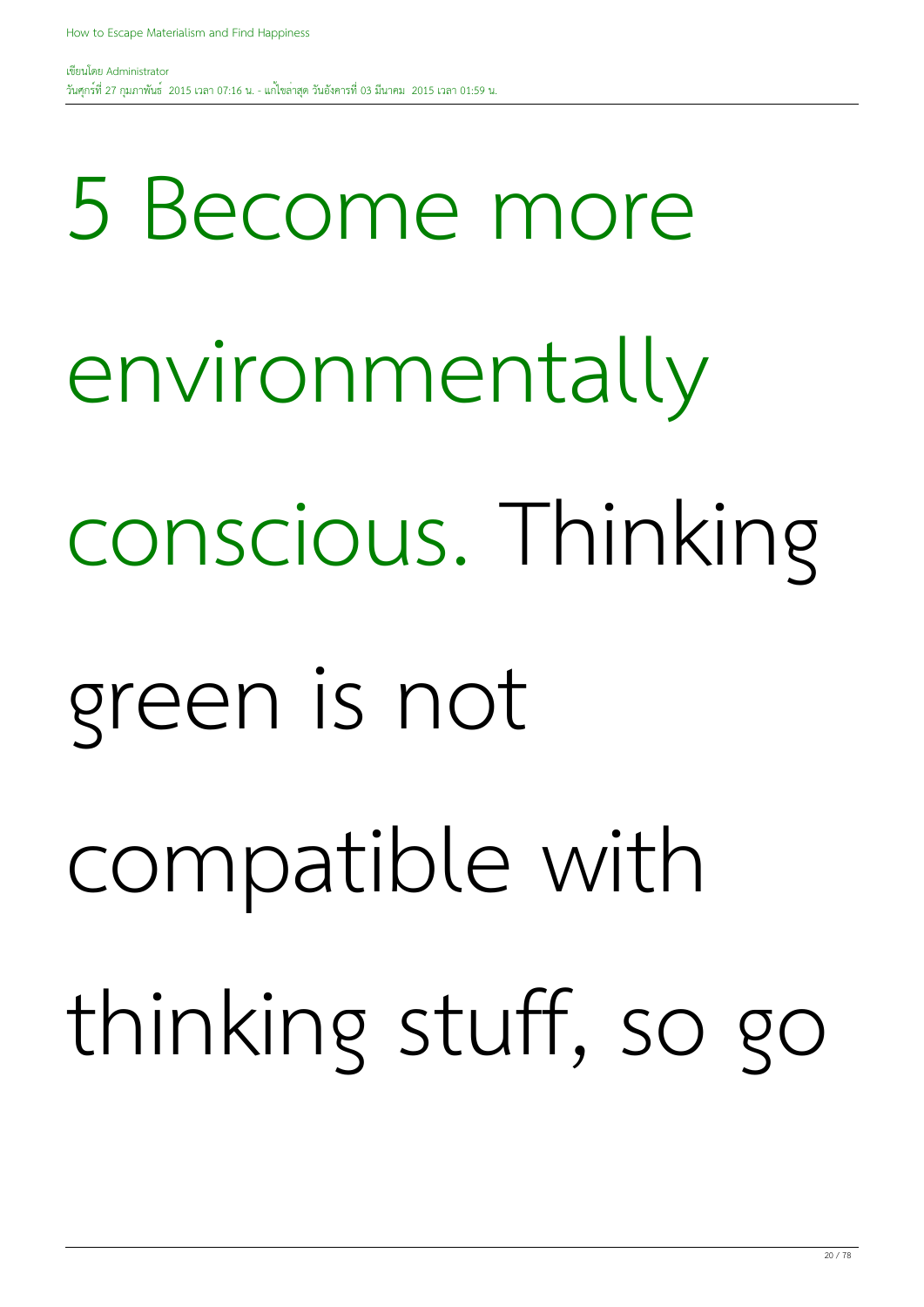## serious environmental problems facing us today—including climate change,

### green! Most of the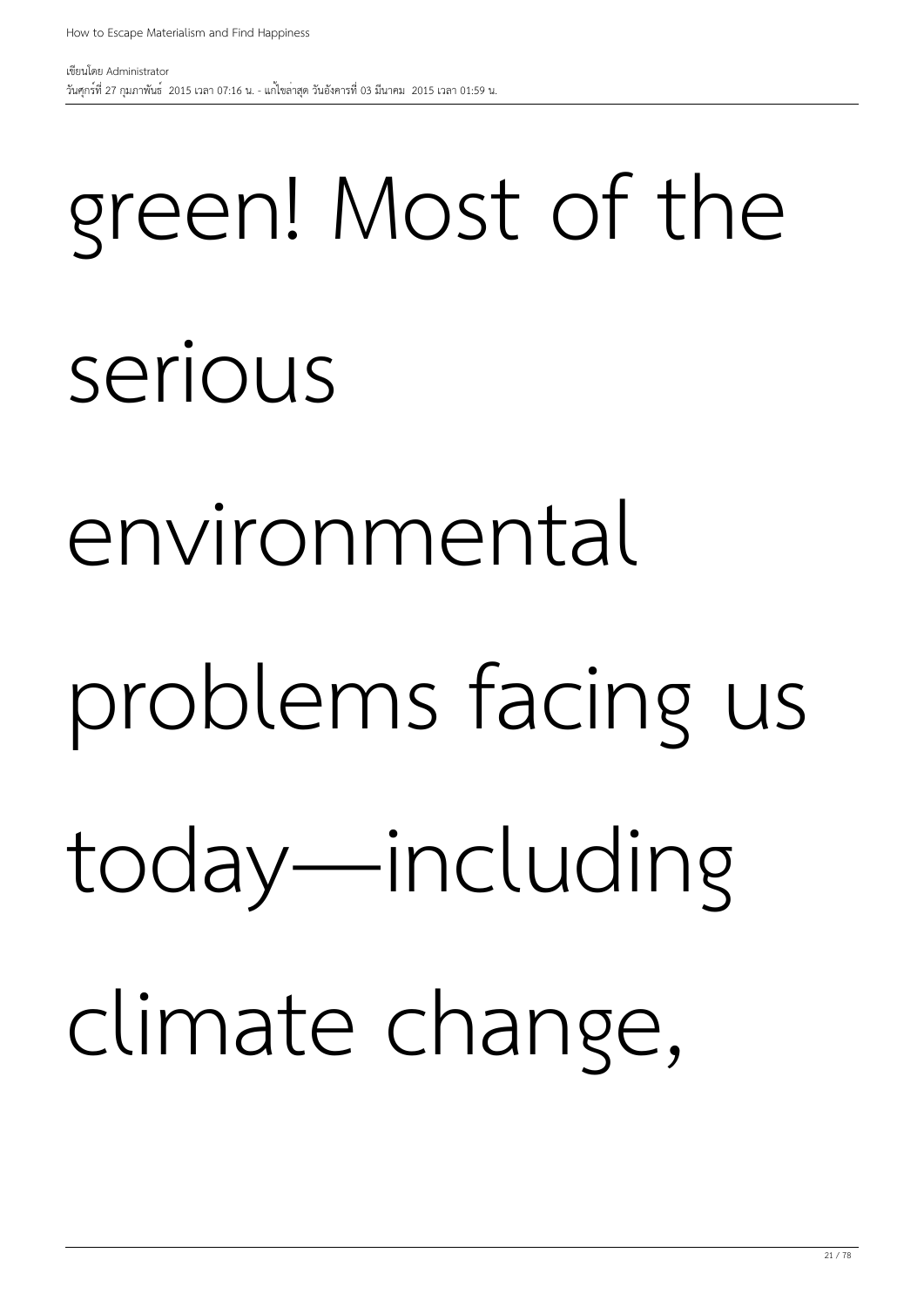# ever expanding garbage dumps, and air pollution, to name only a few—have been caused by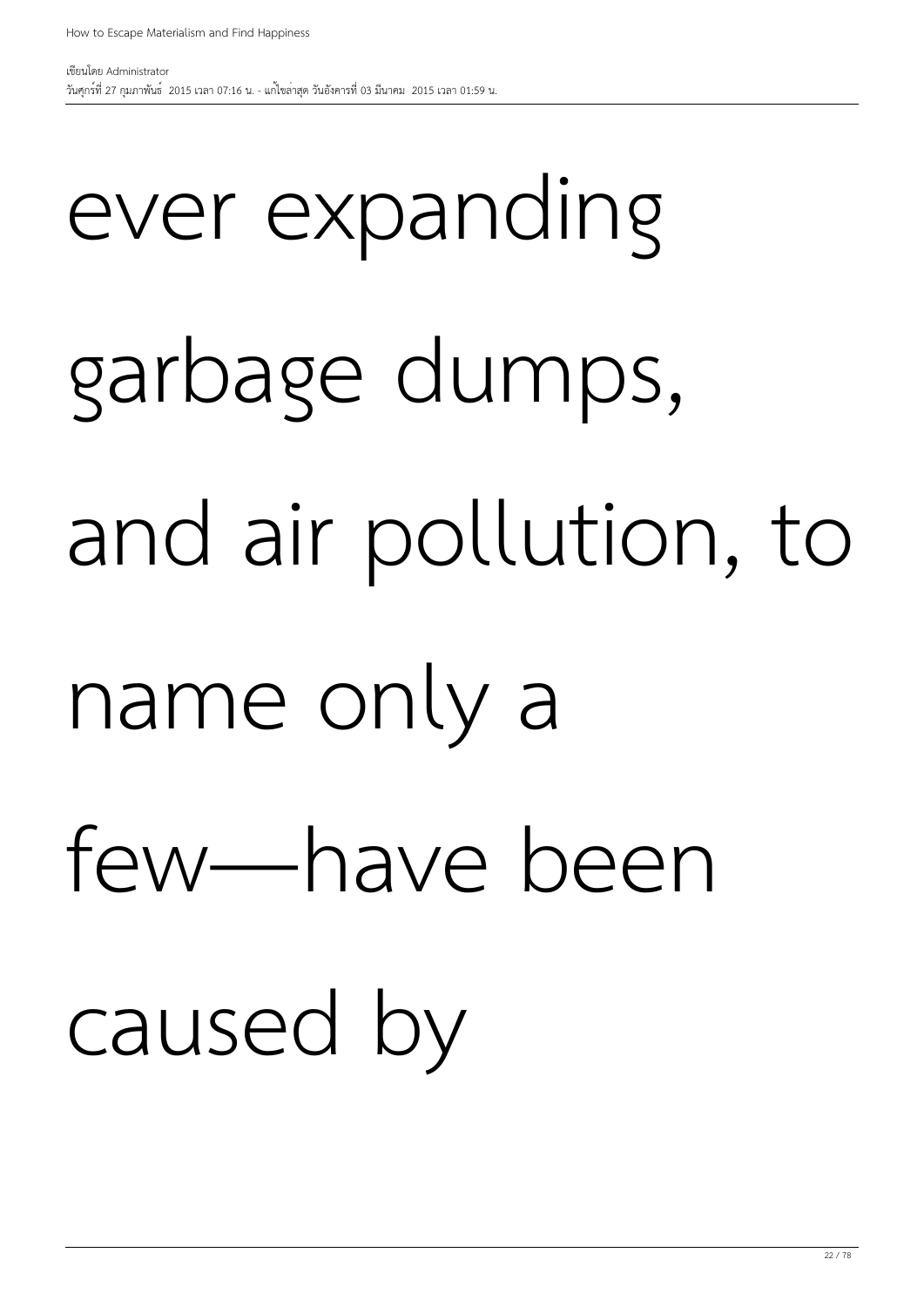# attempting to buy and sell natural

#### processes.

### • Recognize the connection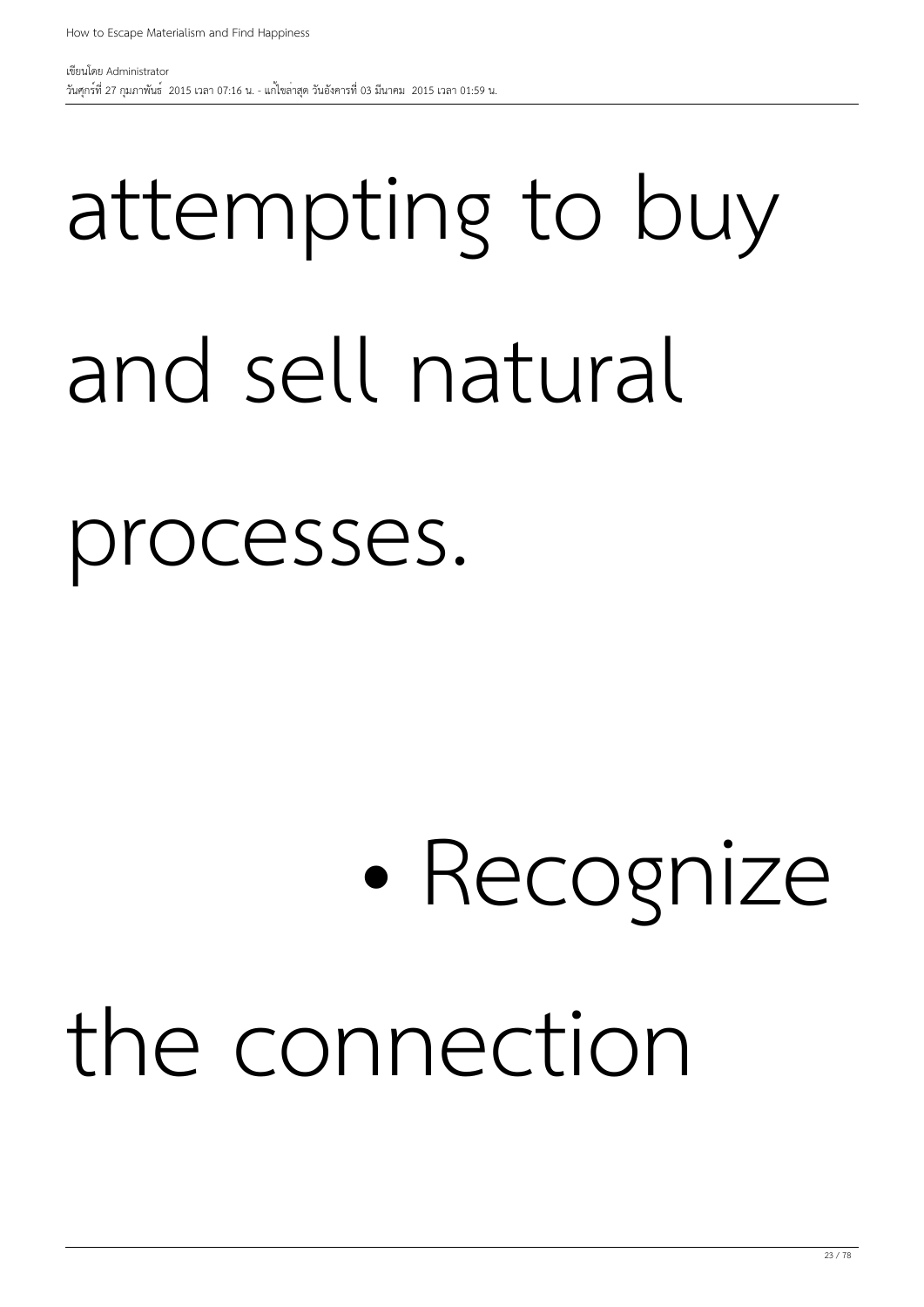# between environmental degradation and a materialistic way of life. For example, buying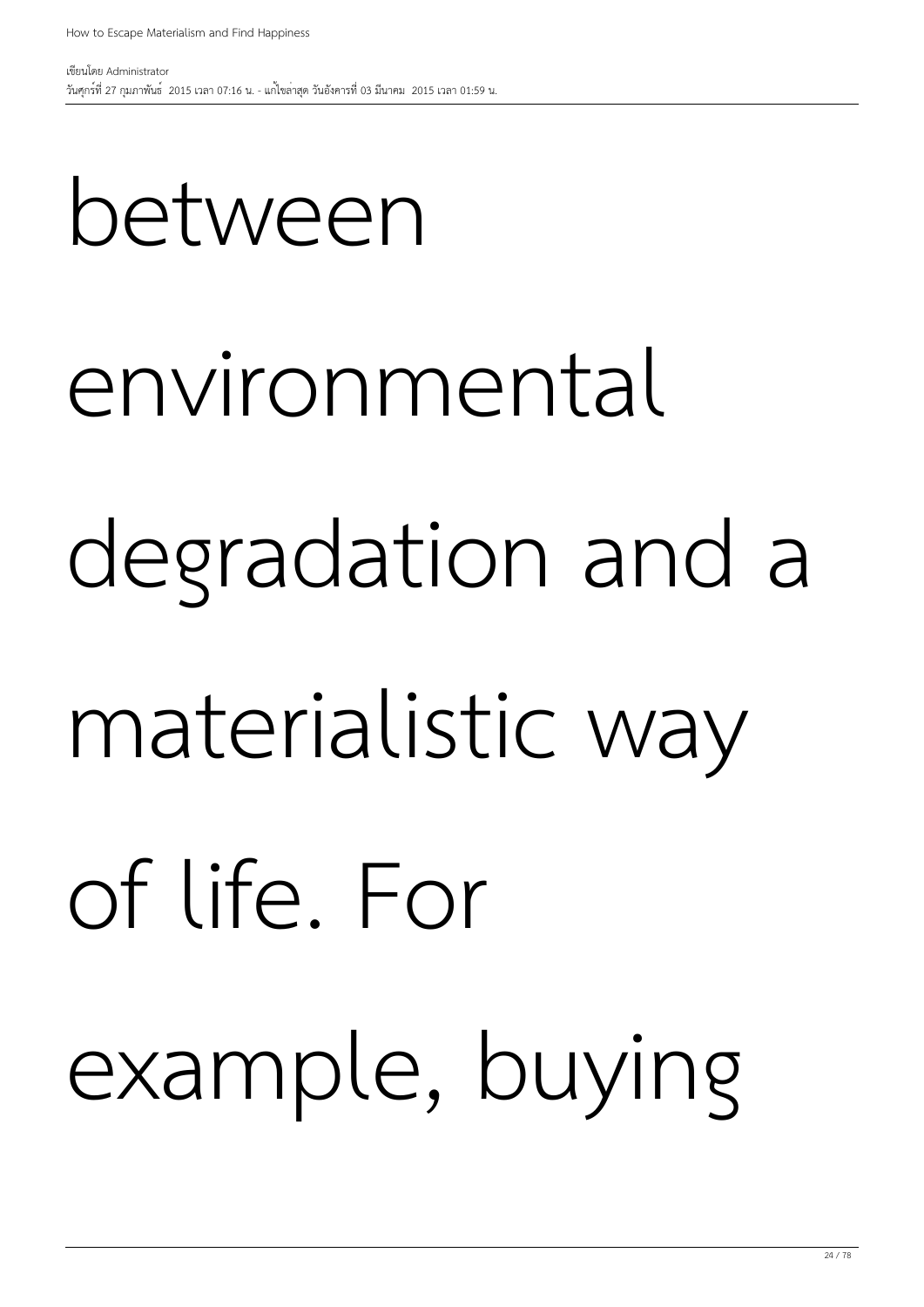# bottled water produces millions of plastic bottles that end up bobbing up and down in rivers and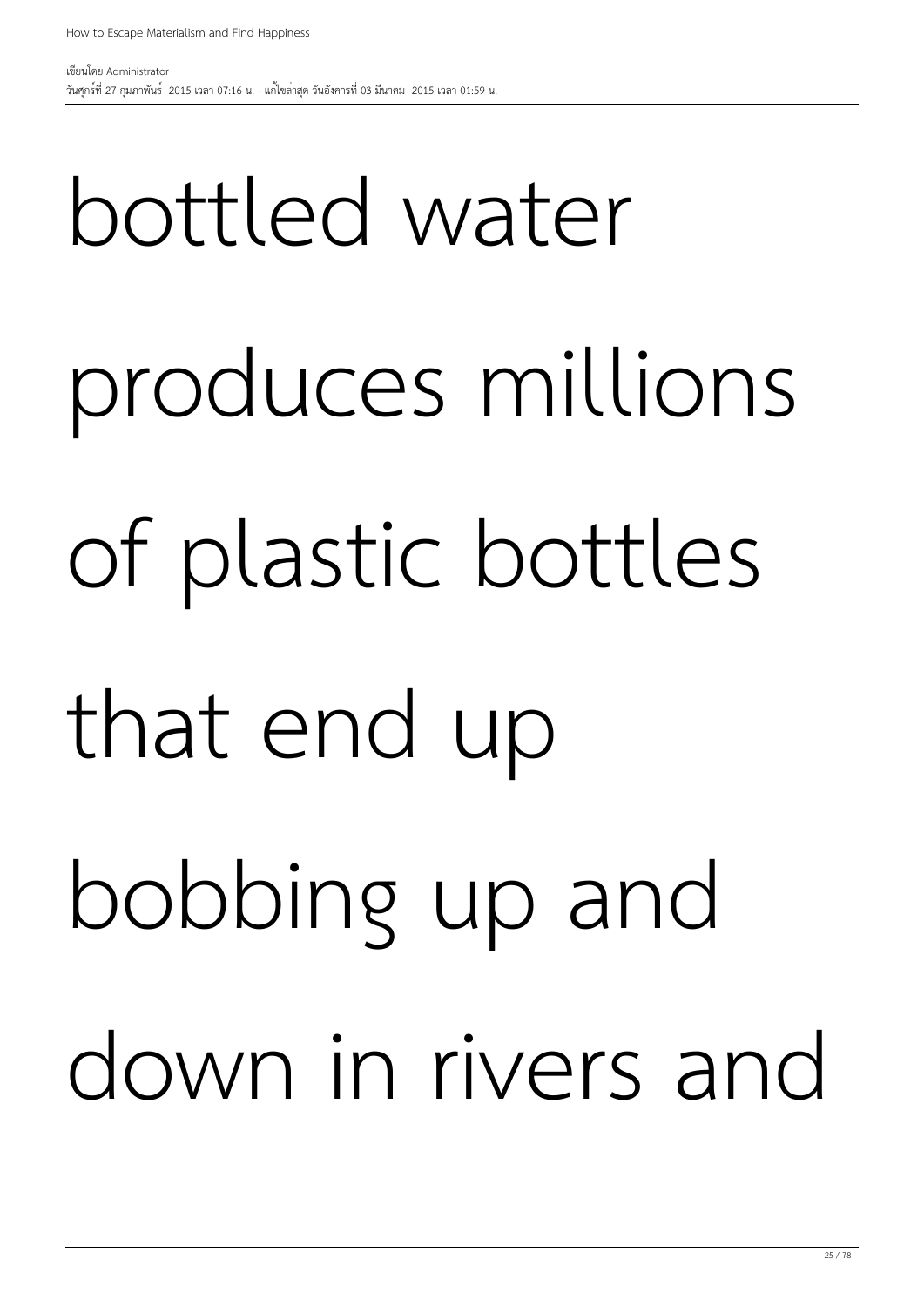### lakes, not to mention the oceans.

### • Make recycling your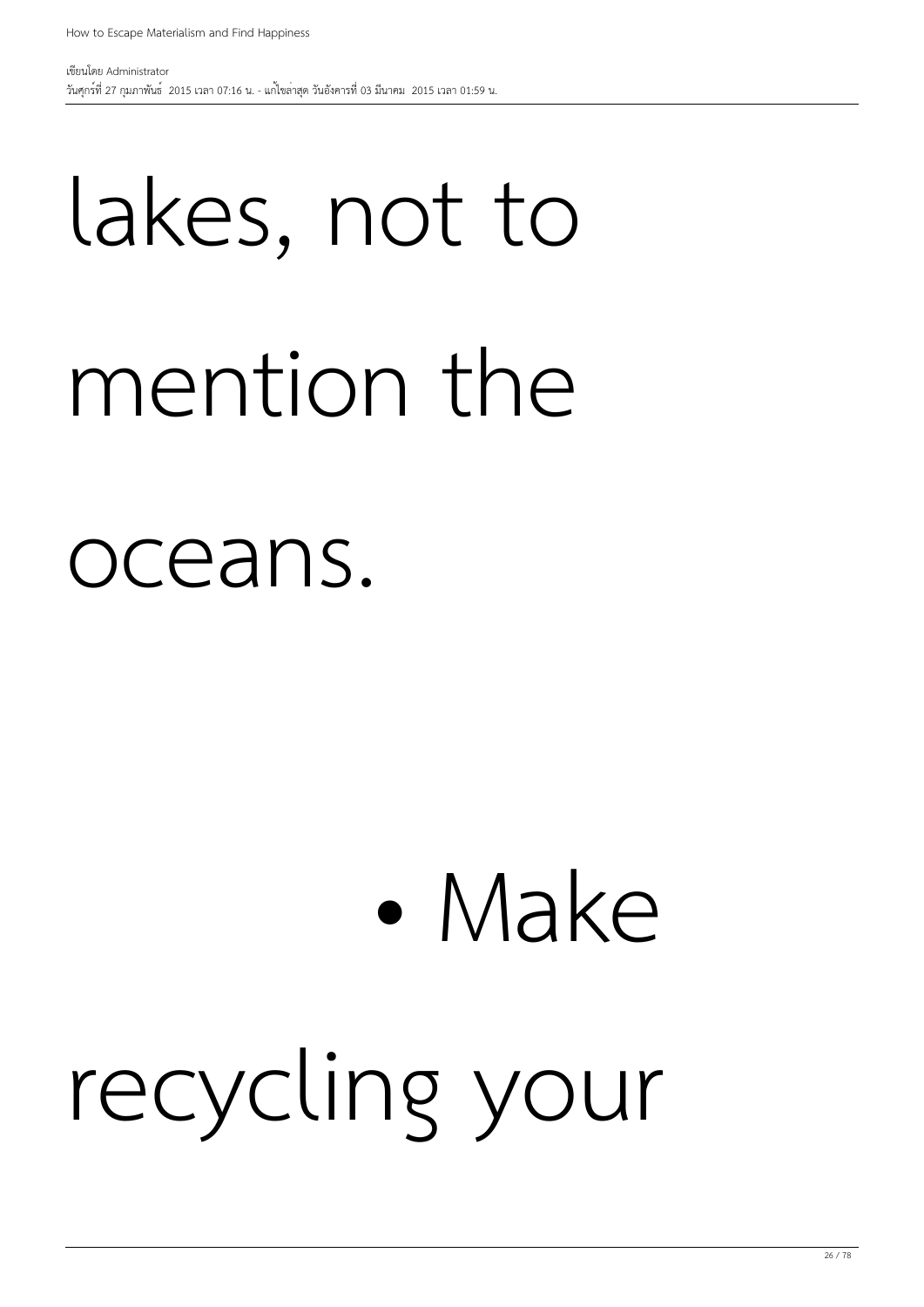religion. If you

really make recycling a way of life, you will see how foolish it is to assign value to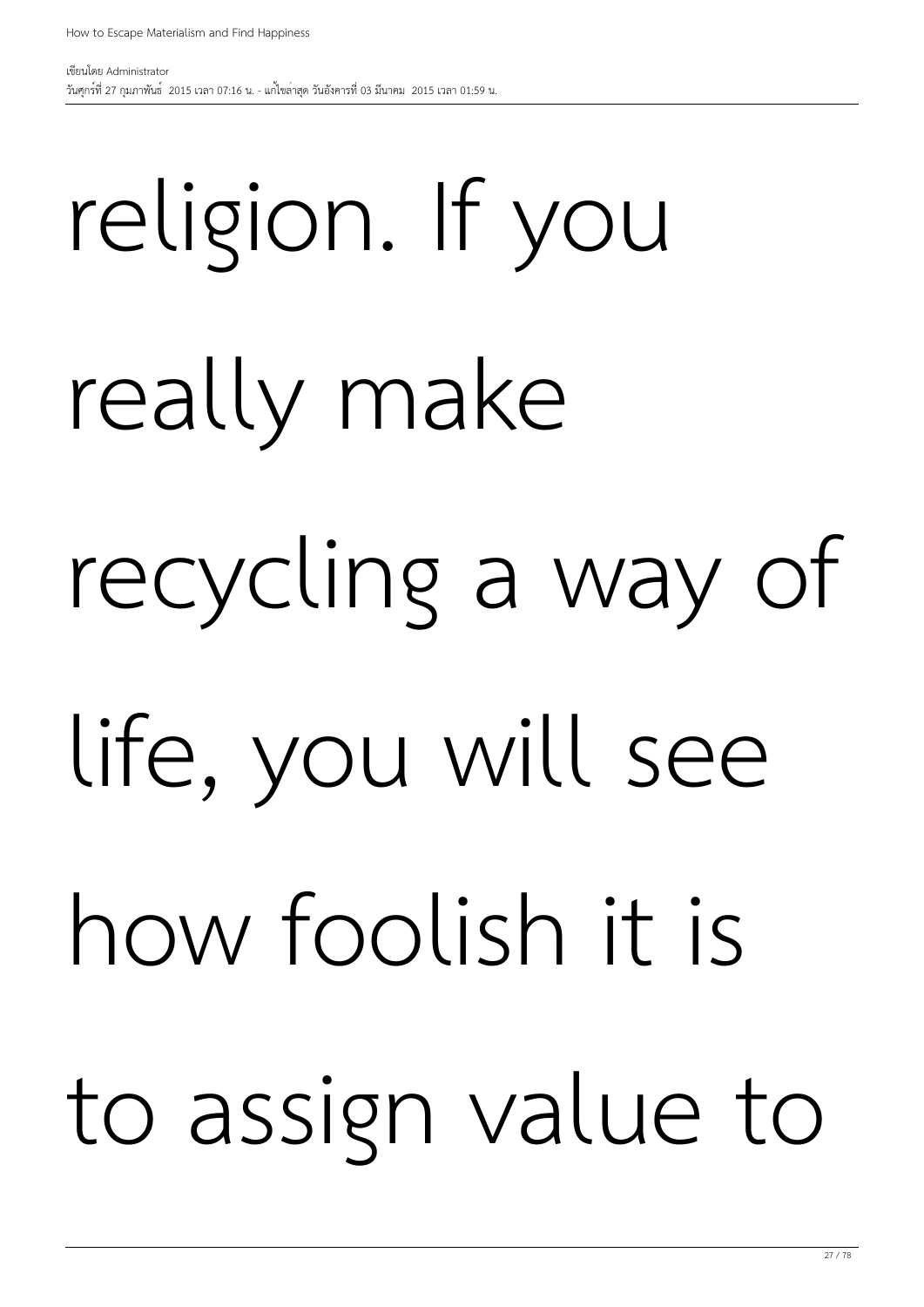# objects based on how much they

cost.

#### • Human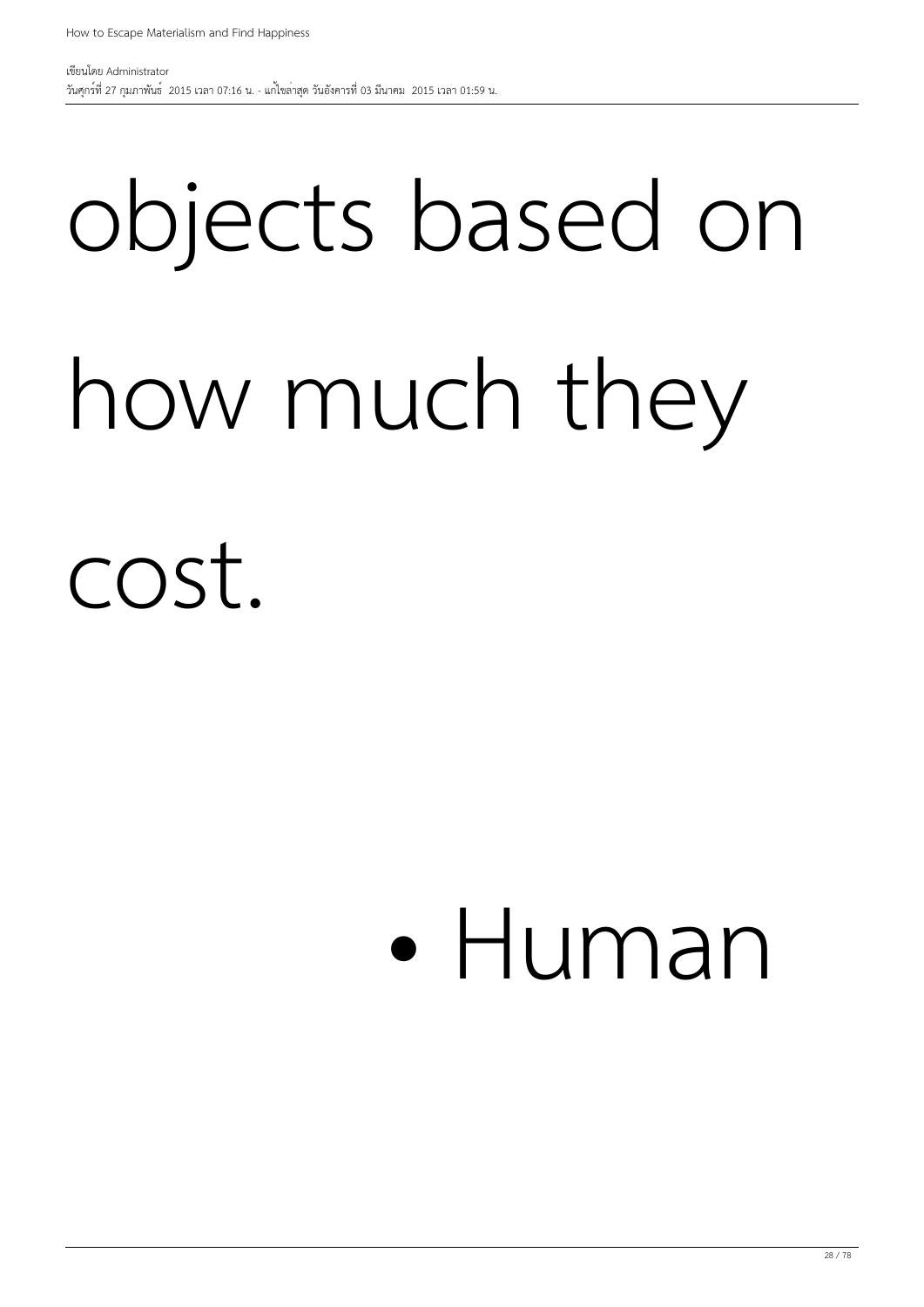# beings are natural process too, in a sense. Going green can help you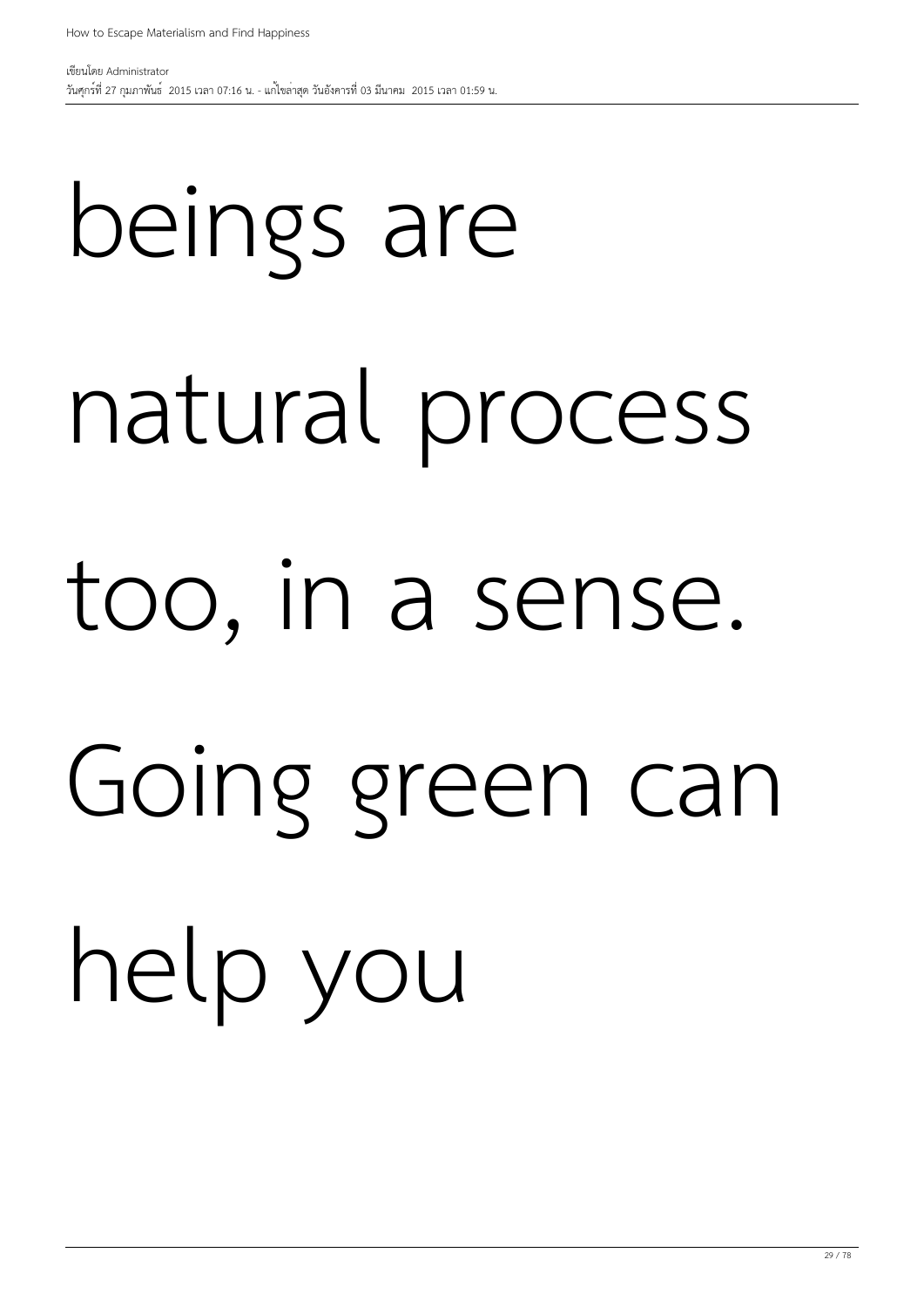### reconstitute your

### identity.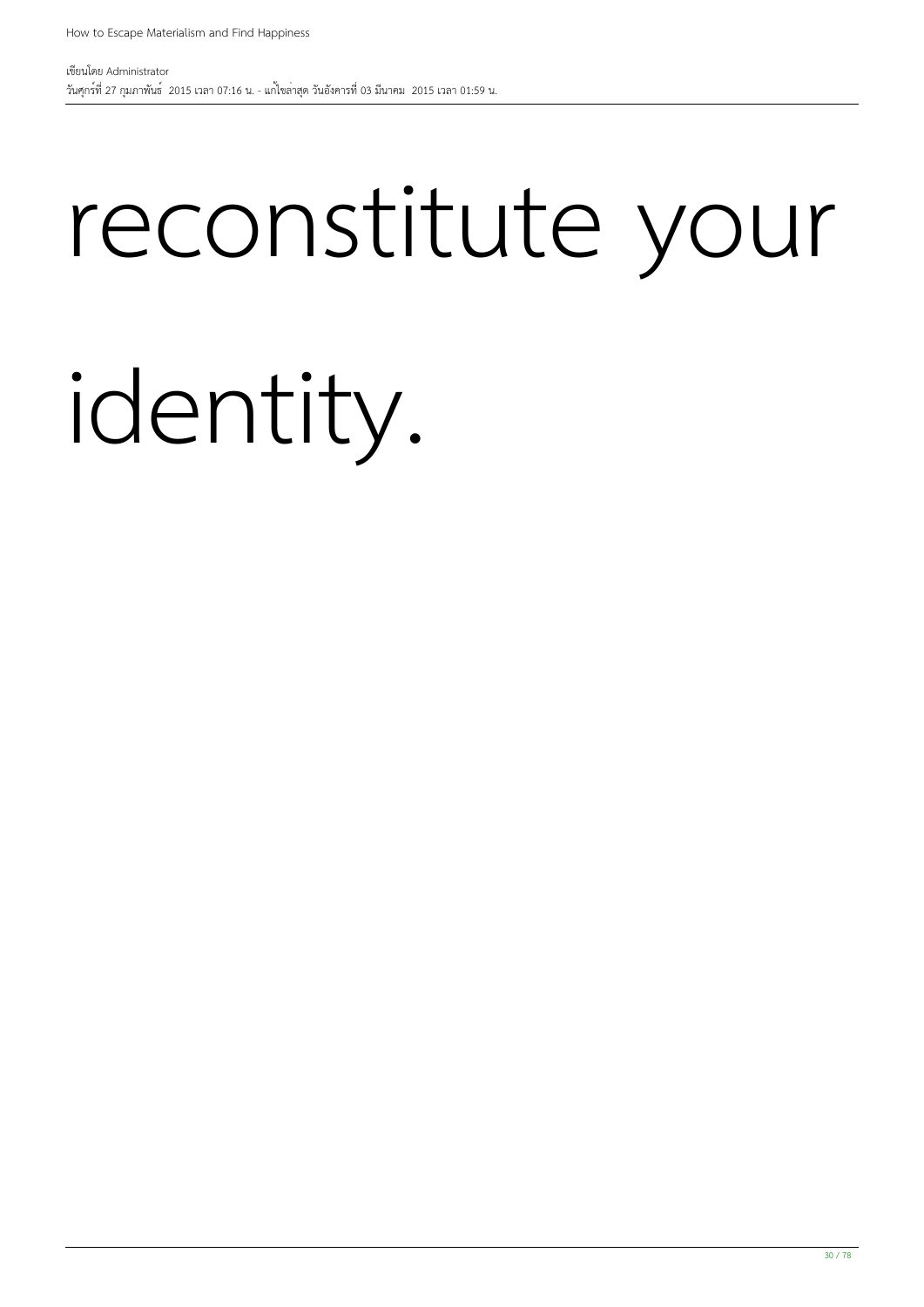# 6 Declutter. Go through your closets and other storage areas and start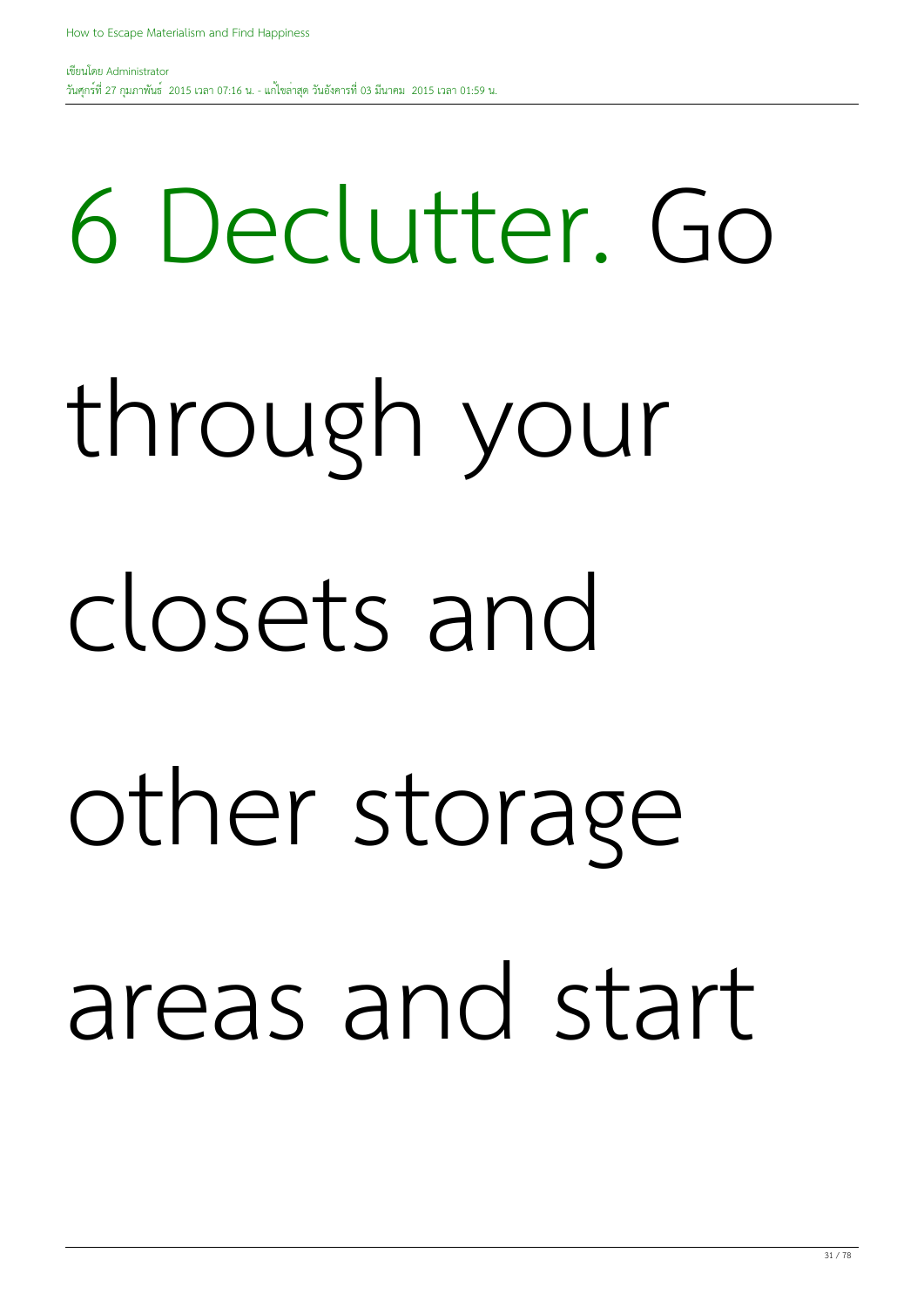# use or want anymore. Most people find it a

# stuff you don't

### getting rid of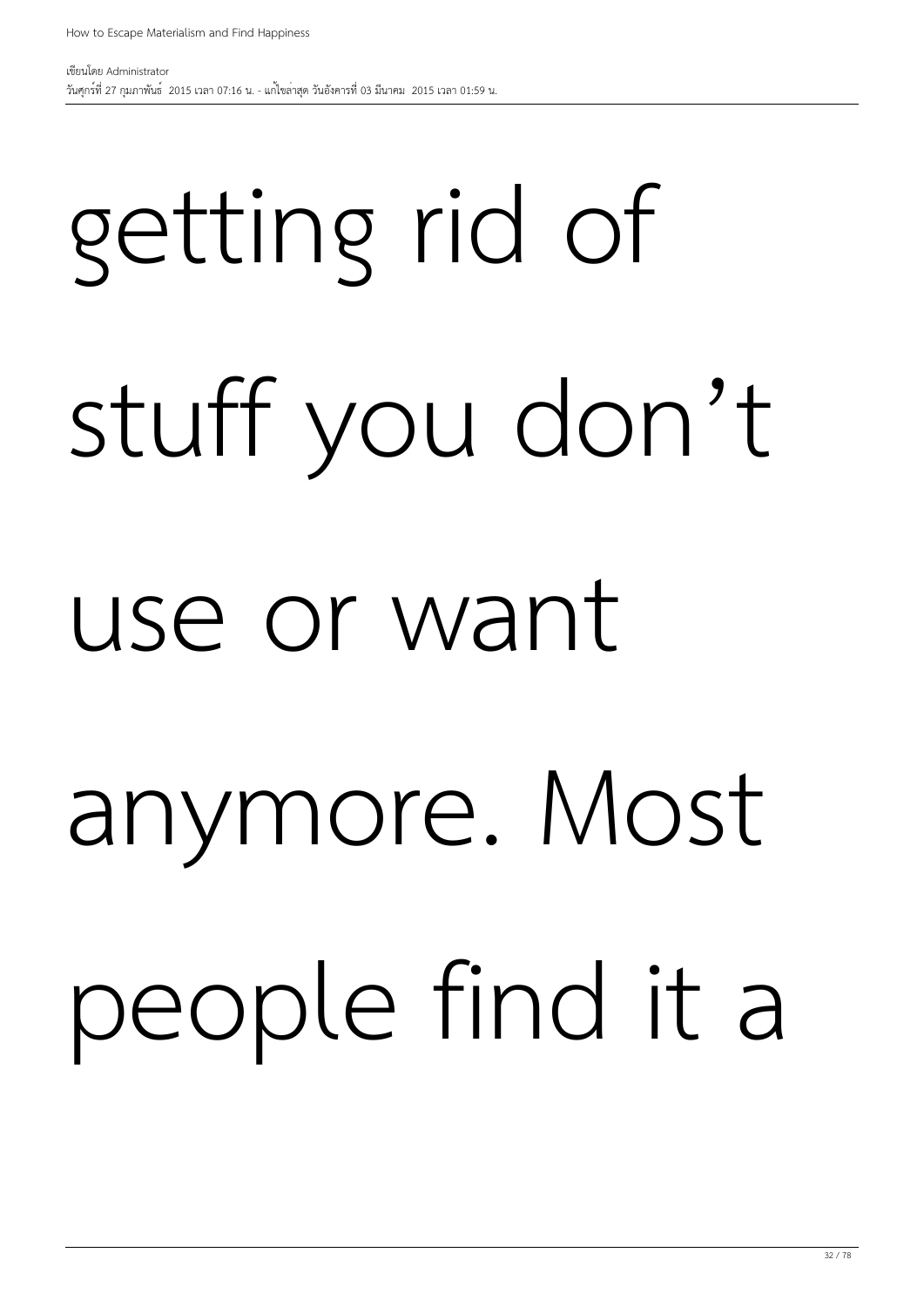# revelation to discover how much rubbish they accumulate over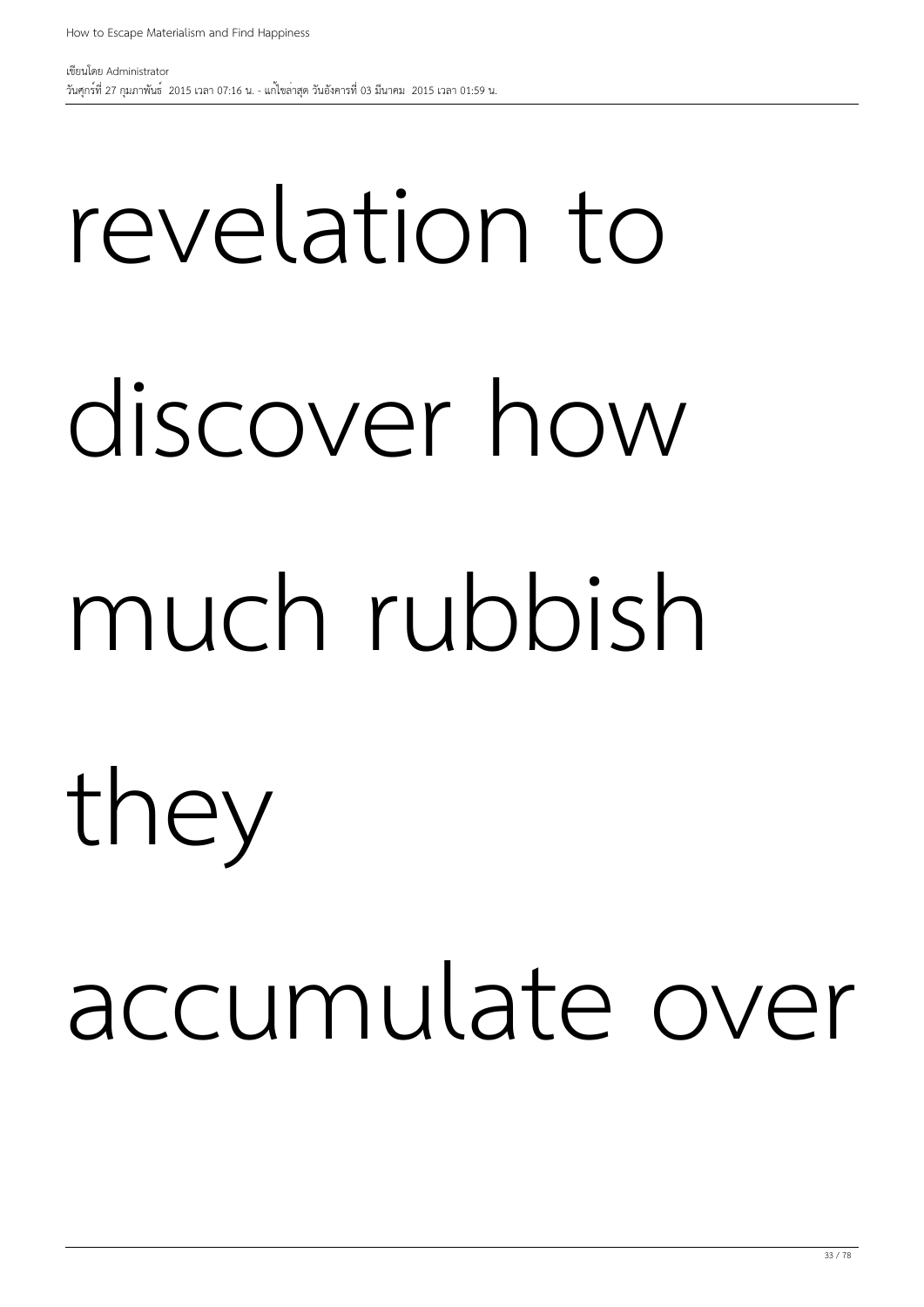# Decluttering is a gratifying process, and

#### years.

How to Escape Materialism and Find Happiness

### a period of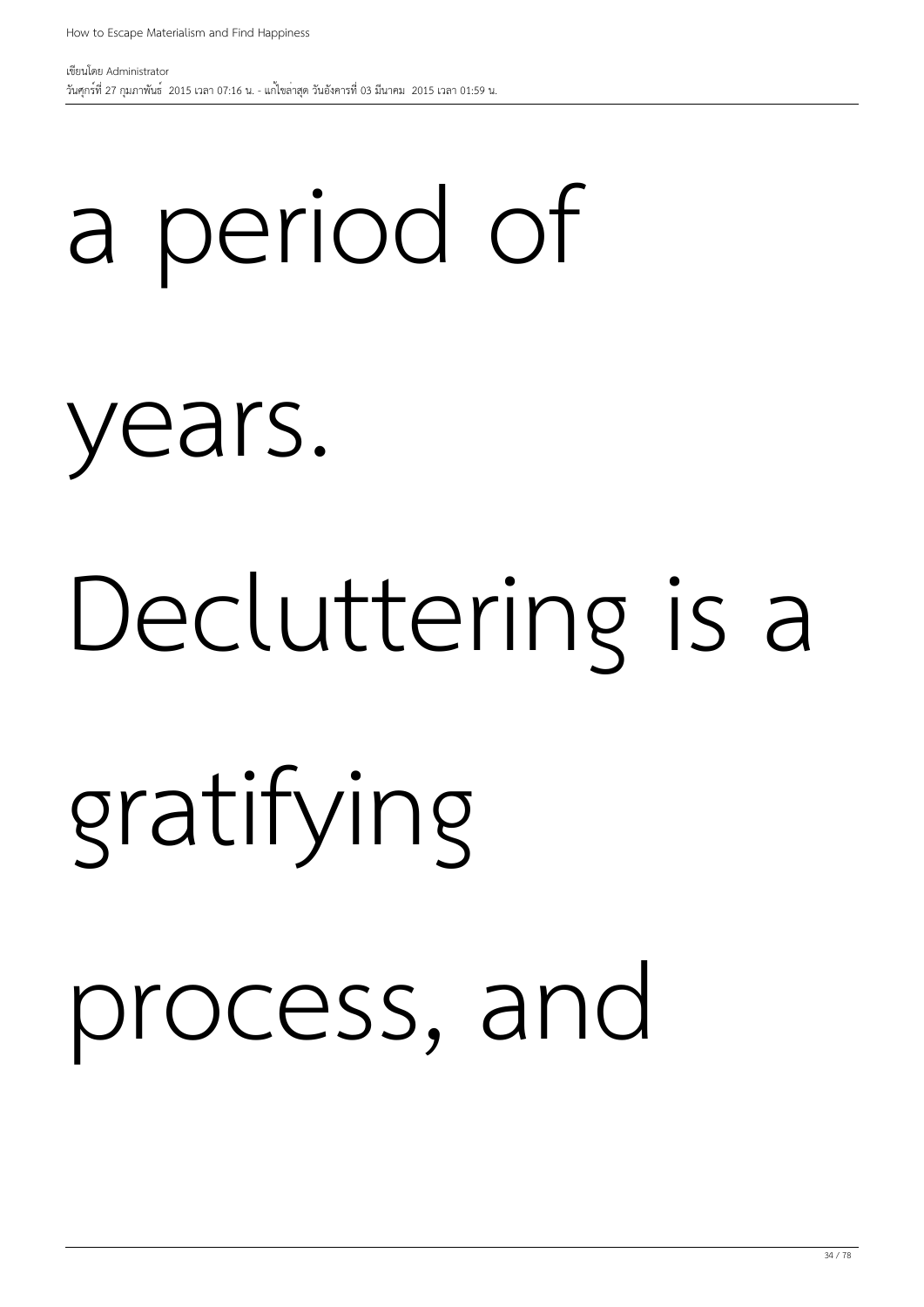# helps you realize how costly mindless consumerism can be. You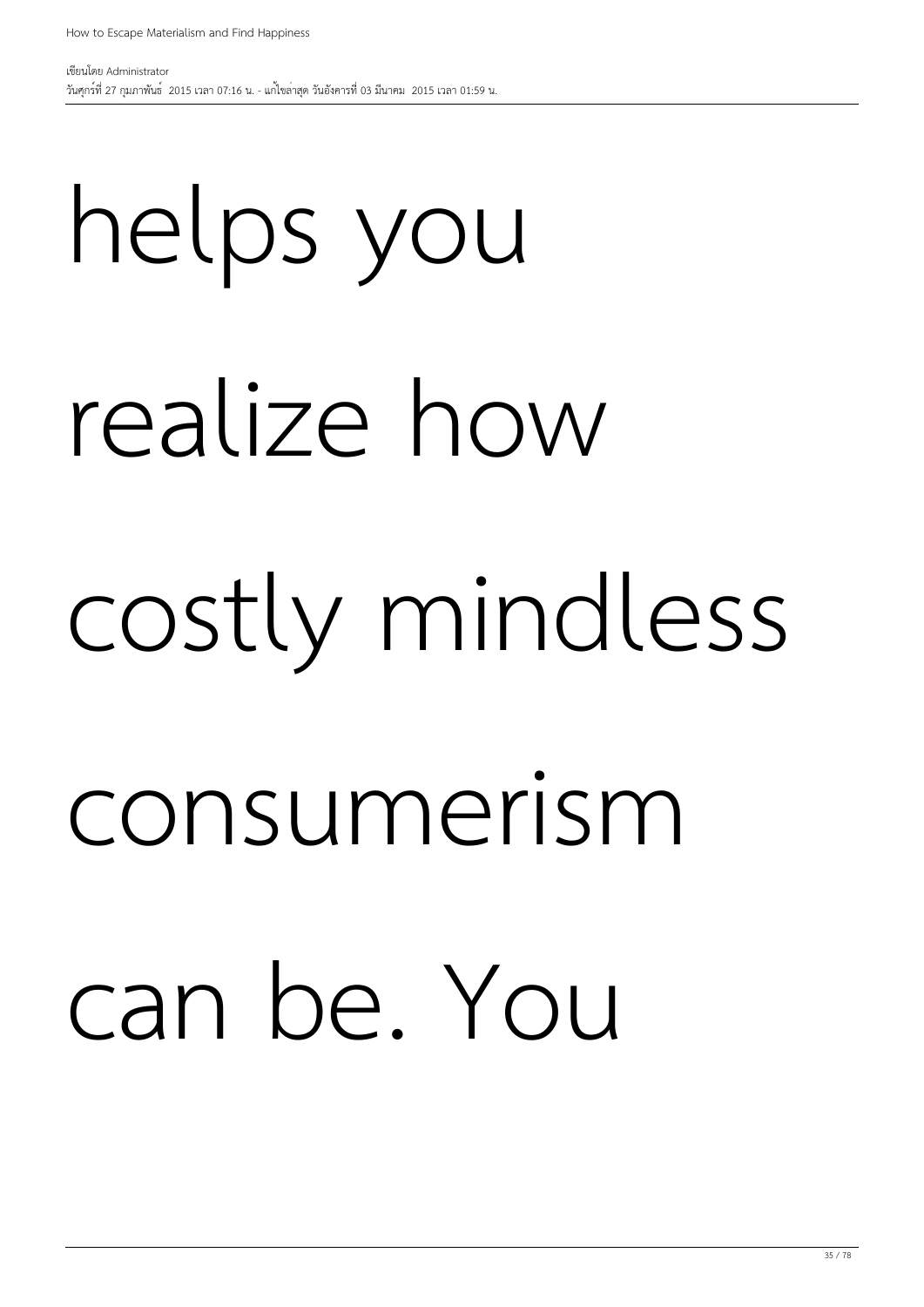# don't need any of this stuff! You don't enjoy having it. But what you will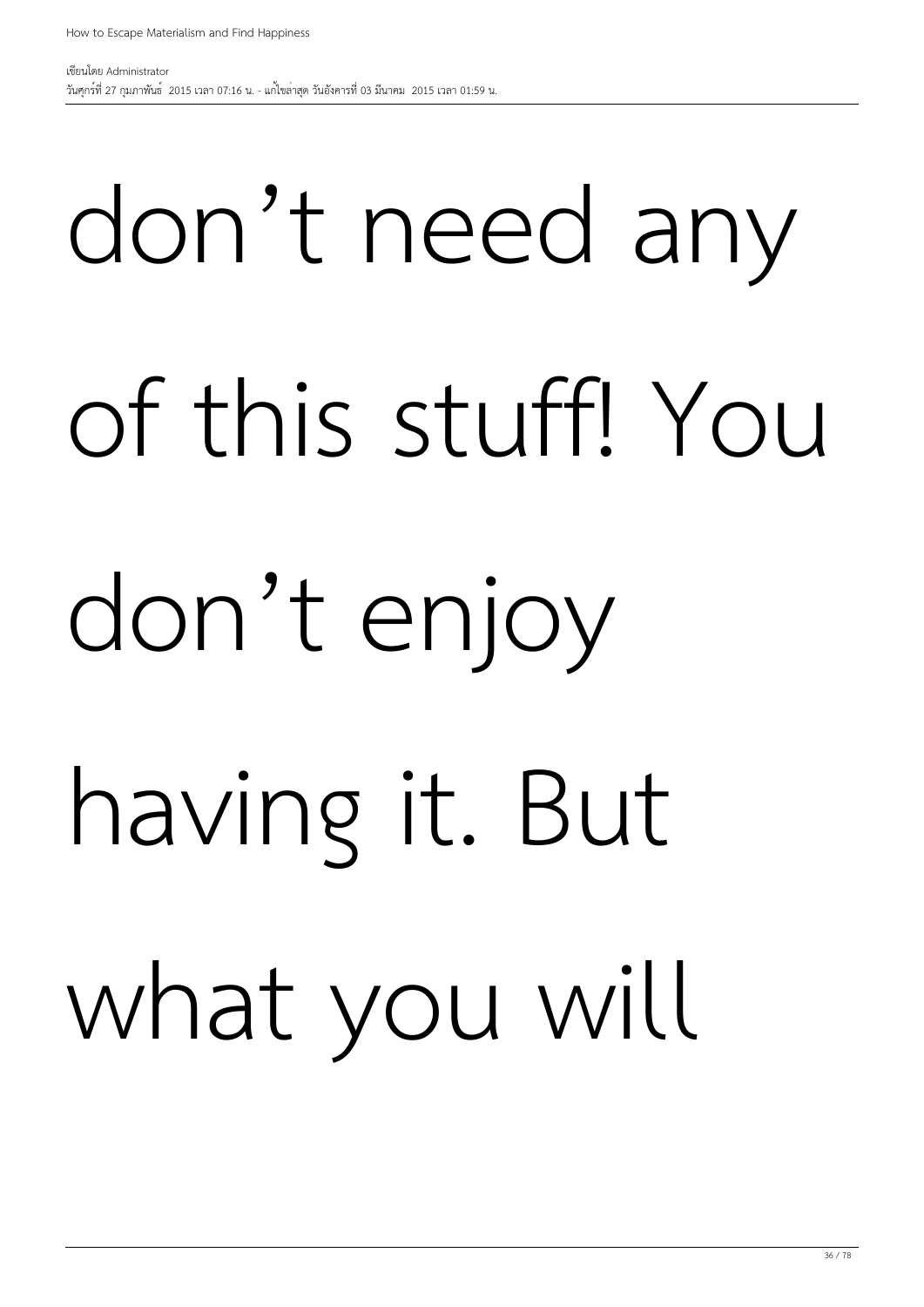### enjoy is a less cluttered house or apartment.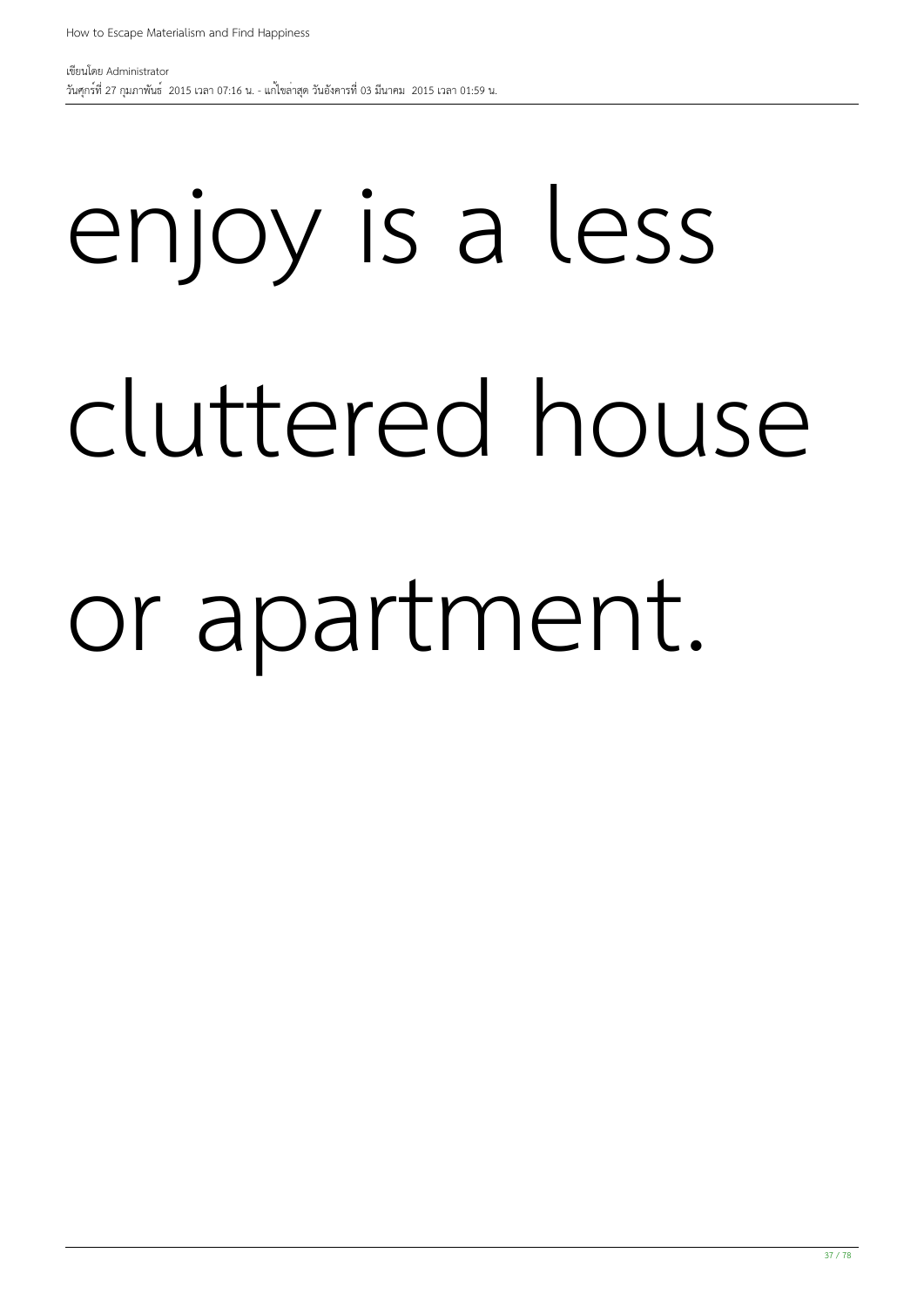### 7 Participate in

non-material

#### forms of

#### entertainment.

#### The world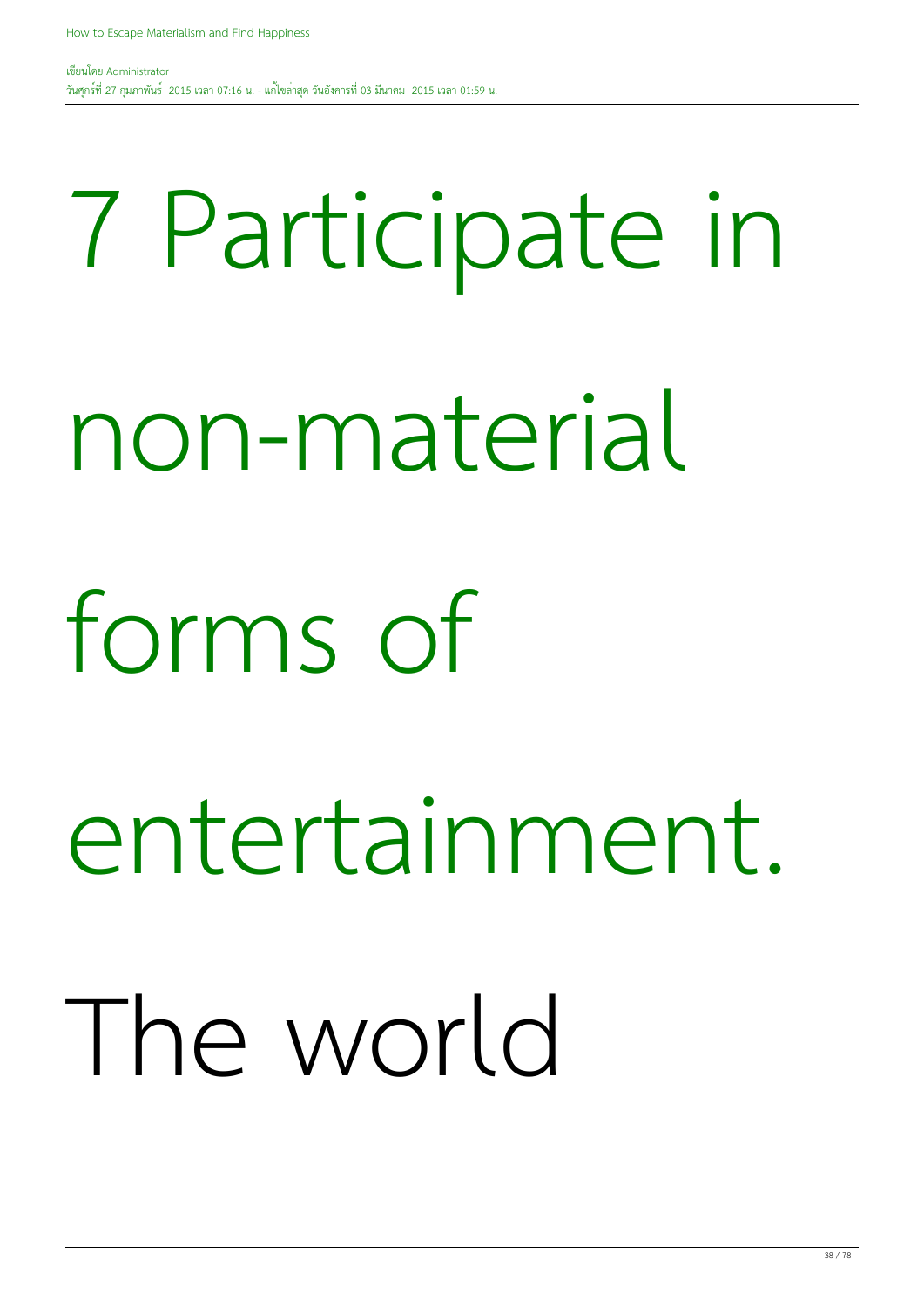## provides many interesting activities that are not at all related to TV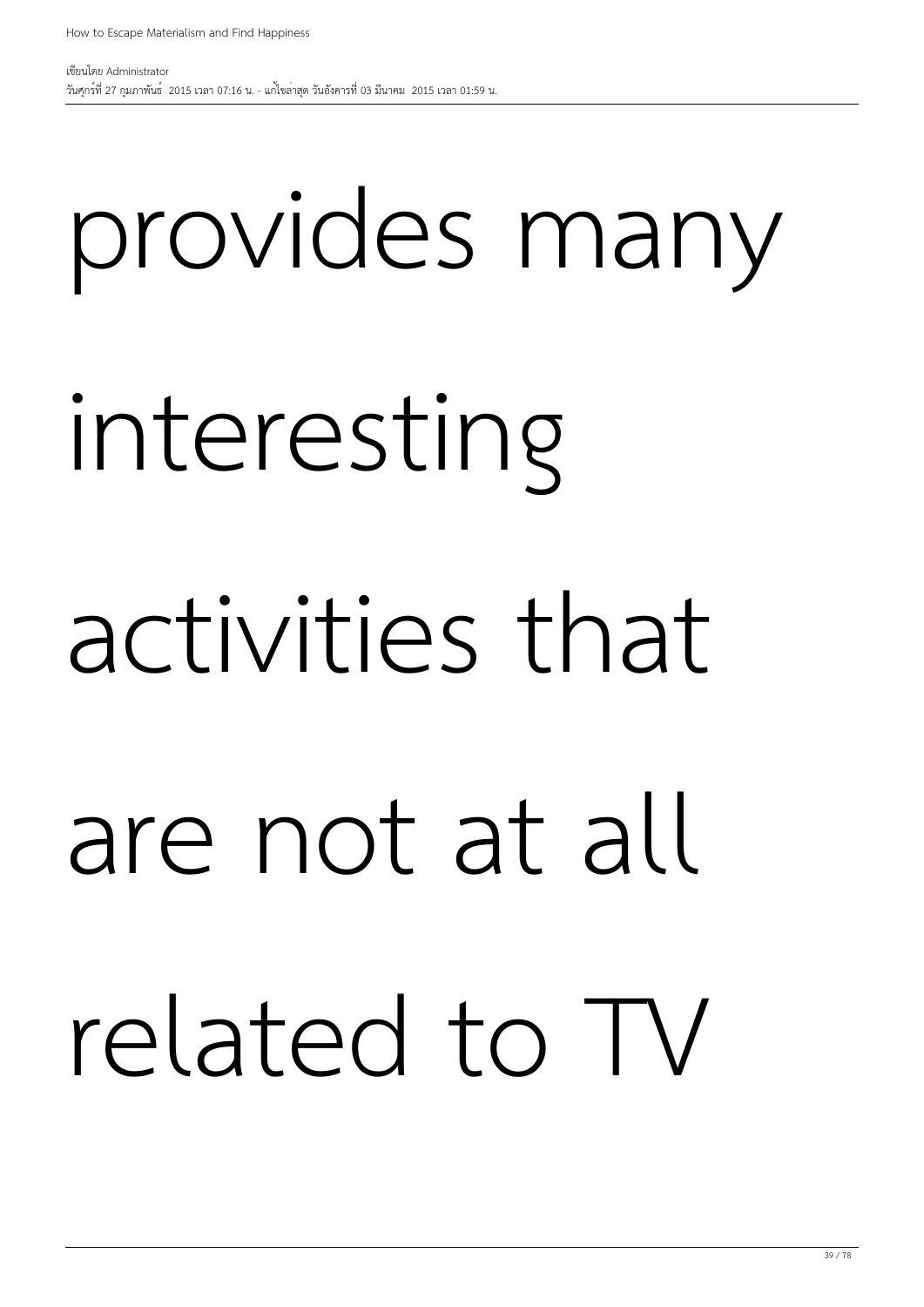## viewing or internet browsing. Try playing board games, creating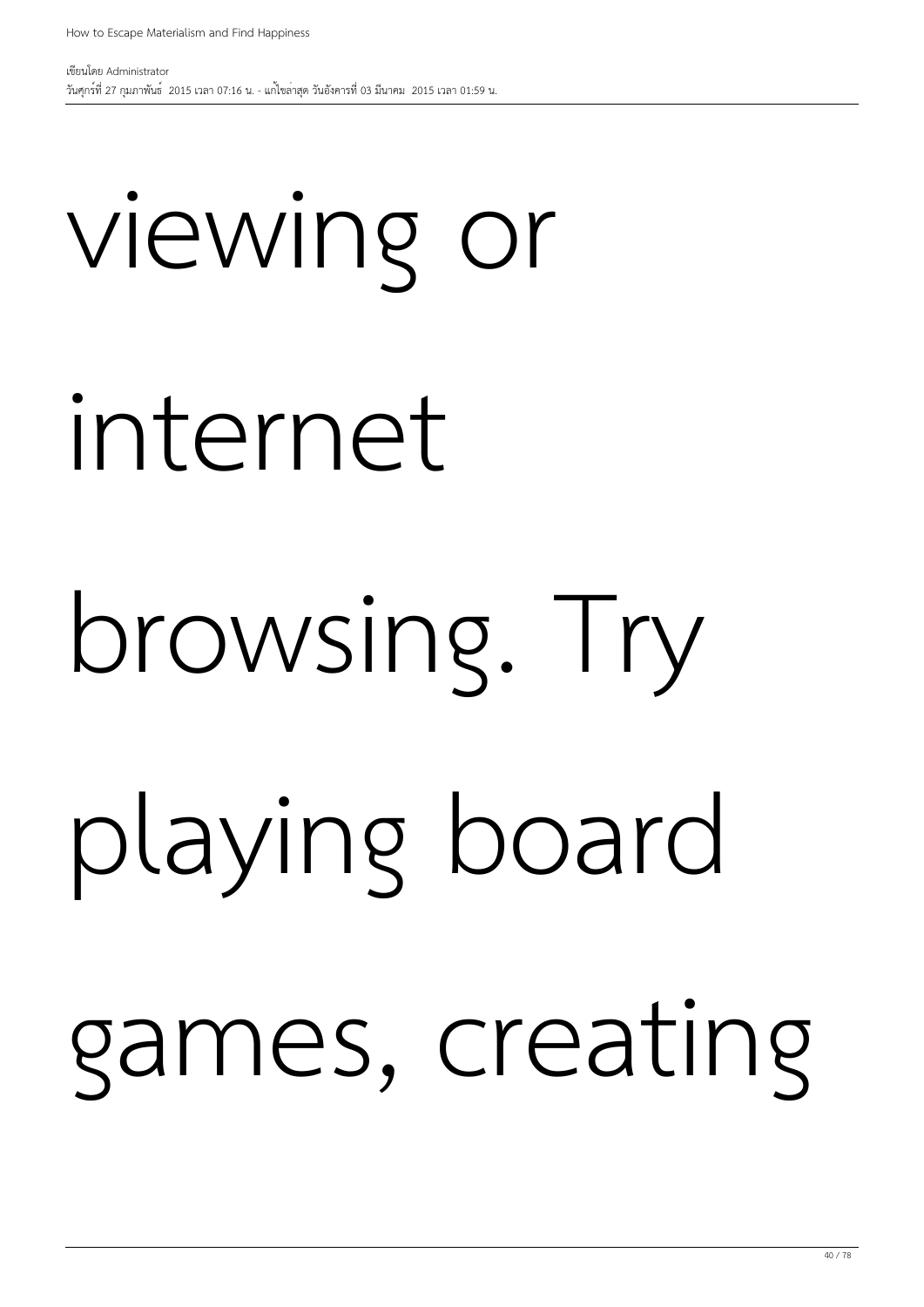## art, or hiking in local wilderness areas. Try

### visiting relatives and other loved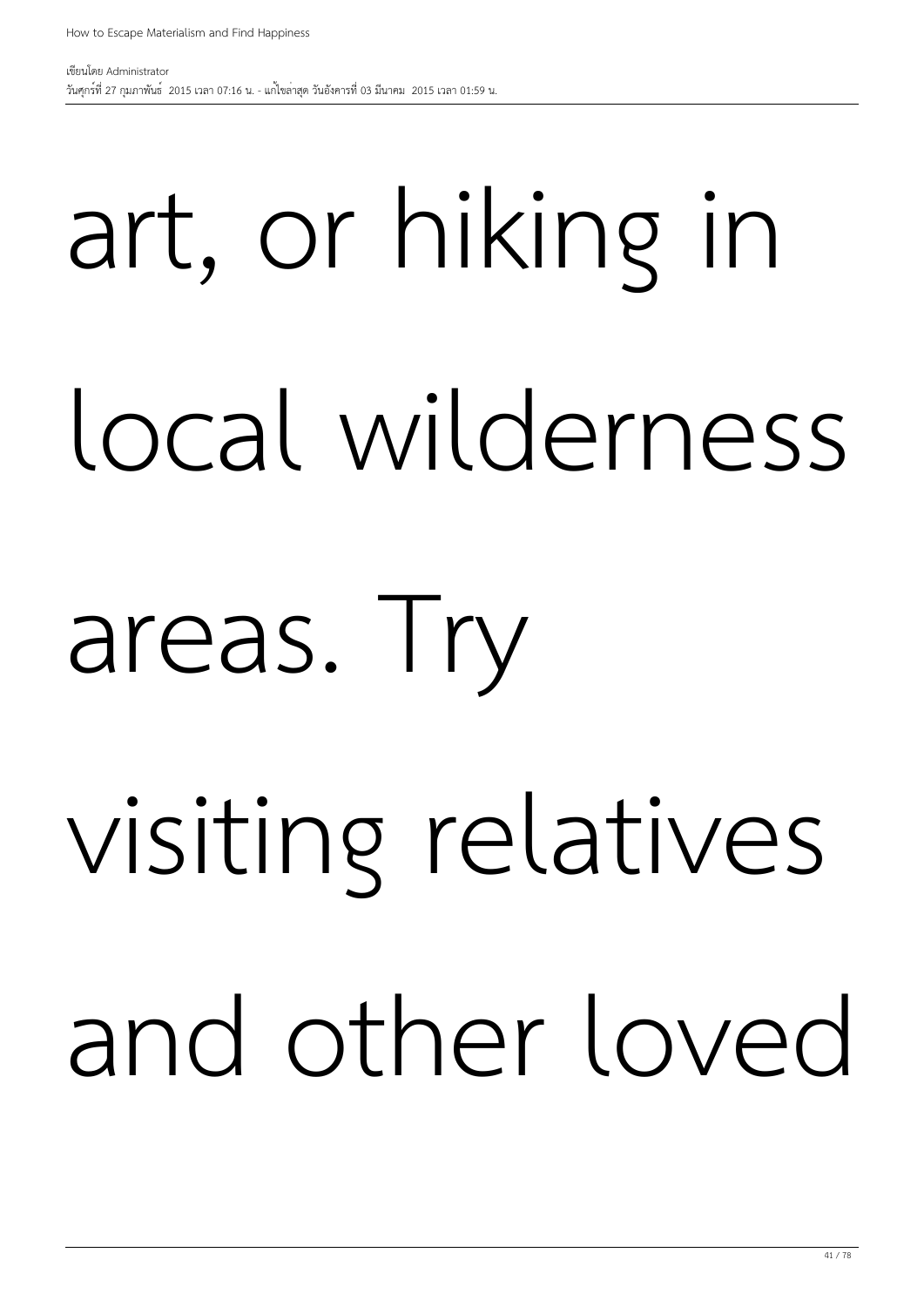#### ones more

#### often. Try

### volunteering with a charity.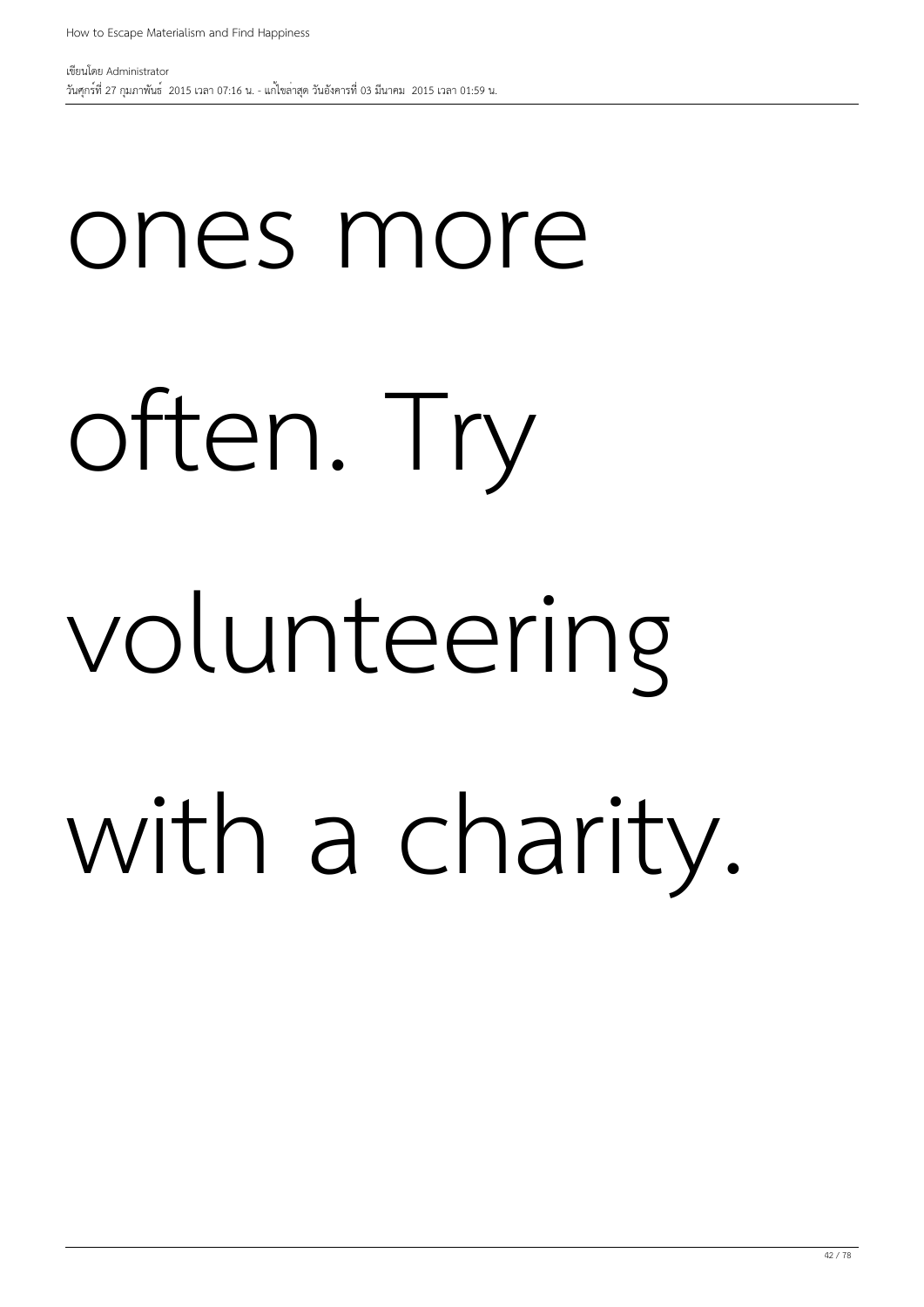### • Read a

### book instead

### of a magazine.

### Magazines

stopped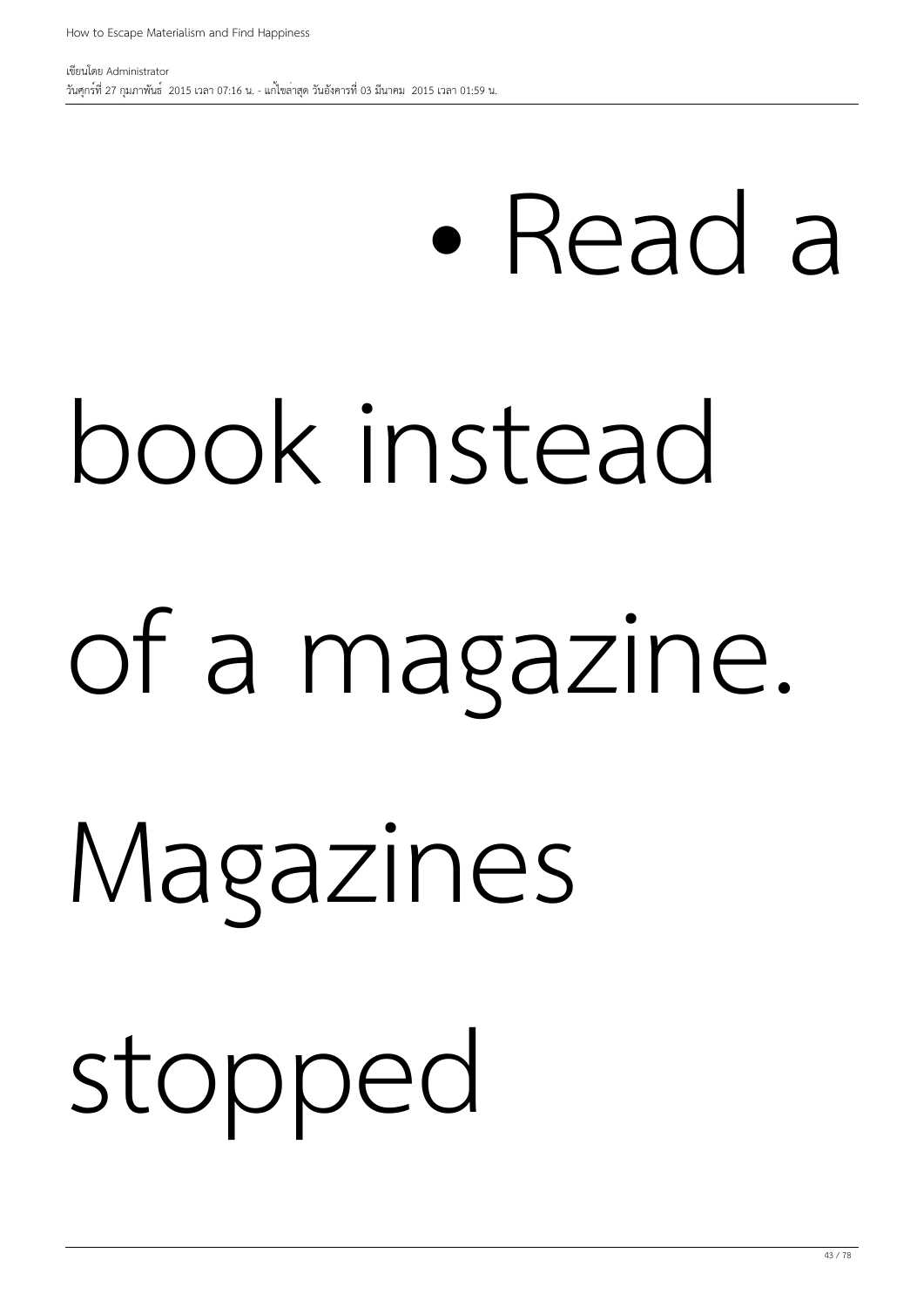## making their profit from subscription fees and store purchases a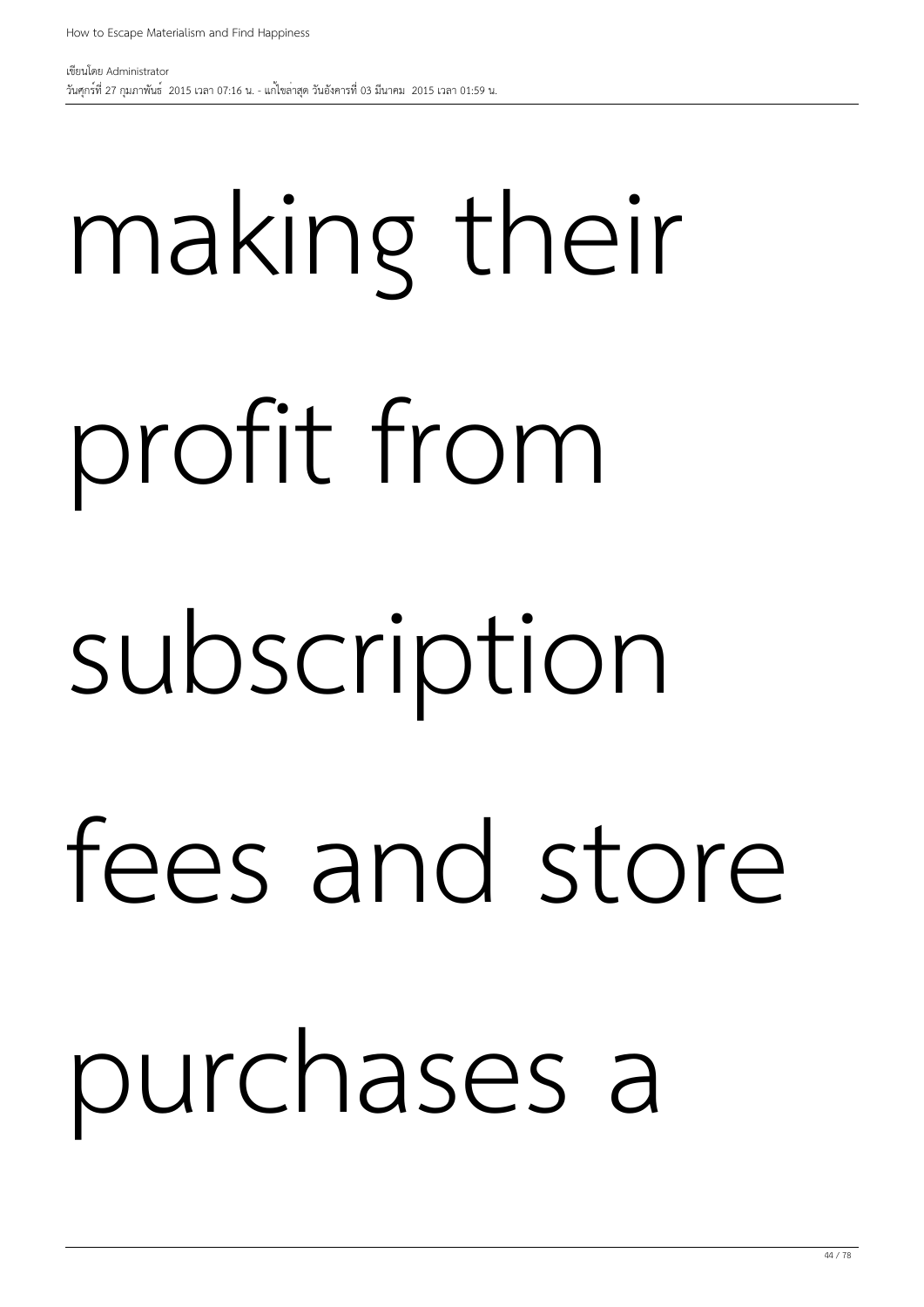### long time ago. It's all

#### advertising

### now! Reading a

#### book can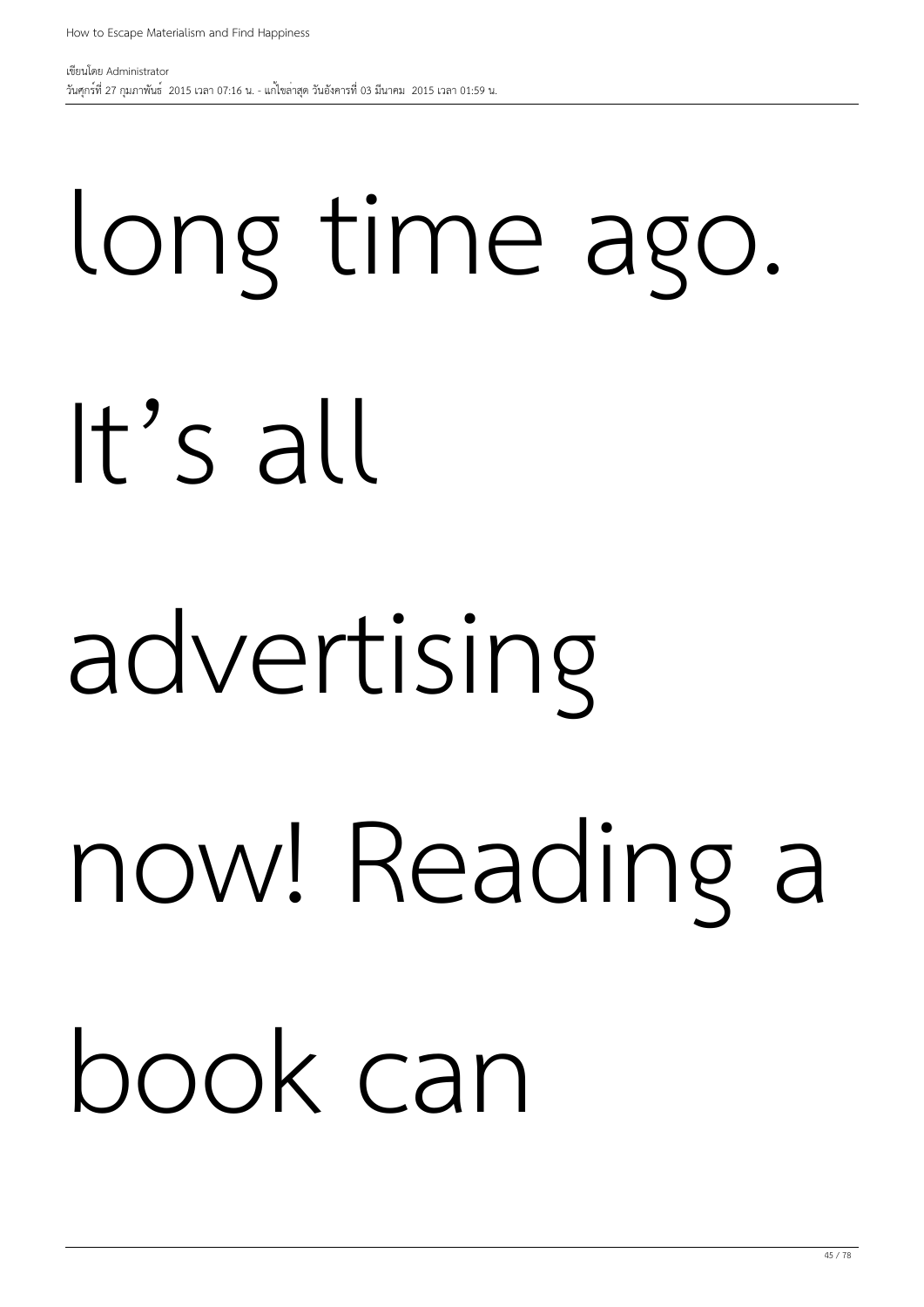## provide a respite from being bombarded by magazine ads.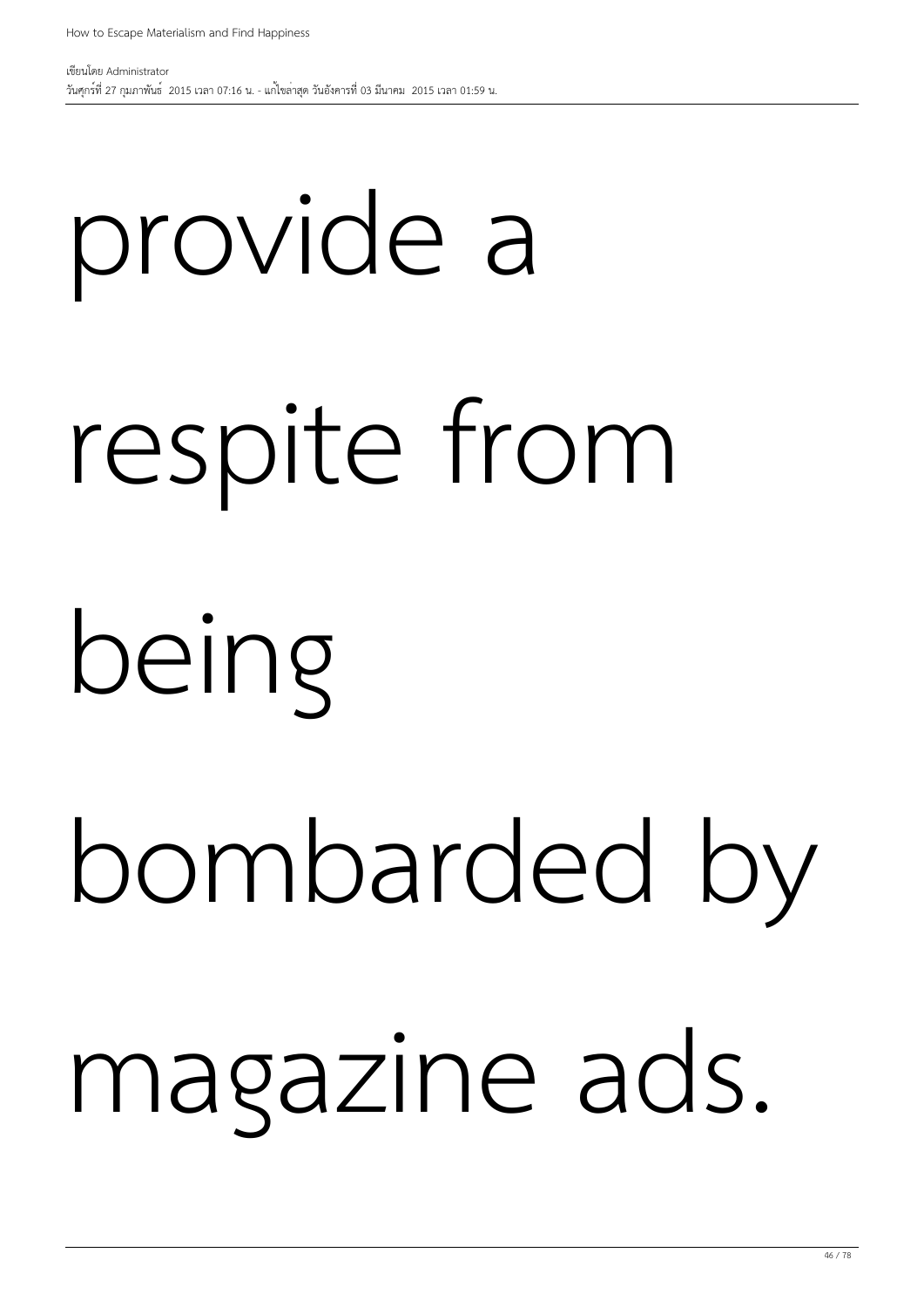### • Get to

#### know your

### neighbors. Get

### to know them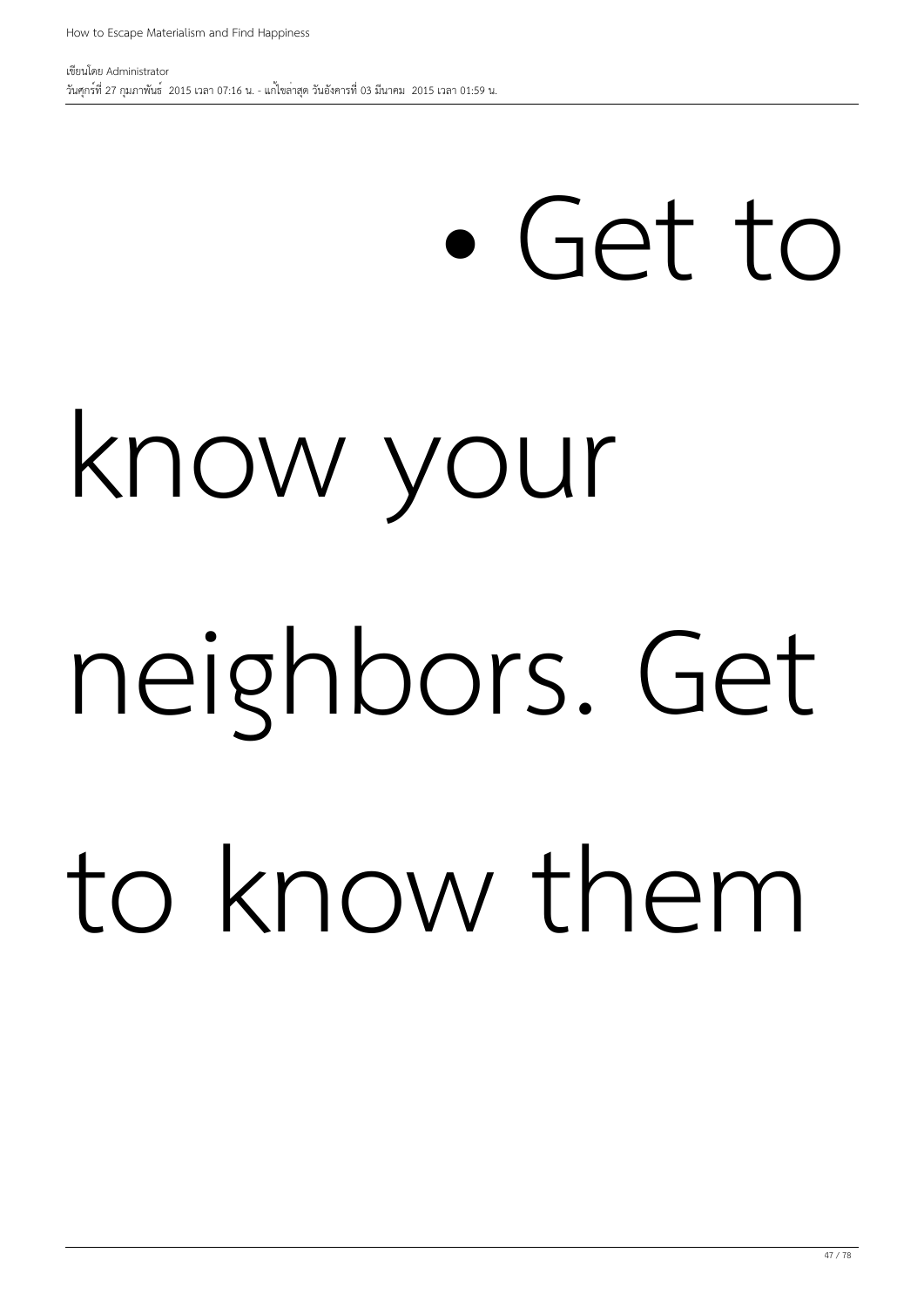## in the way your parents and grandparents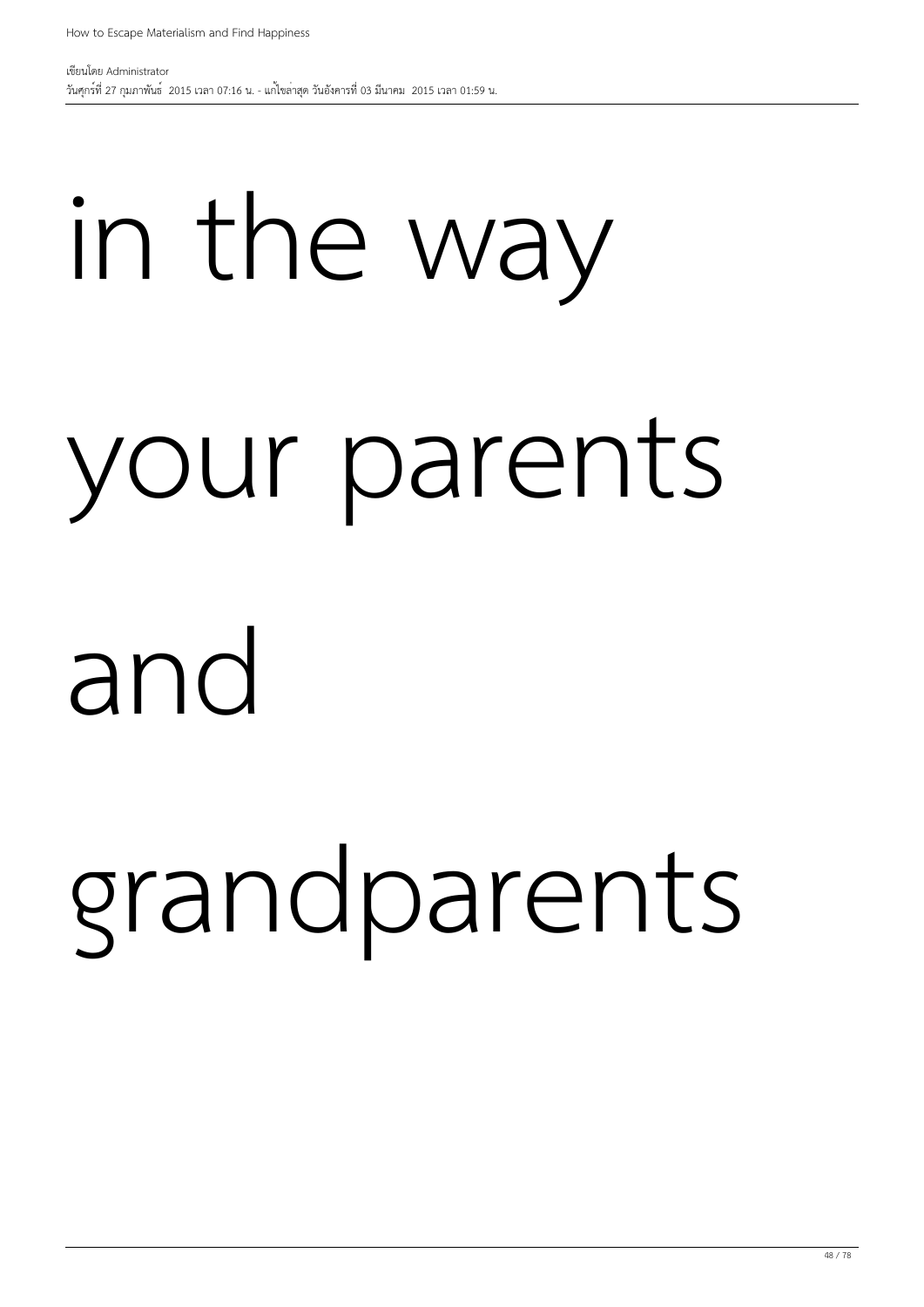## used to know them; that is, actually spend

some time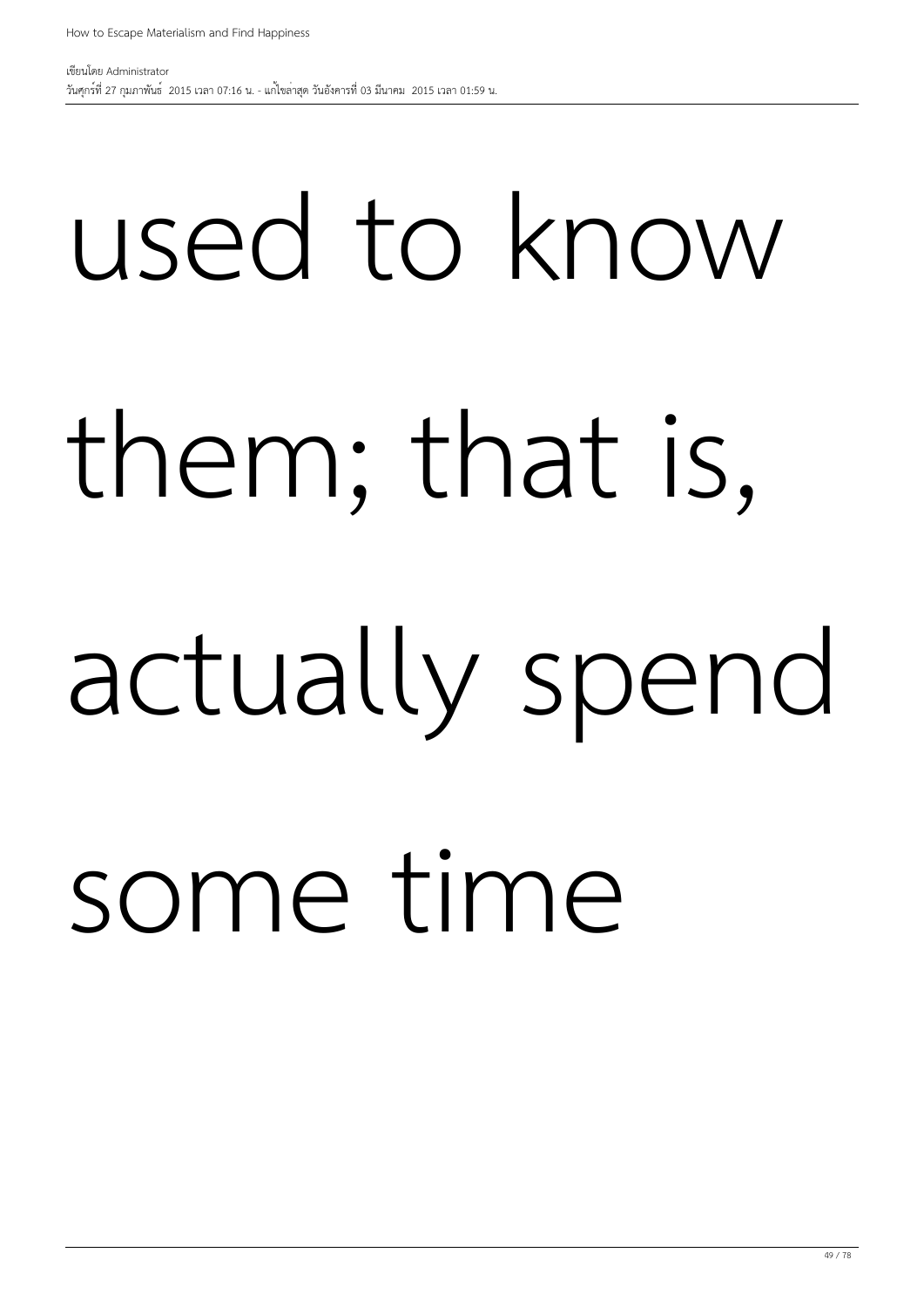เขียนโดย Administrator วันศุกร์ที่ 27 กุมภาพันธ์ 2015 เวลา 07:16 น. - แก้ไขล่าสุด วันอังคารที่ 03 มีนาคม 2015 เวลา 01:59 น.

## with them. Have lunch with them, have dinner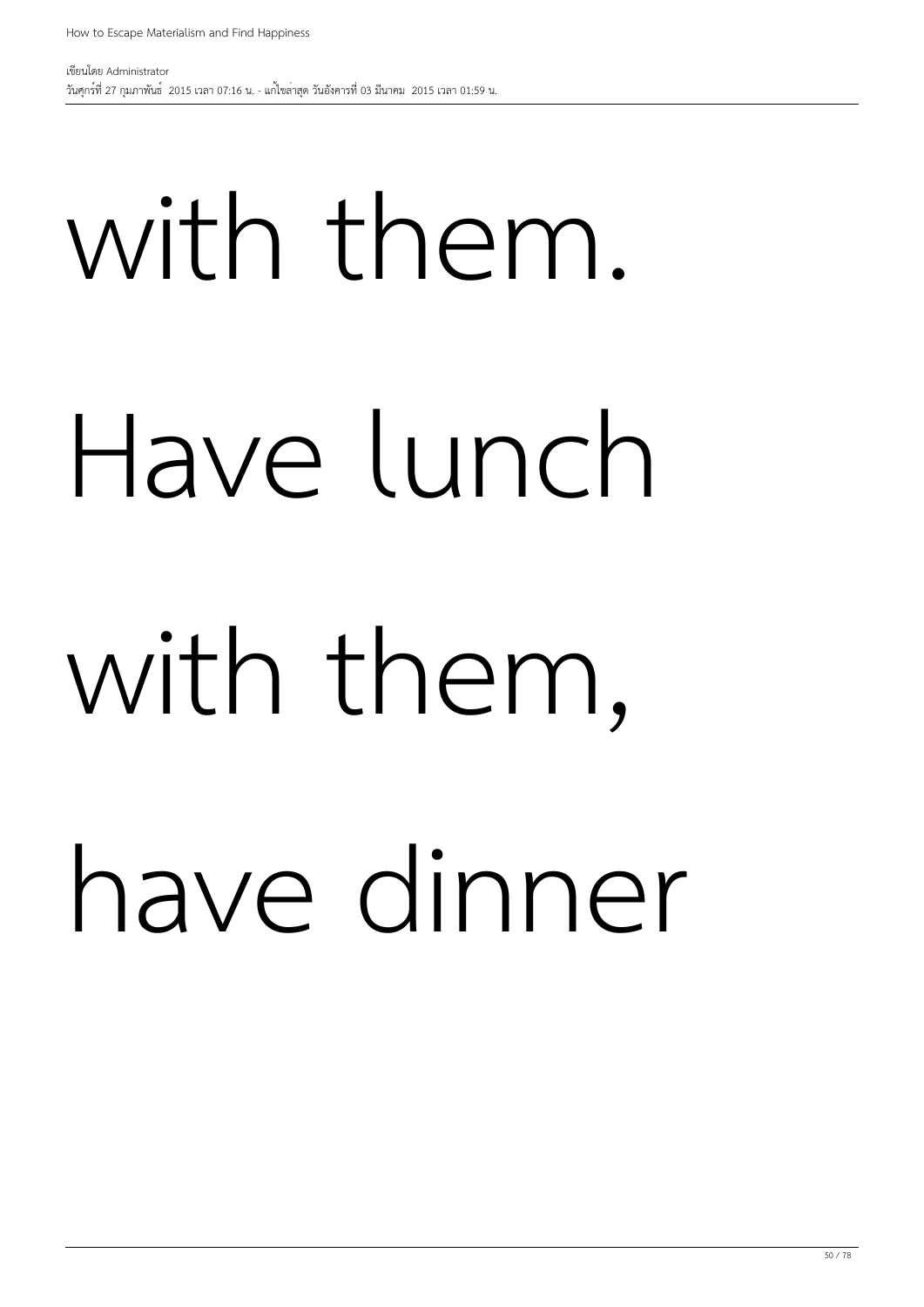เขียนโดย Administrator วันศุกร์ที่ 27 กุมภาพันธ์ 2015 เวลา 07:16 น. - แก้ไขล่าสุด วันอังคารที่ 03 มีนาคม 2015 เวลา 01:59 น.

## with them. Find out what bothers them about your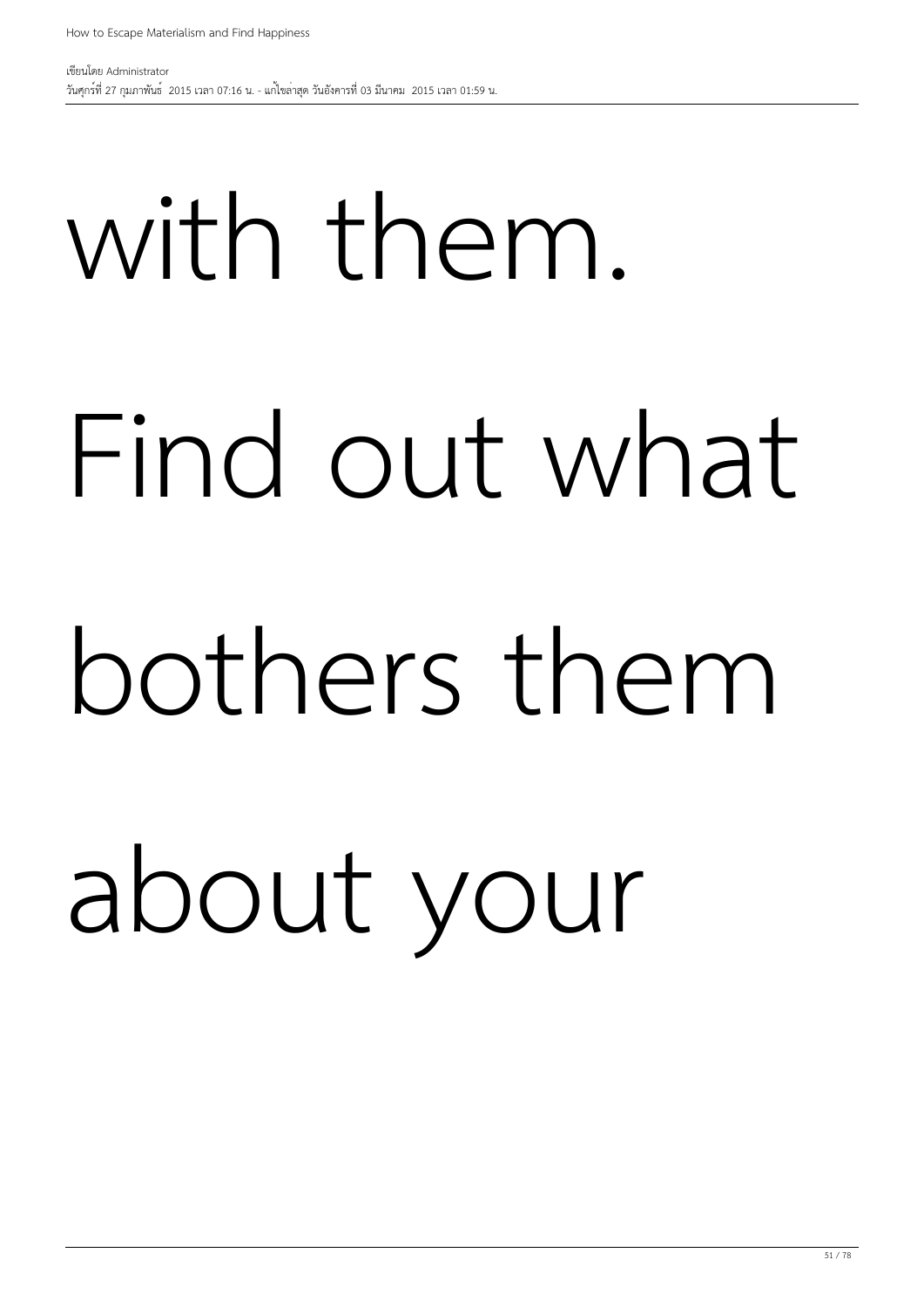## neighborhood and what they really like about it.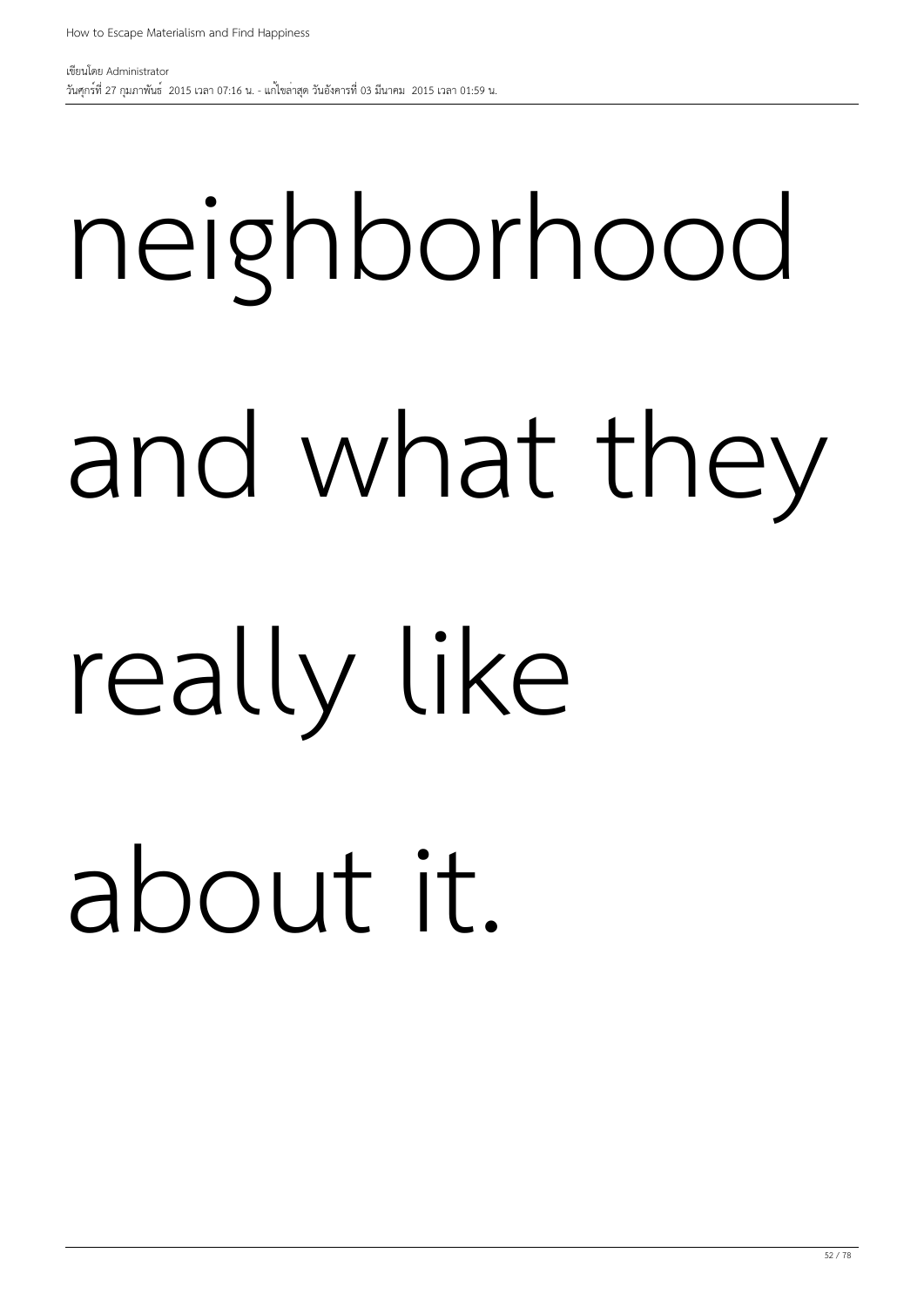How to Escape Materialism and Find Happiness

•

### Attend

### non-professio

nal sports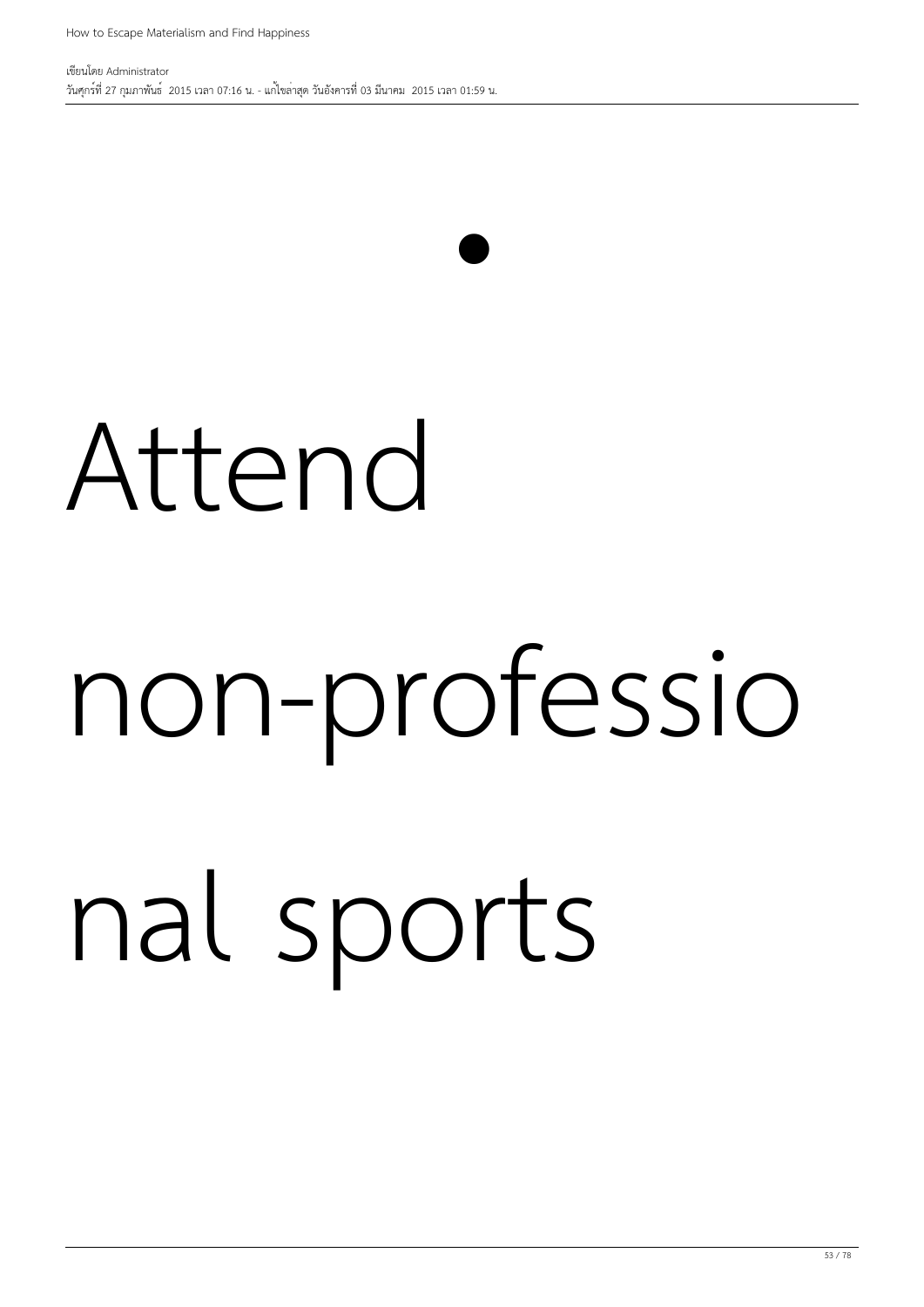events.

# Attending

### professional

### sports events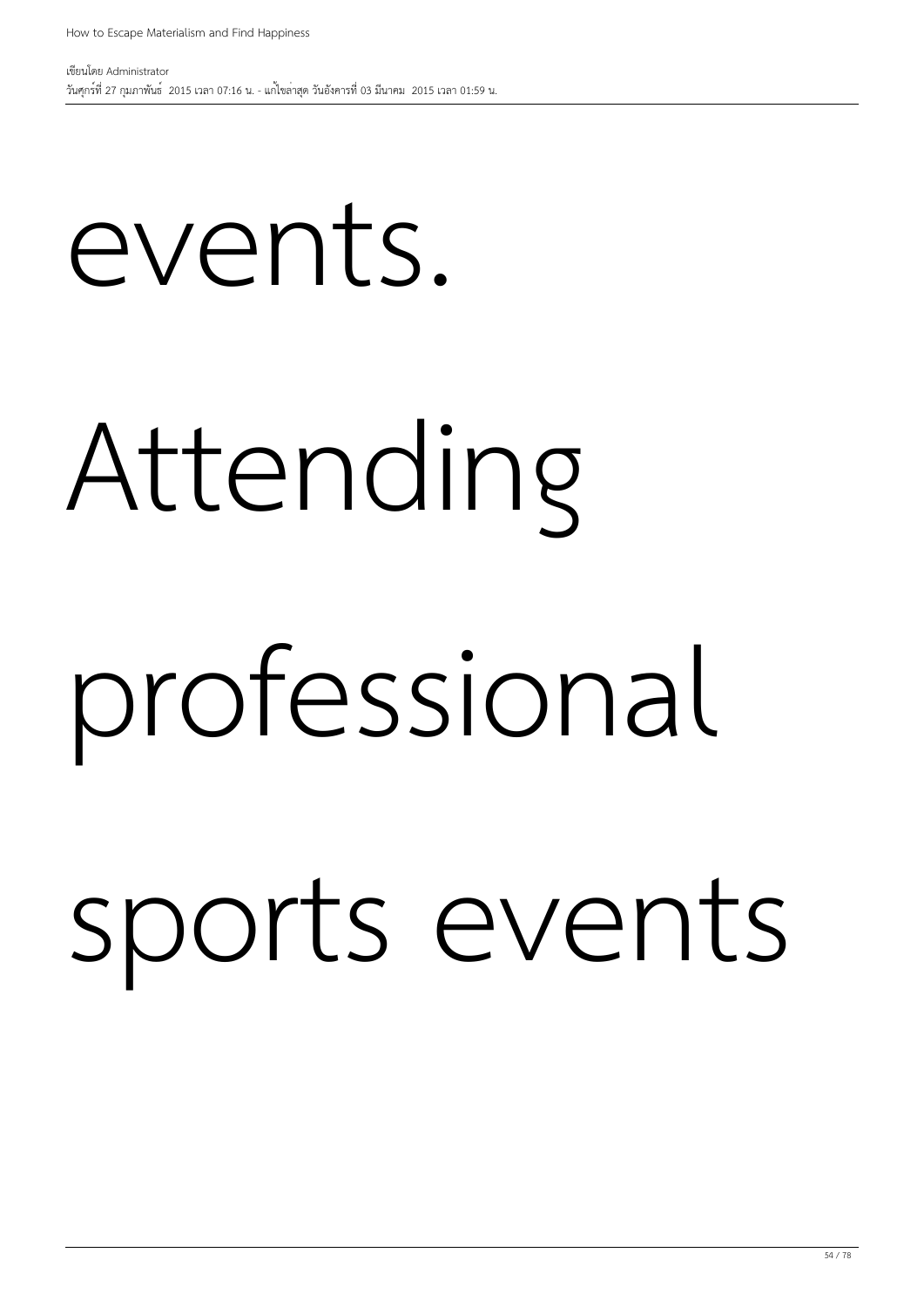## has become so expensive as to exclude a large part of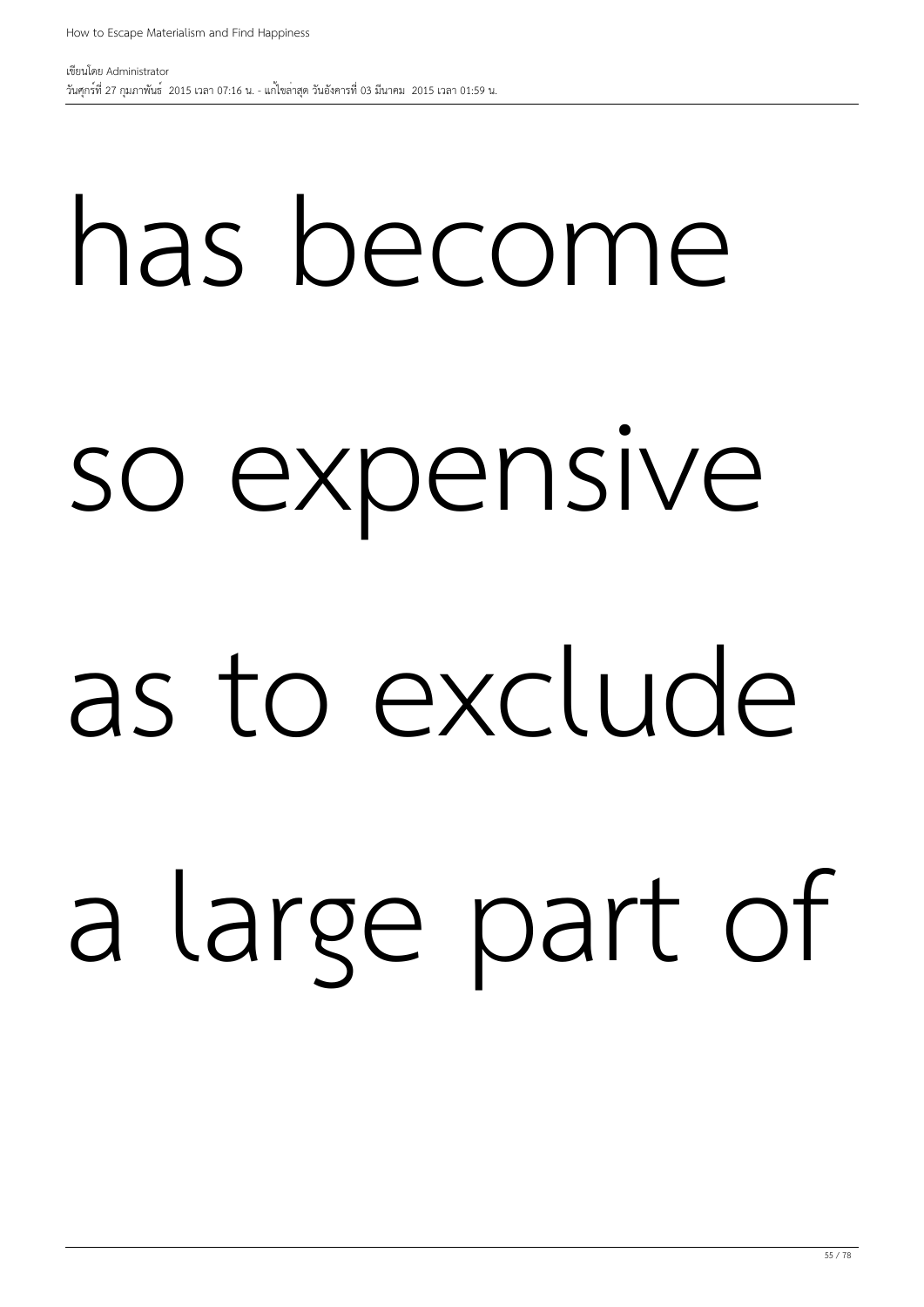## the working population, especially

### families. For a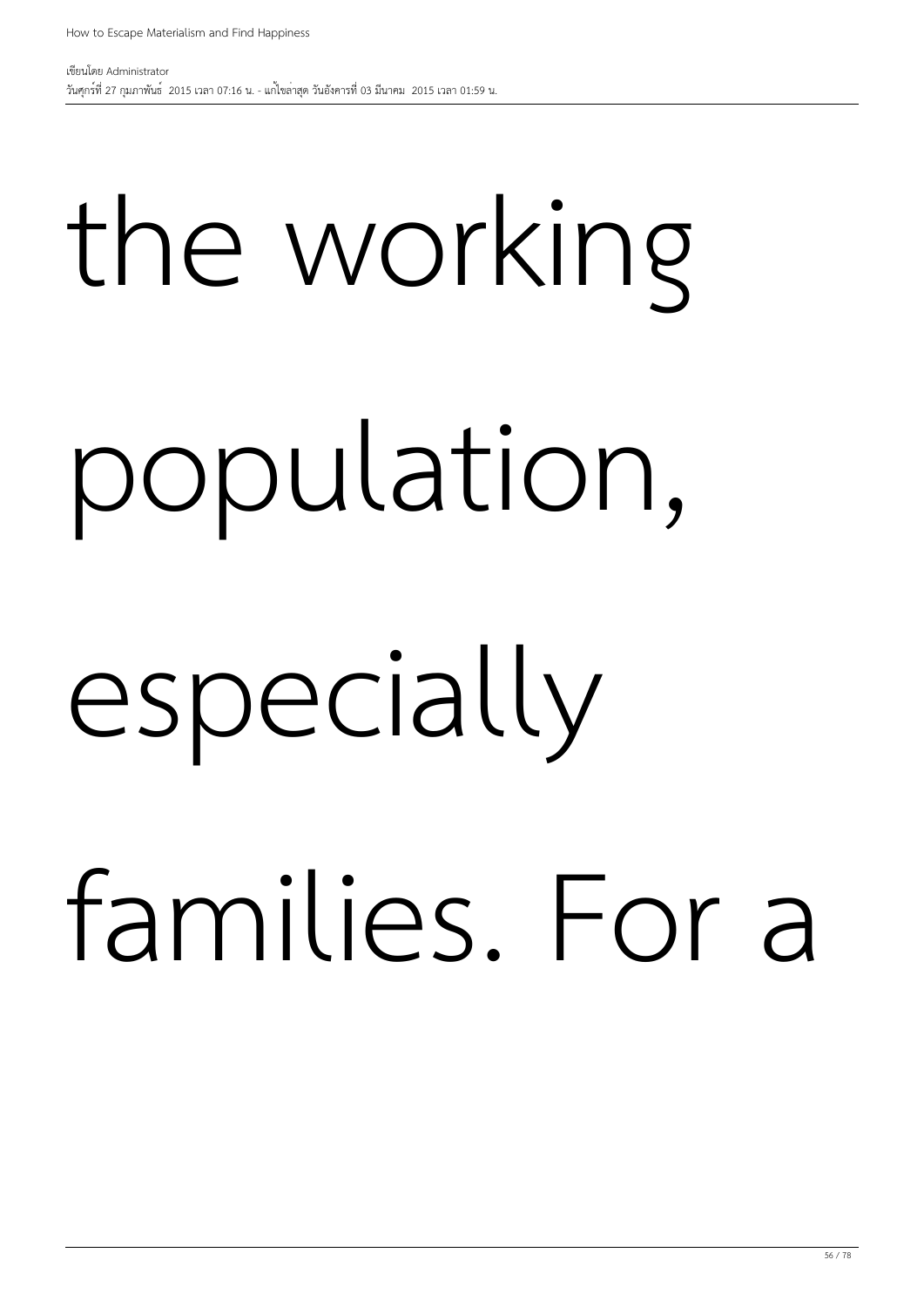### family of four to attend a

### professional

baseball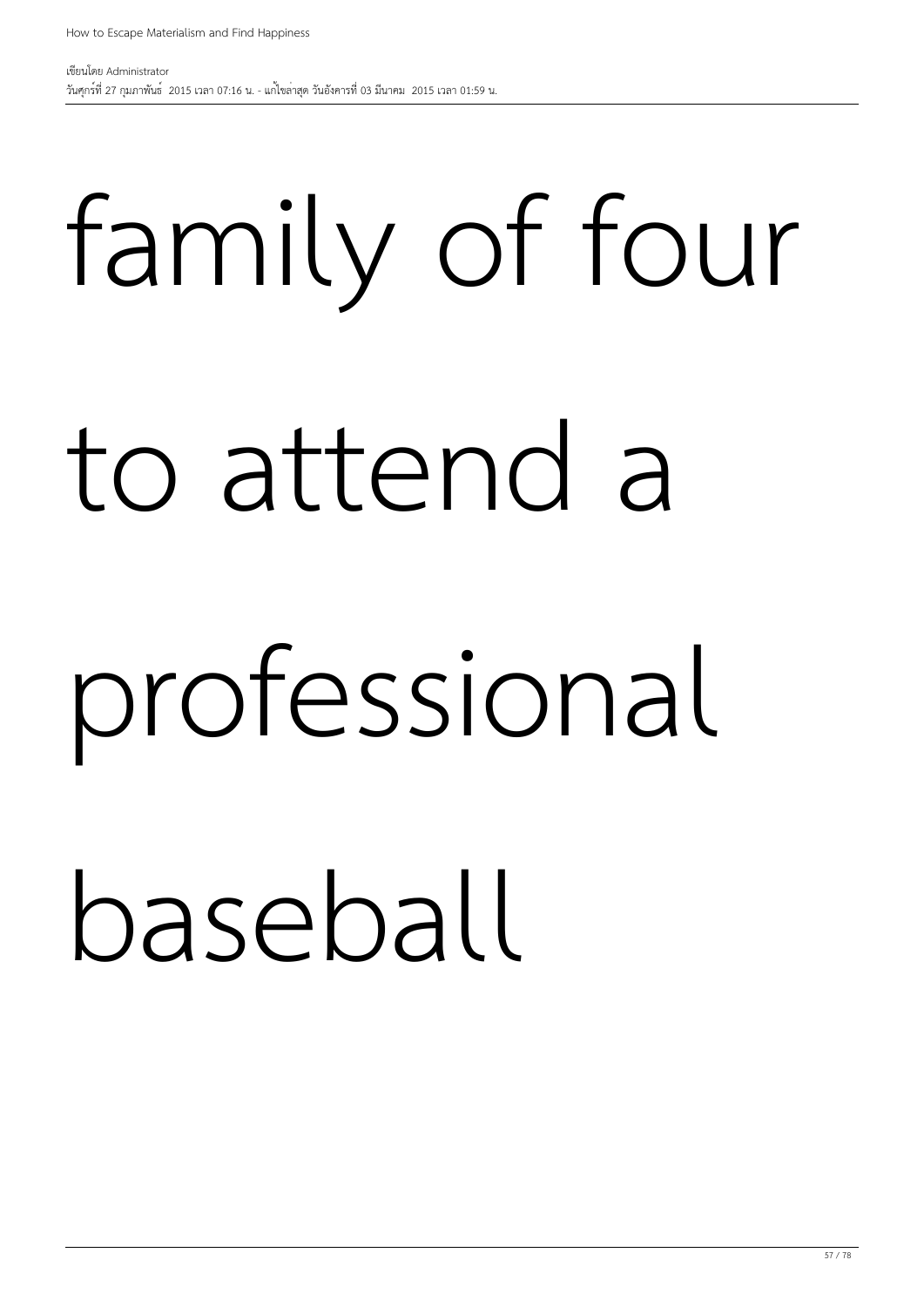# can expect to spend as

# example, you

### game, for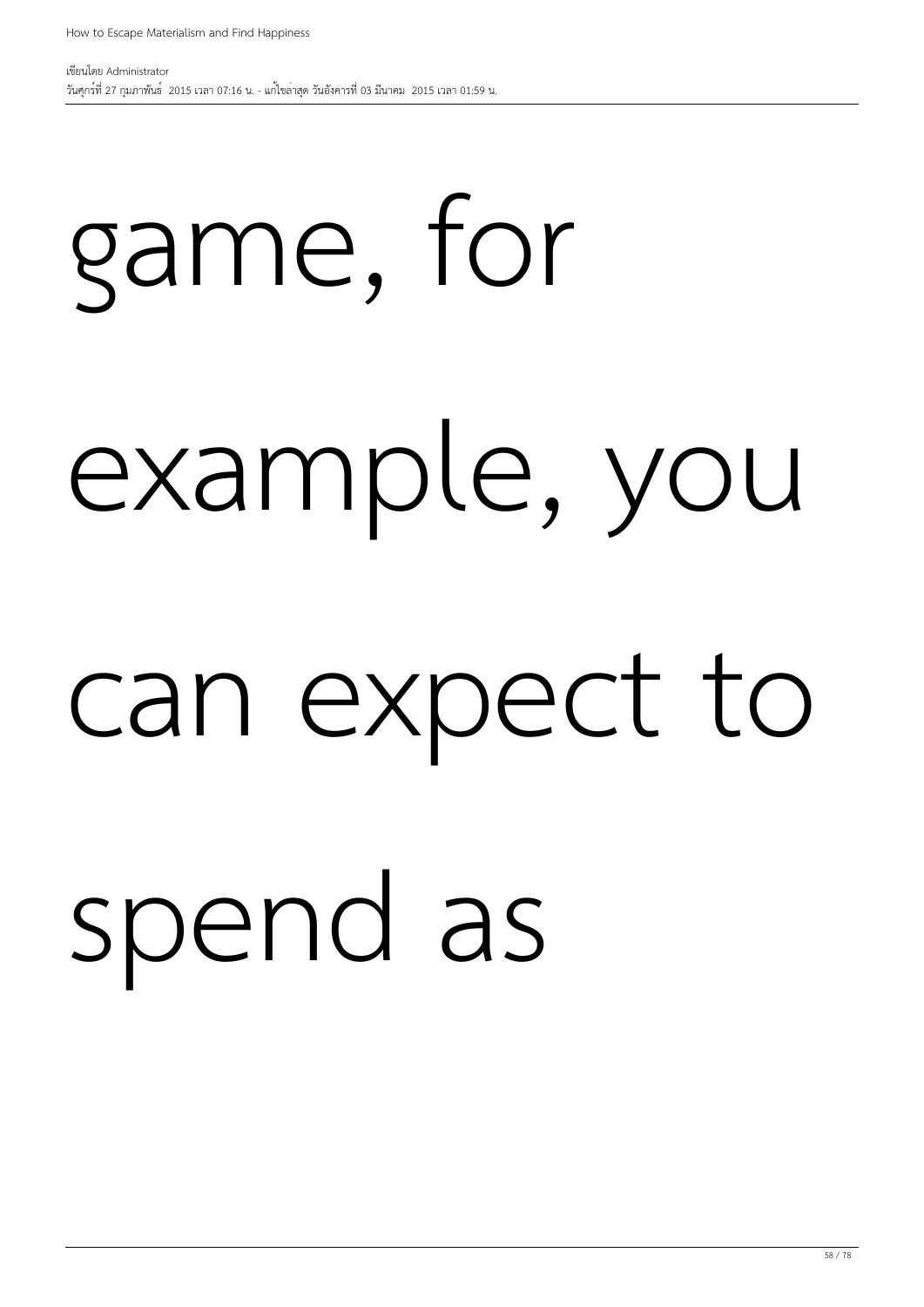## much as \$400.00 or more when you consider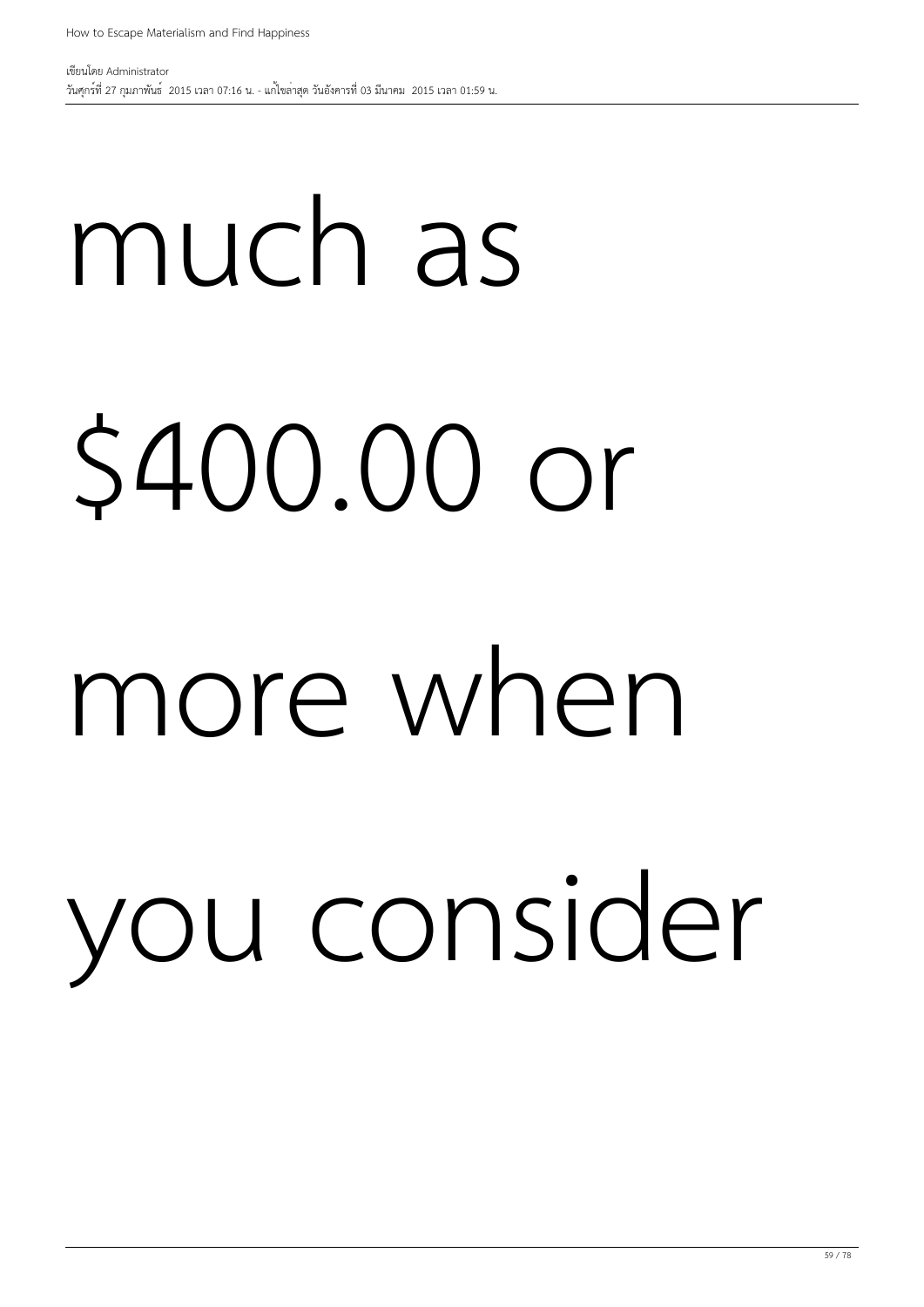## tickets, food, souvenirs, and

### parking.

### Alternatively,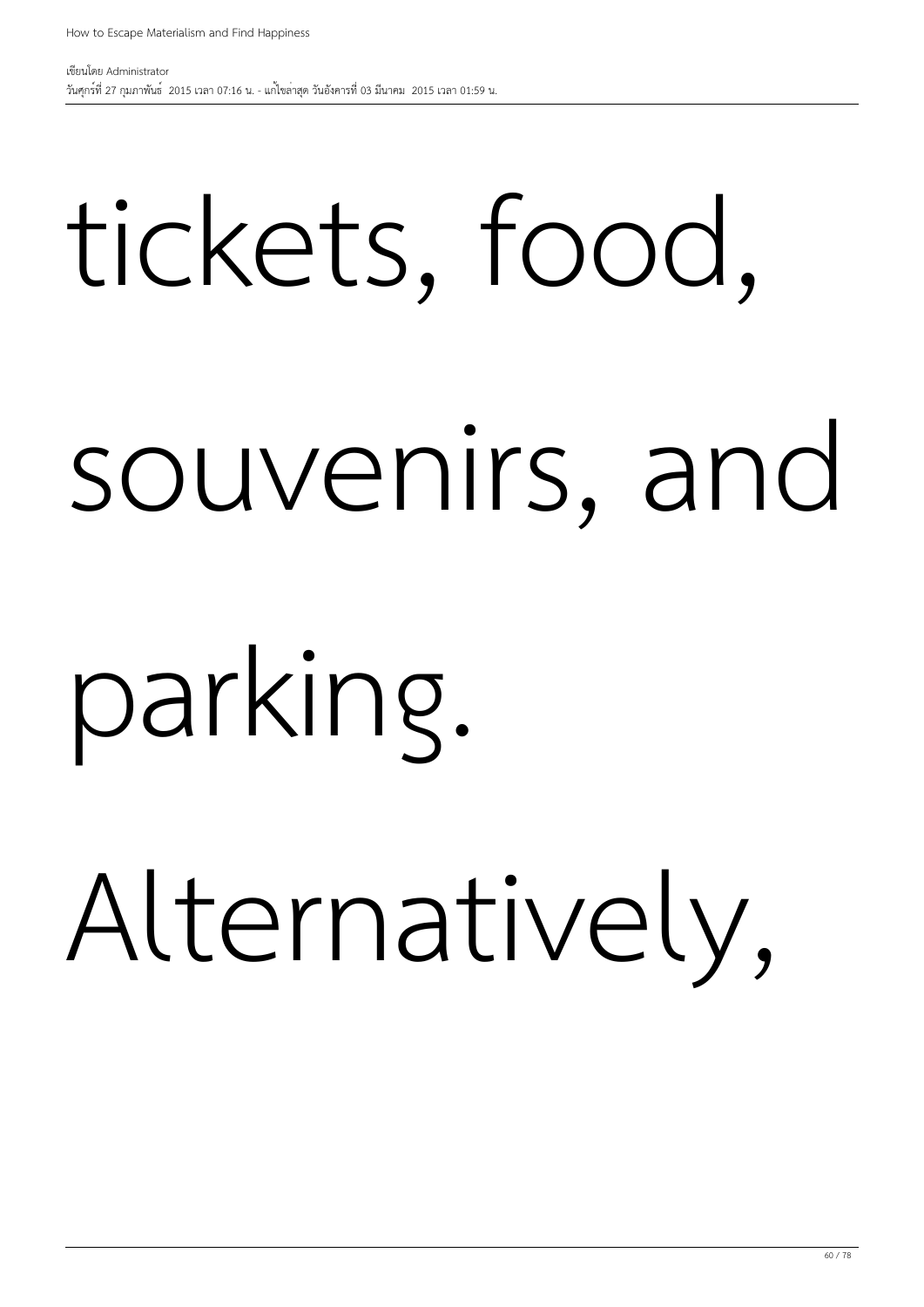#### many

#### communities

# have nearby

### colleges that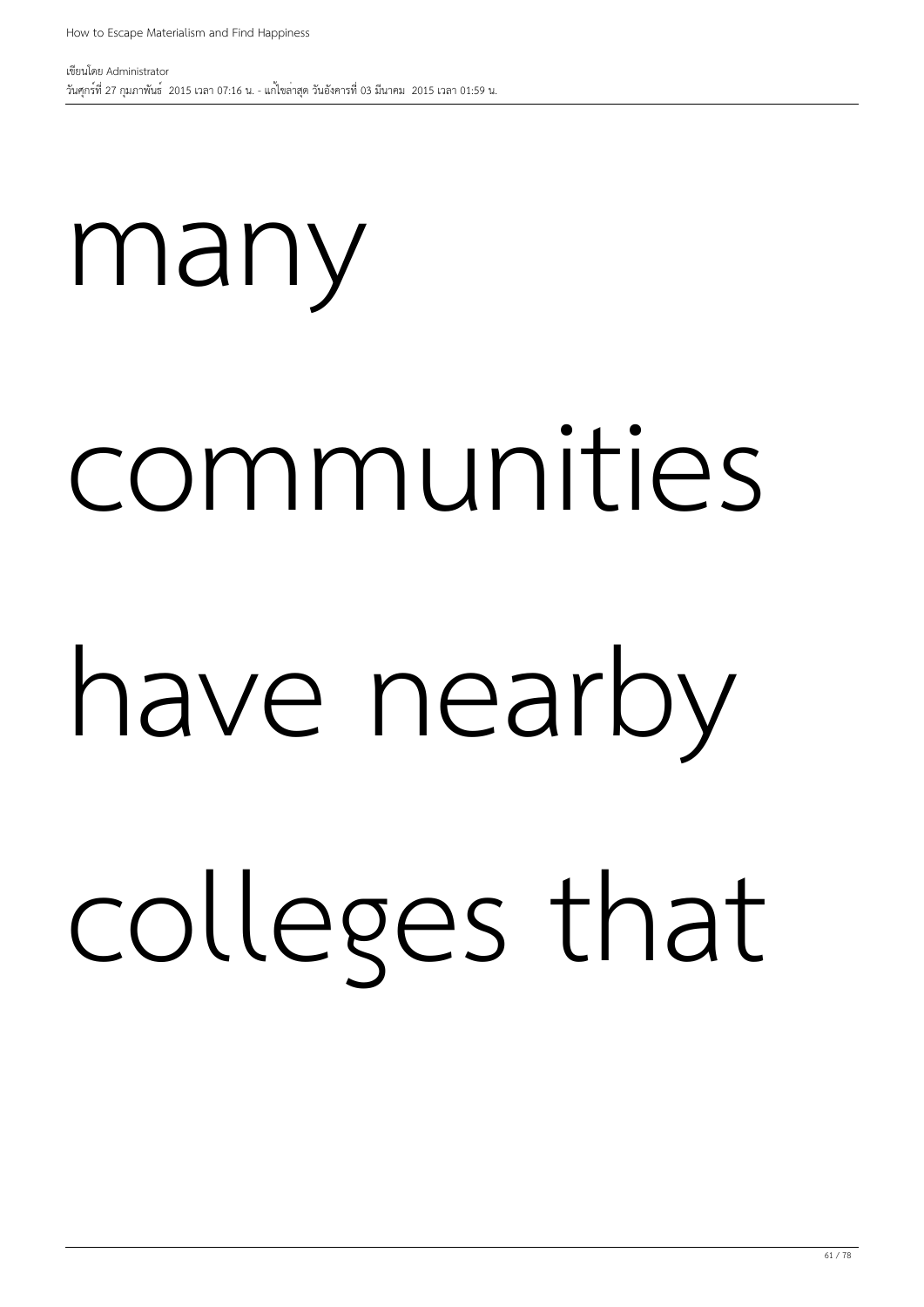### play

## high-quality baseball, and attendance is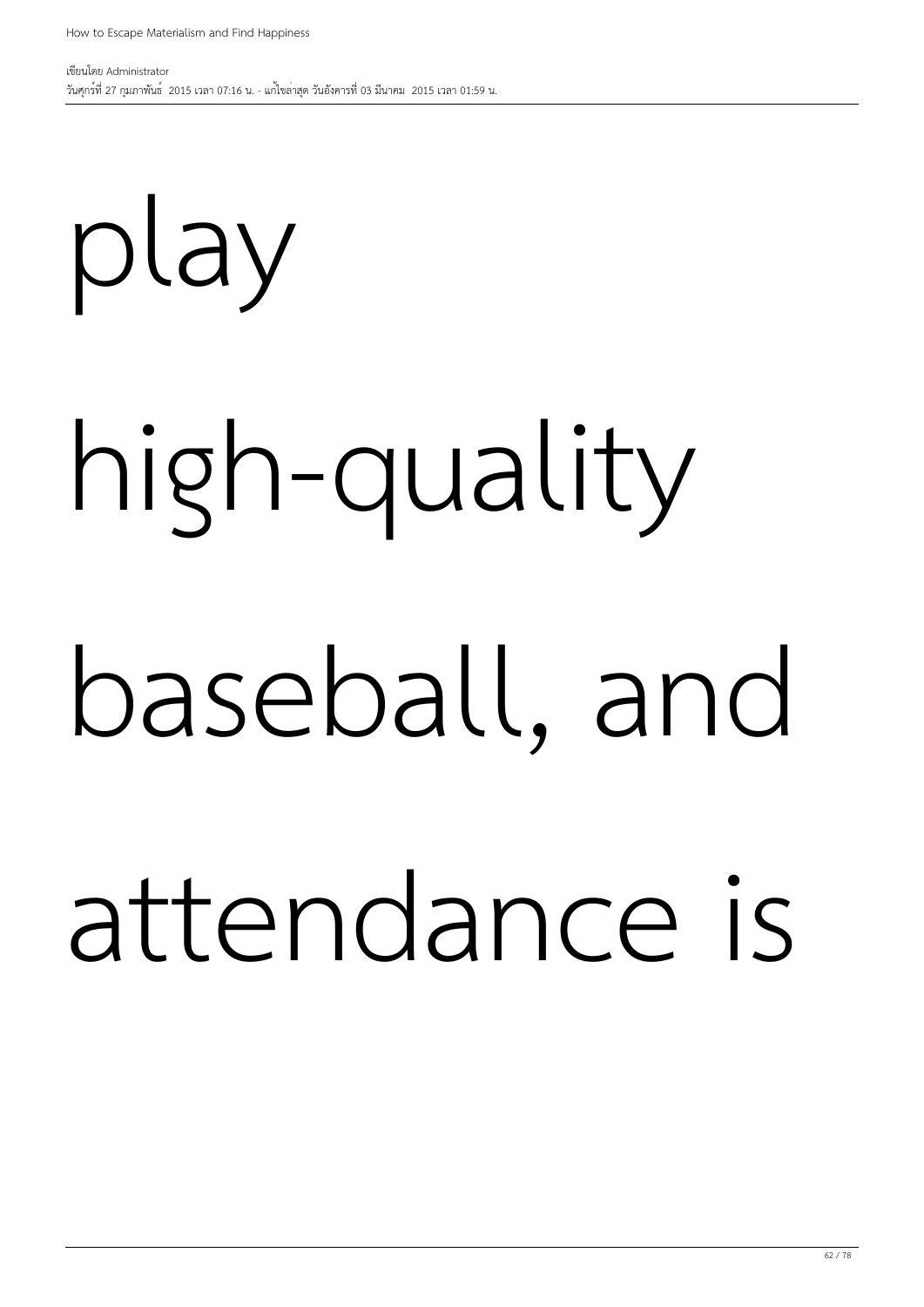# usually free. The point is to enjoy the game itself,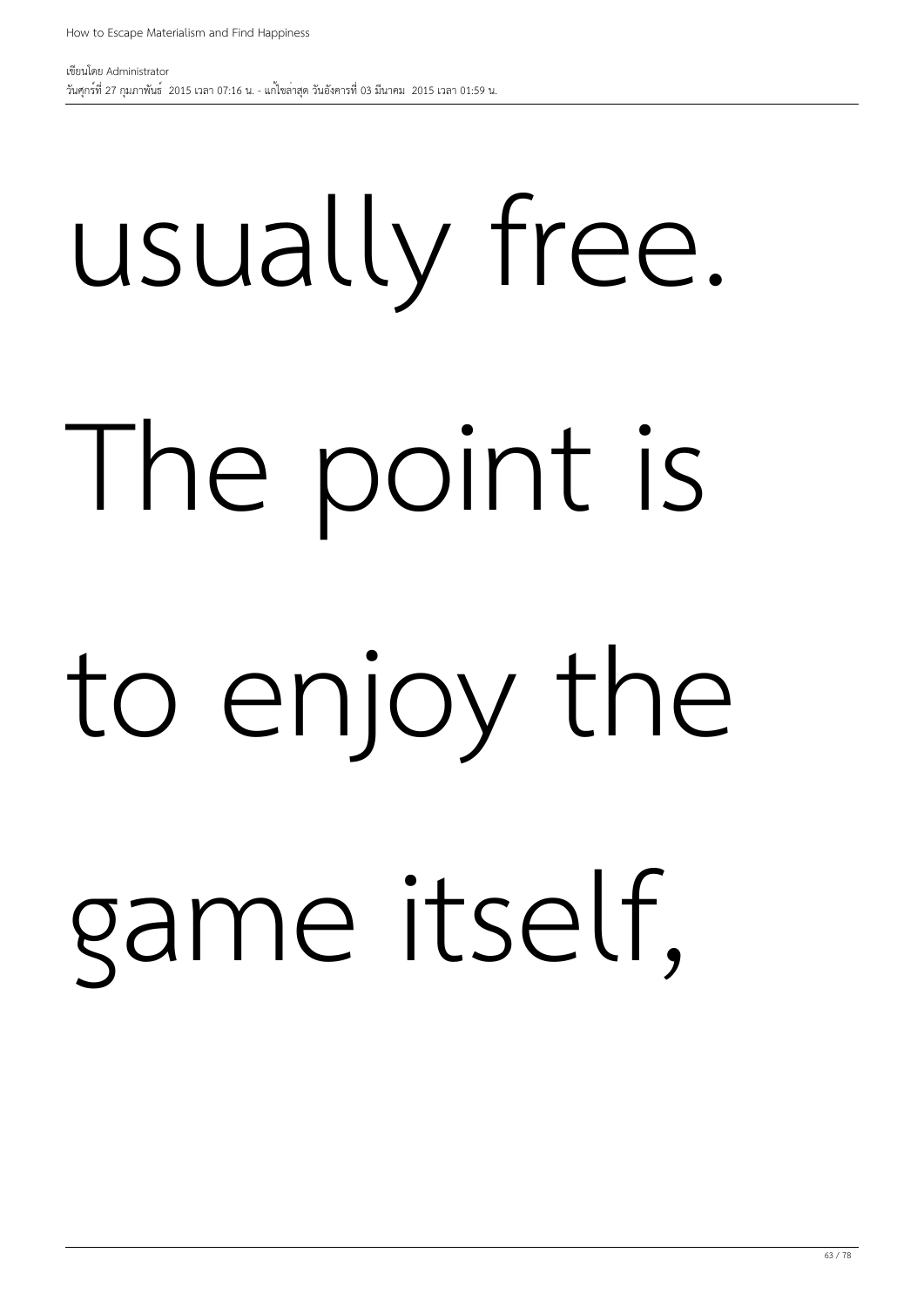เขียนโดย Administrator วันศุกร์ที่ 27 กุมภาพันธ์ 2015 เวลา 07:16 น. - แก้ไขล่าสุด วันอังคารที่ 03 มีนาคม 2015 เวลา 01:59 น.

## and what does the game have to do with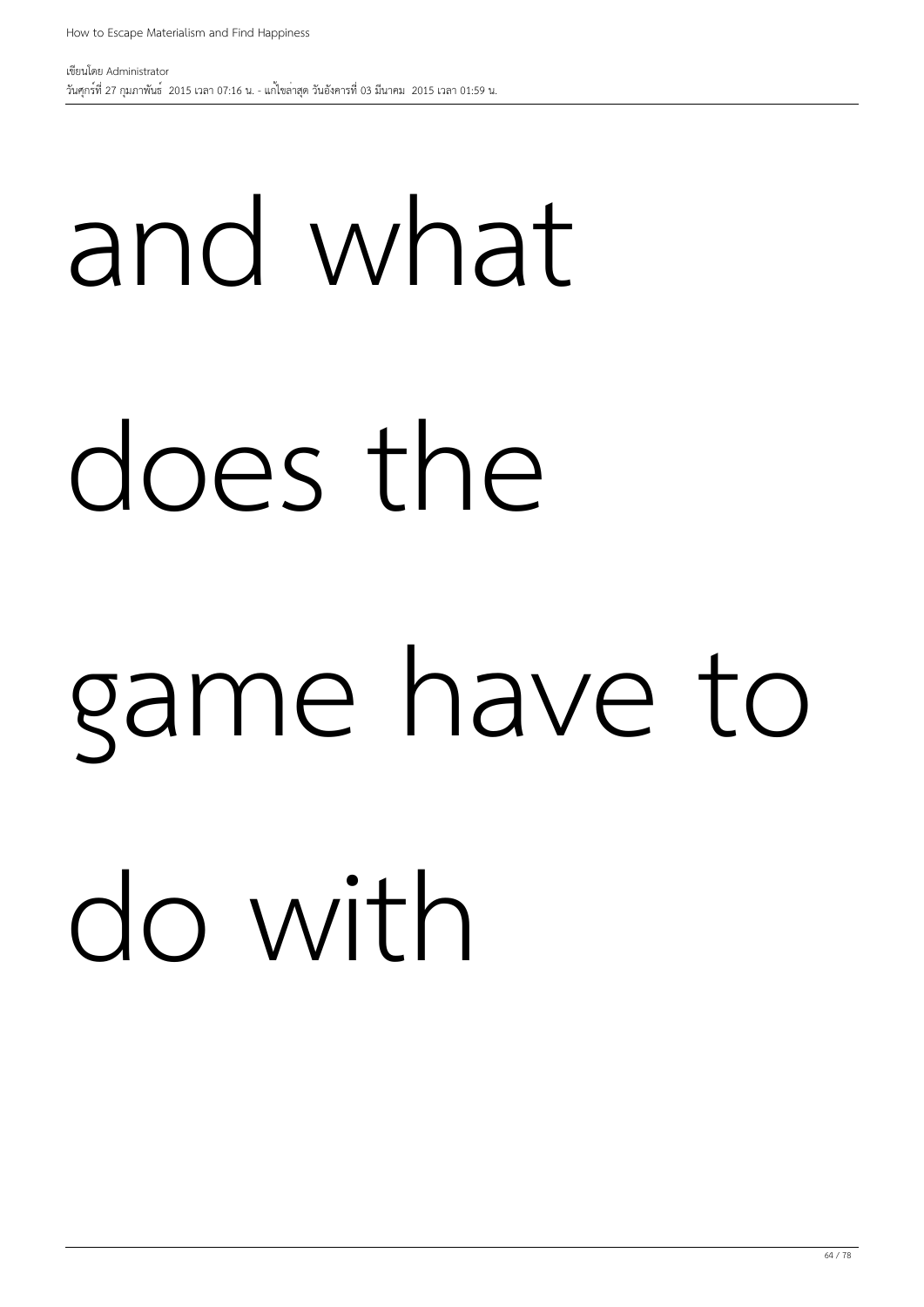# \$12.00 cups of beer. For

### that matter, what's wrong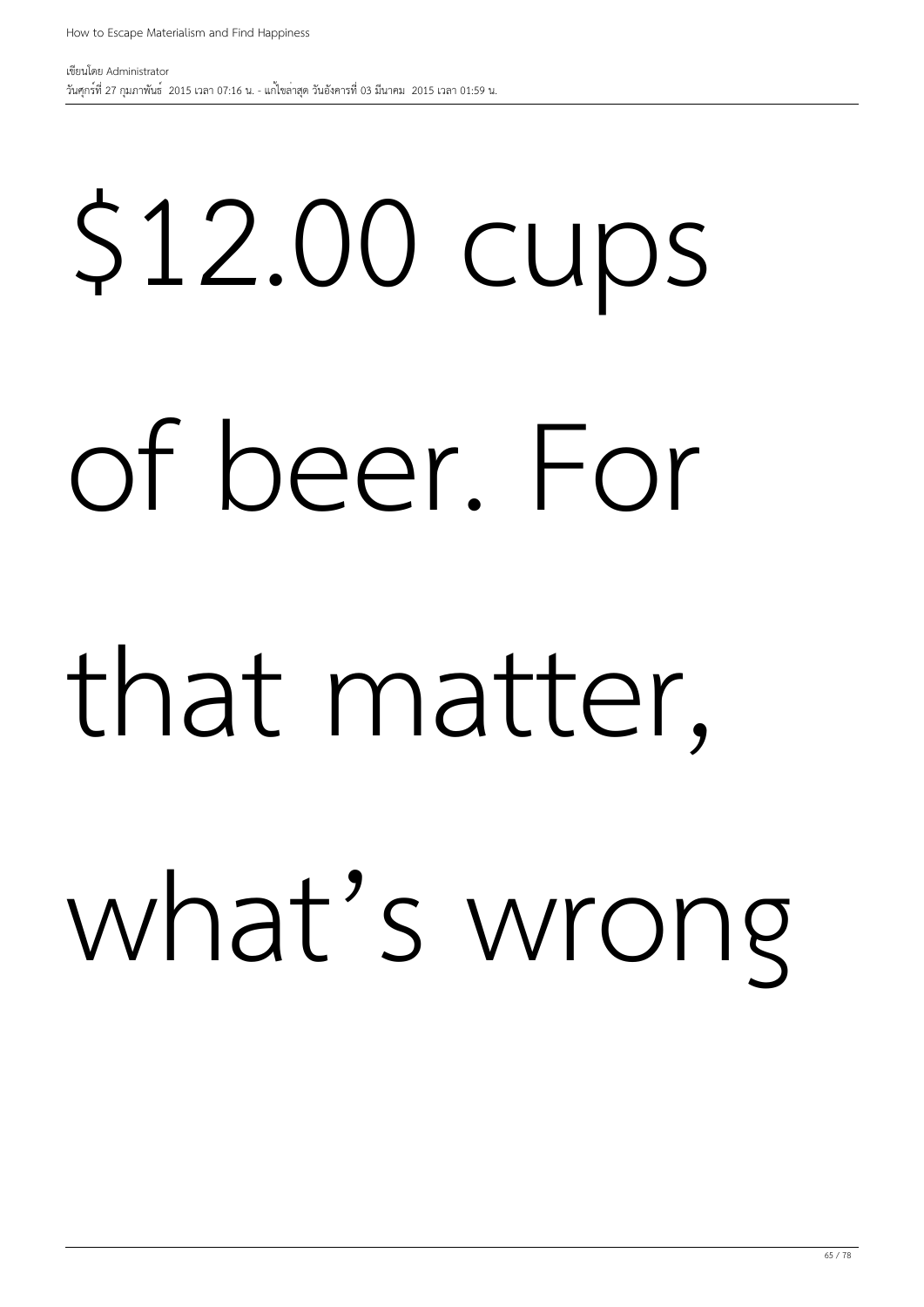## with attending a Little League game and watching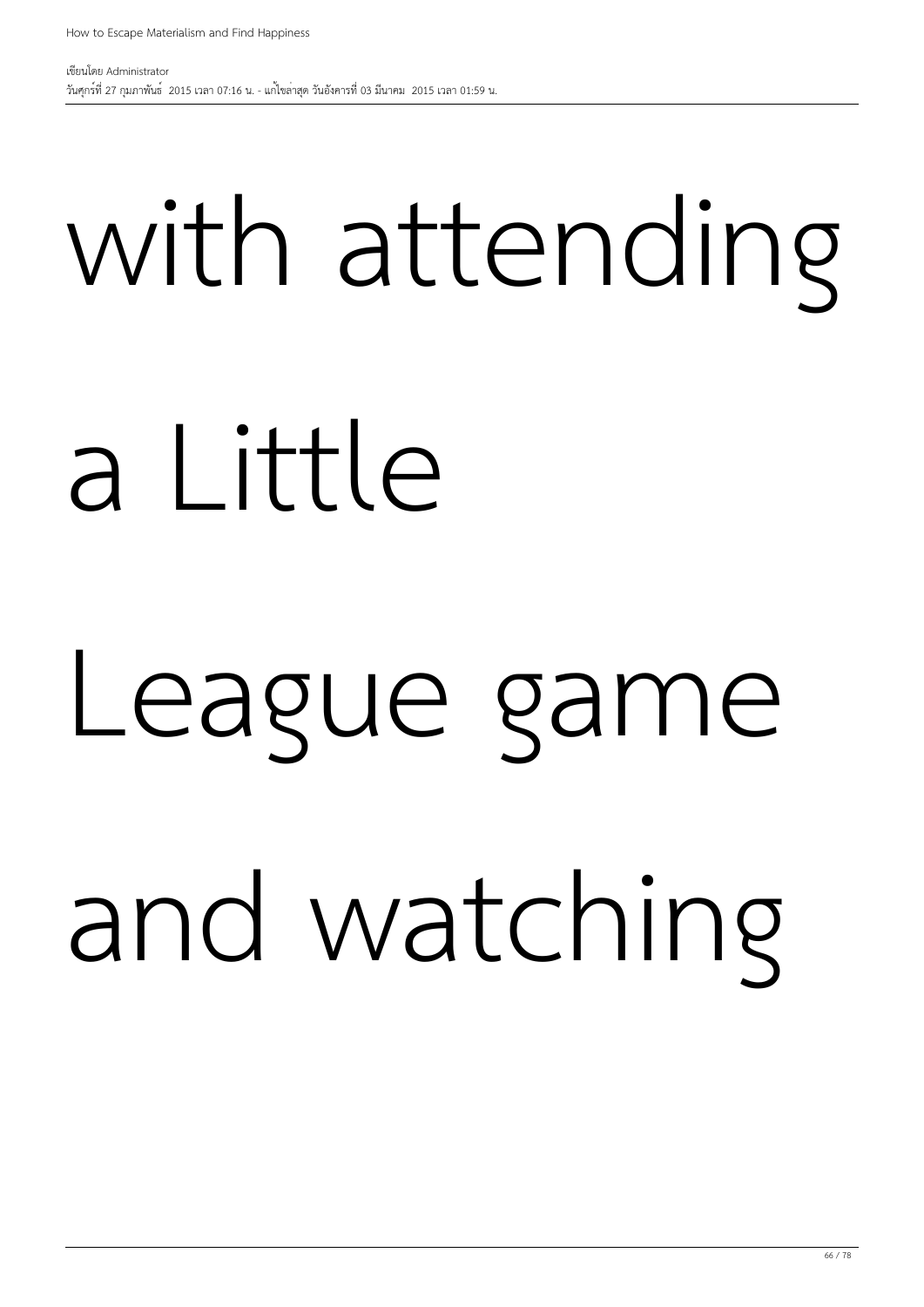### 12-year-olds play out of

### the love of

### participation?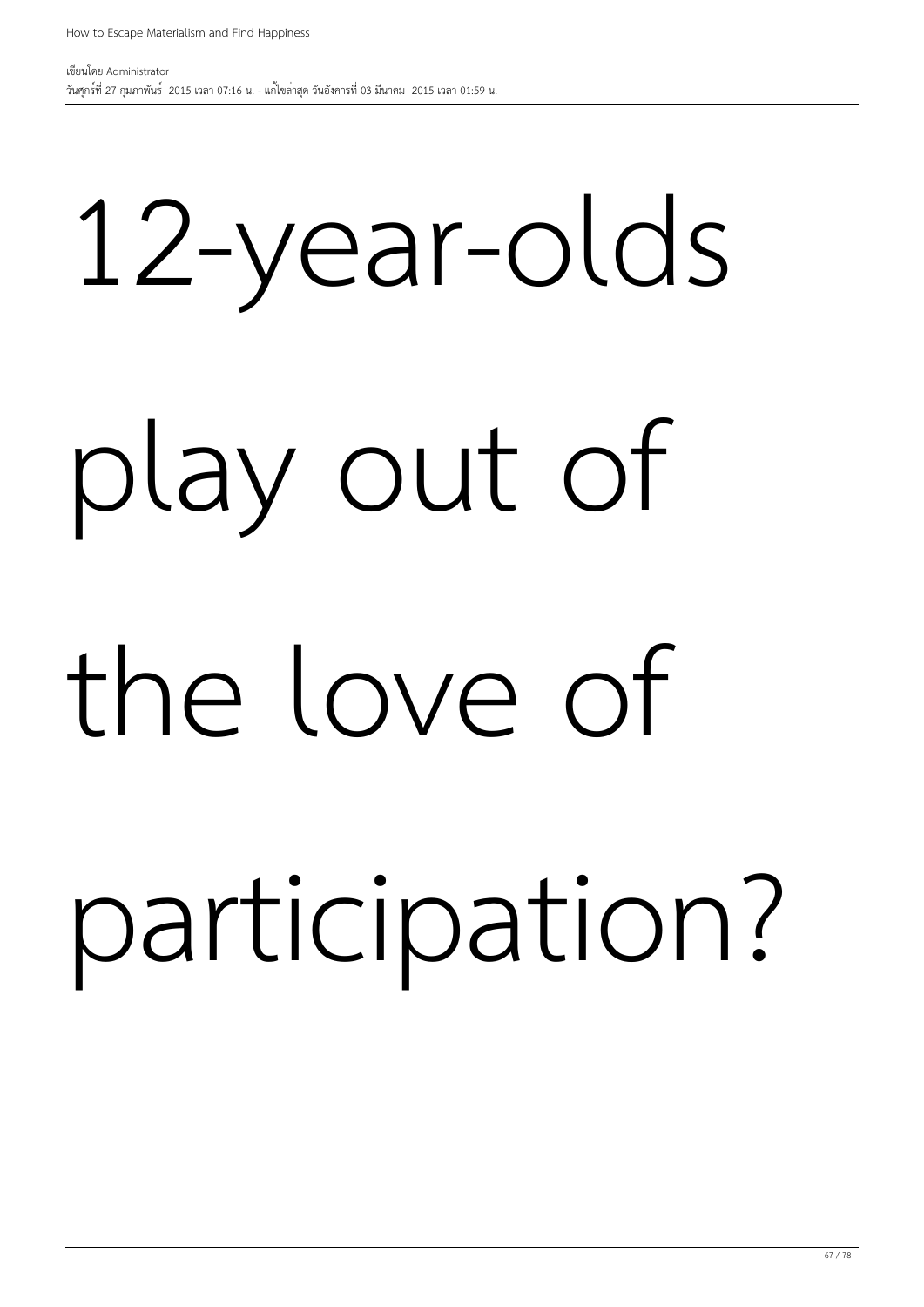•

## Learn that everything in life has to go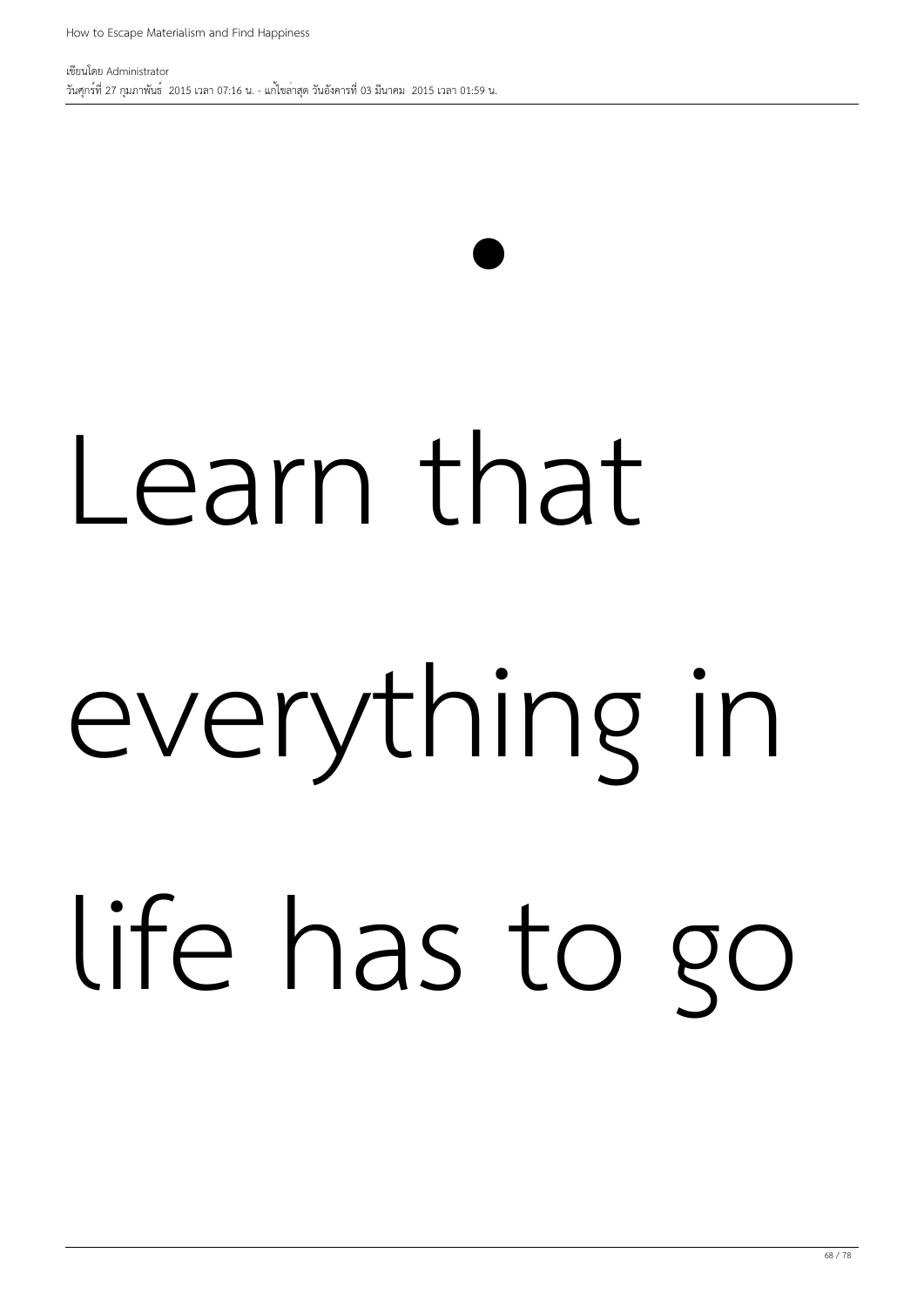# once - your attachment be it of value or emotions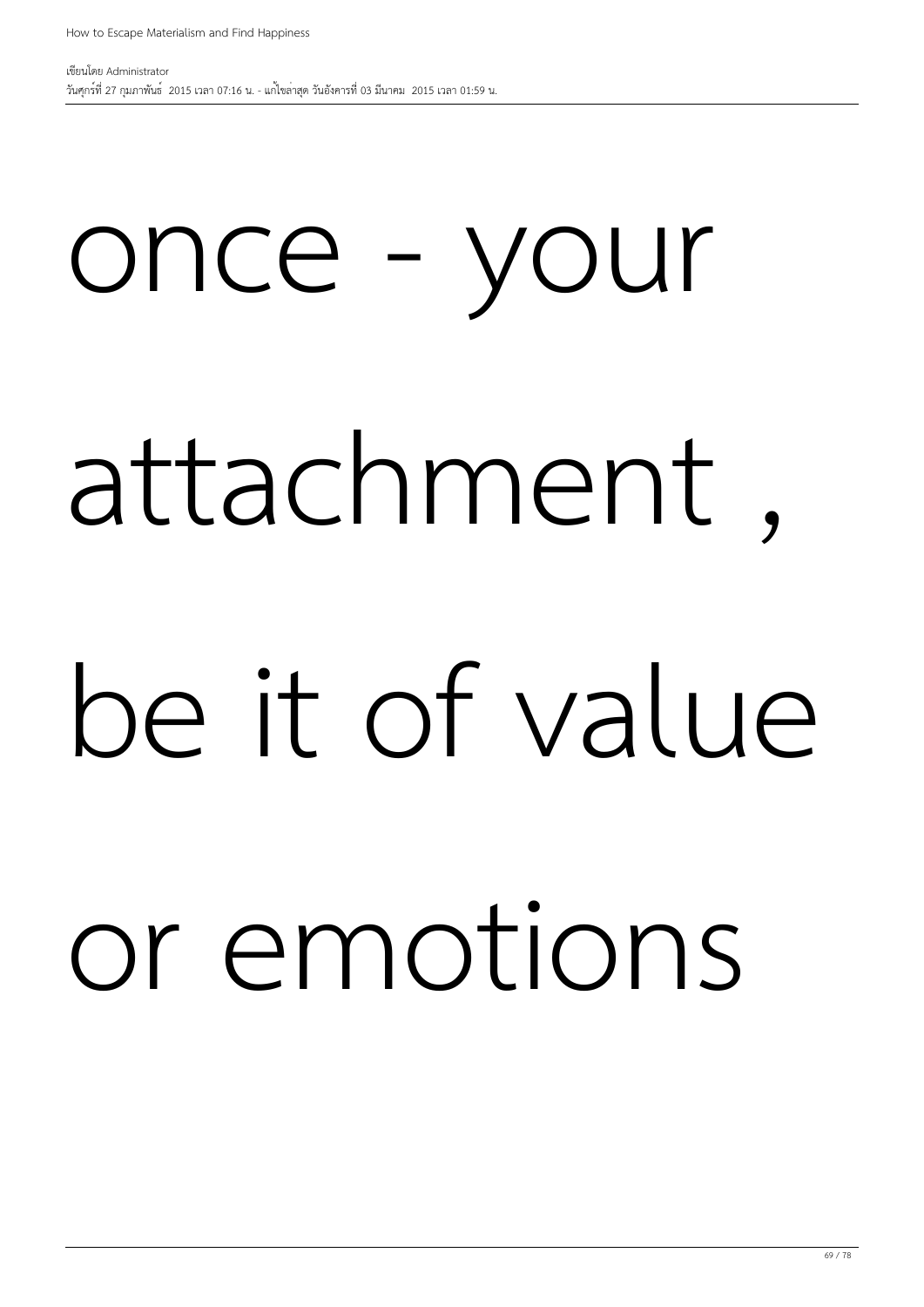# to an object can make it a part of your life . And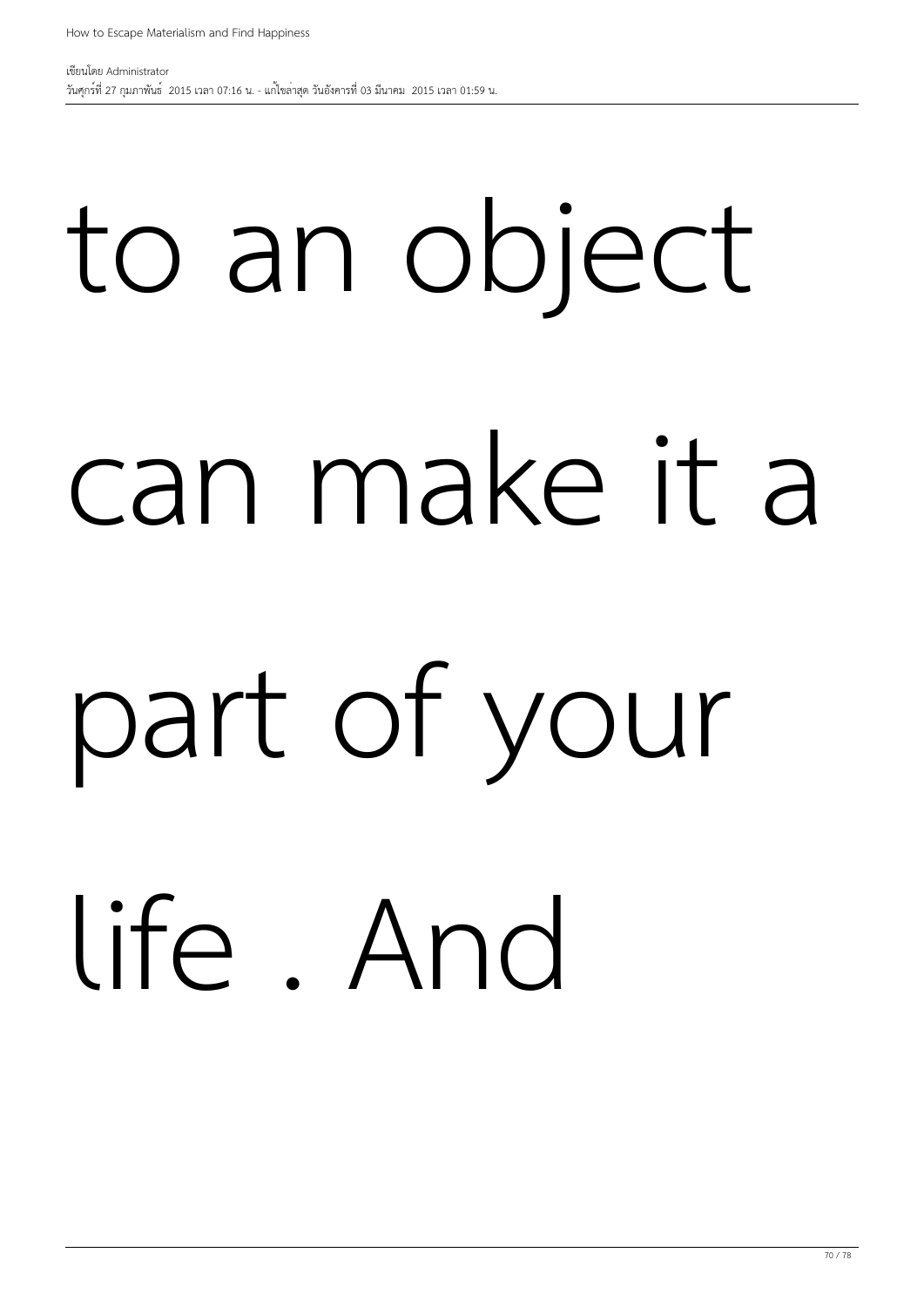# concentrating on these things , you forget to live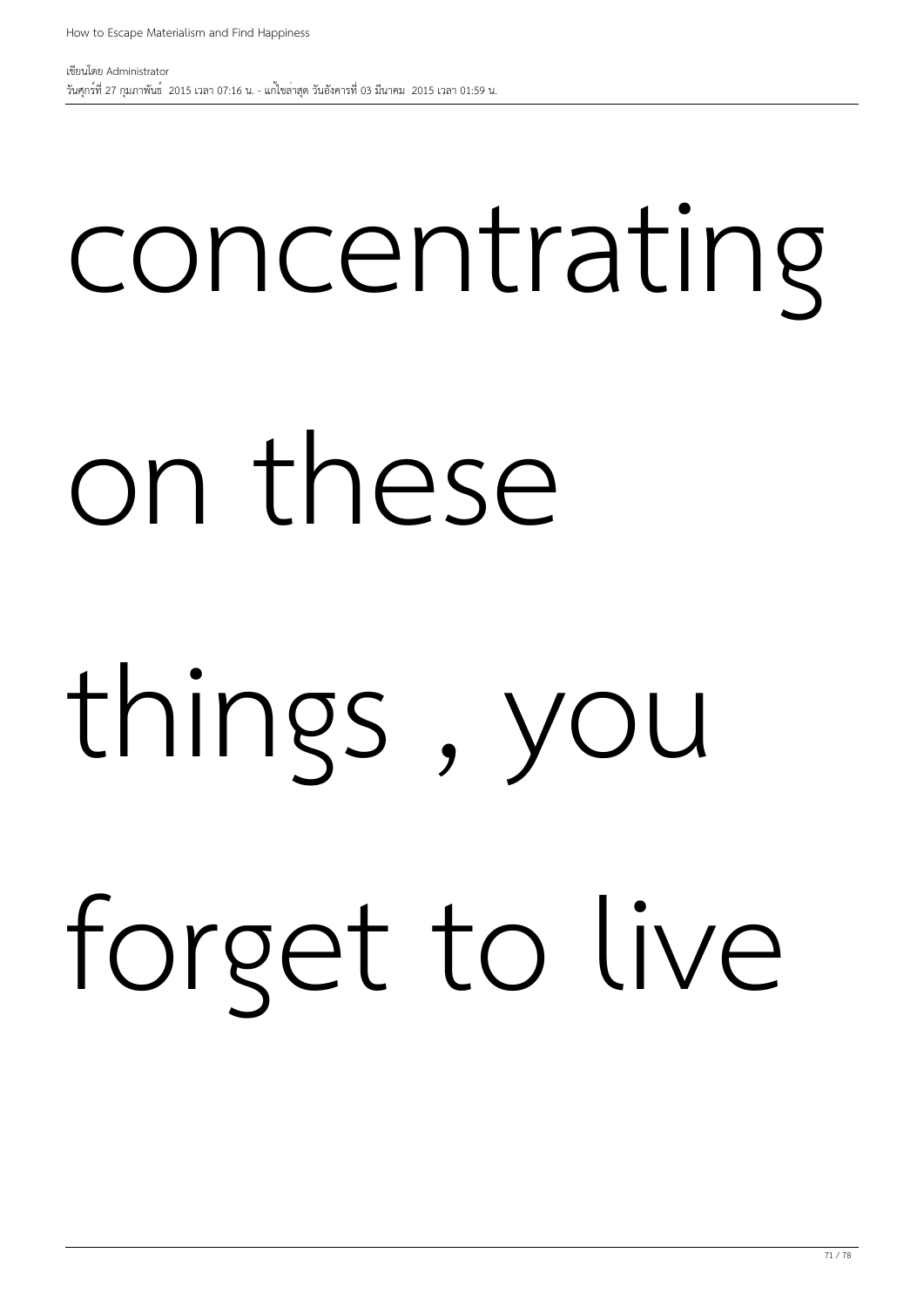เขียนโดย Administrator วันศุกร์ที่ 27 กุมภาพันธ์ 2015 เวลา 07:16 น. - แก้ไขล่าสุด วันอังคารที่ 03 มีนาคม 2015 เวลา 01:59 น.

# your life without

#### concerning

### Where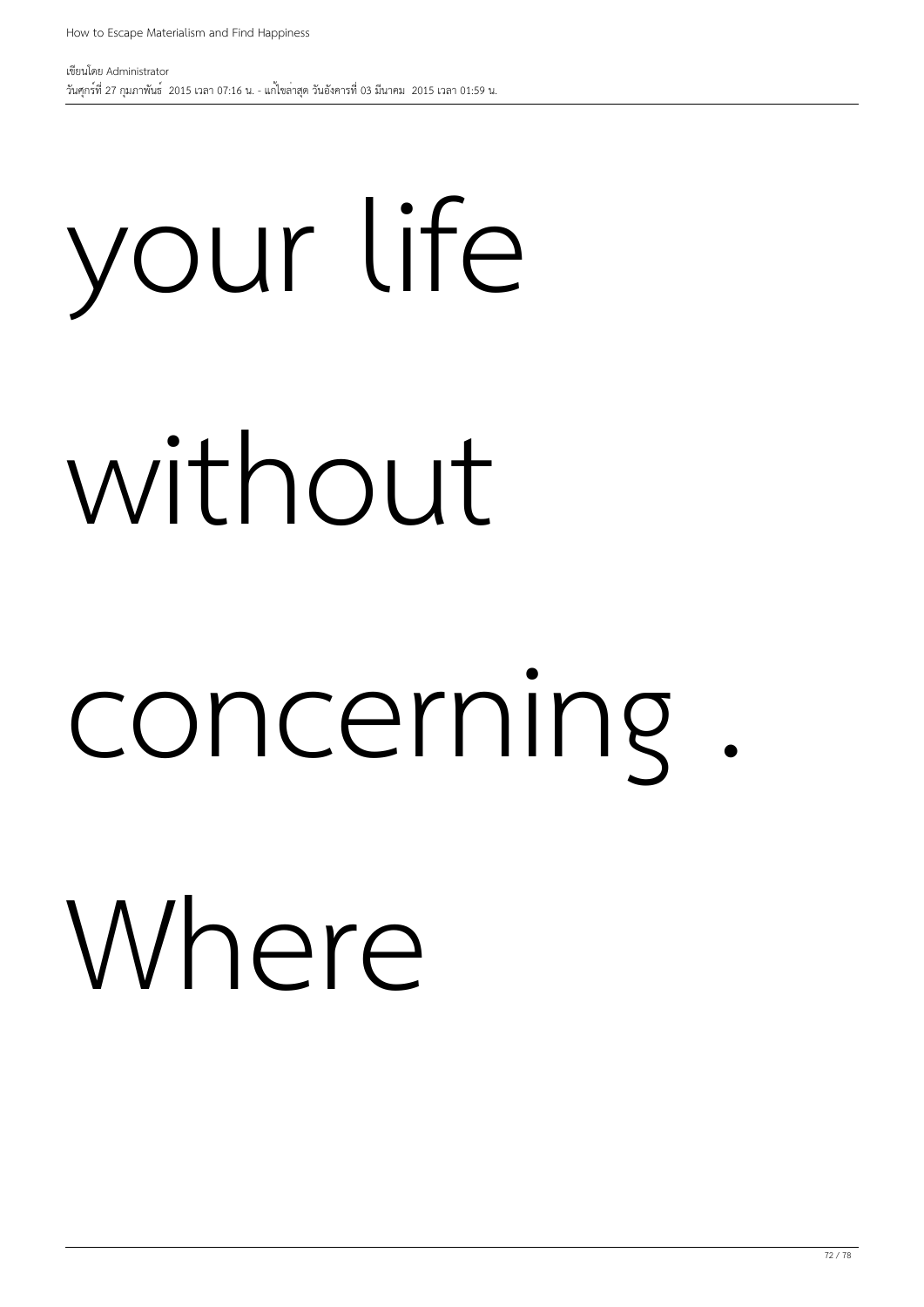## concerned word is

#### bounced ,

#### happiness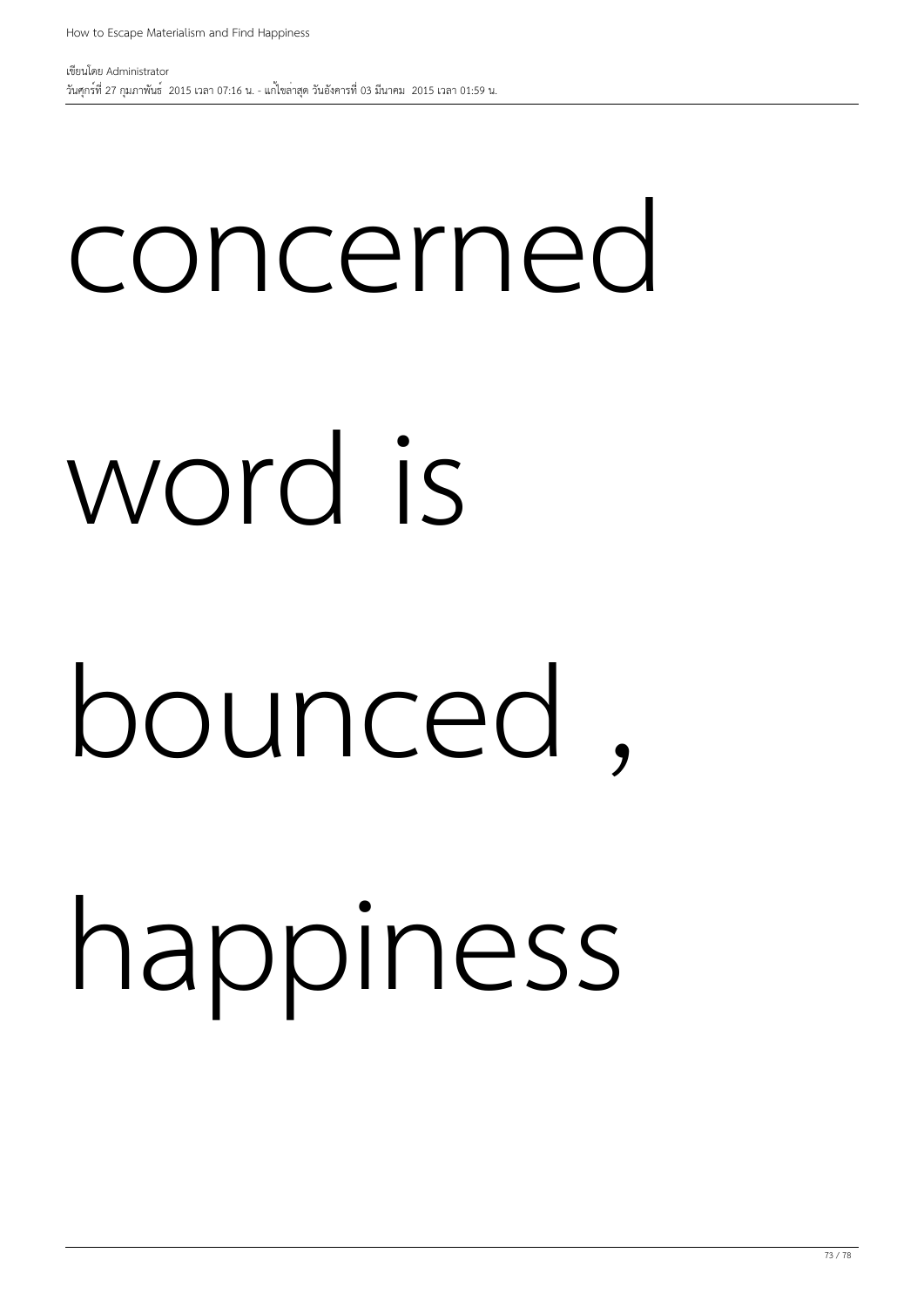# word is erased. So live happily don't make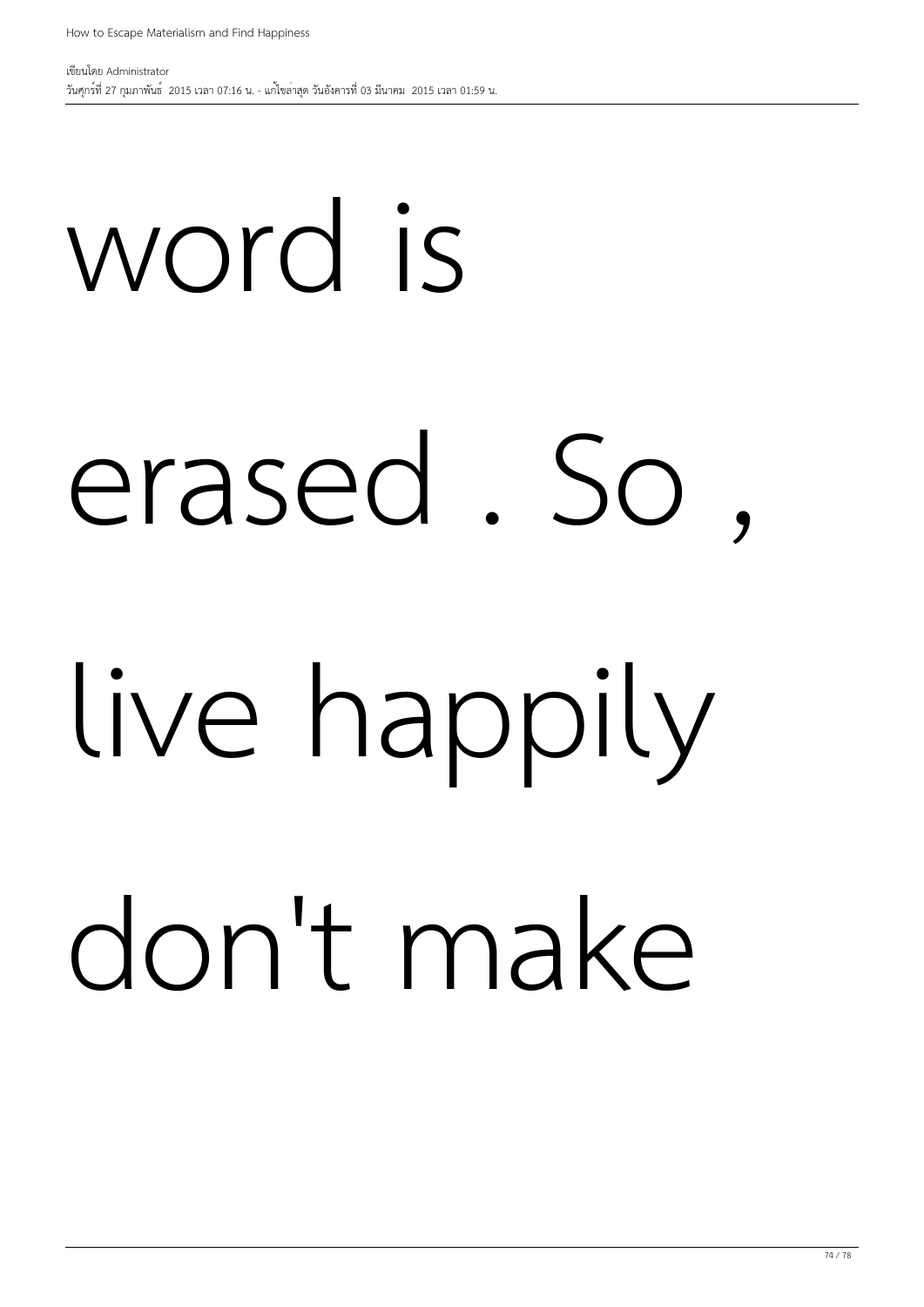## any kind of greedy ,

#### emotional or

#### valued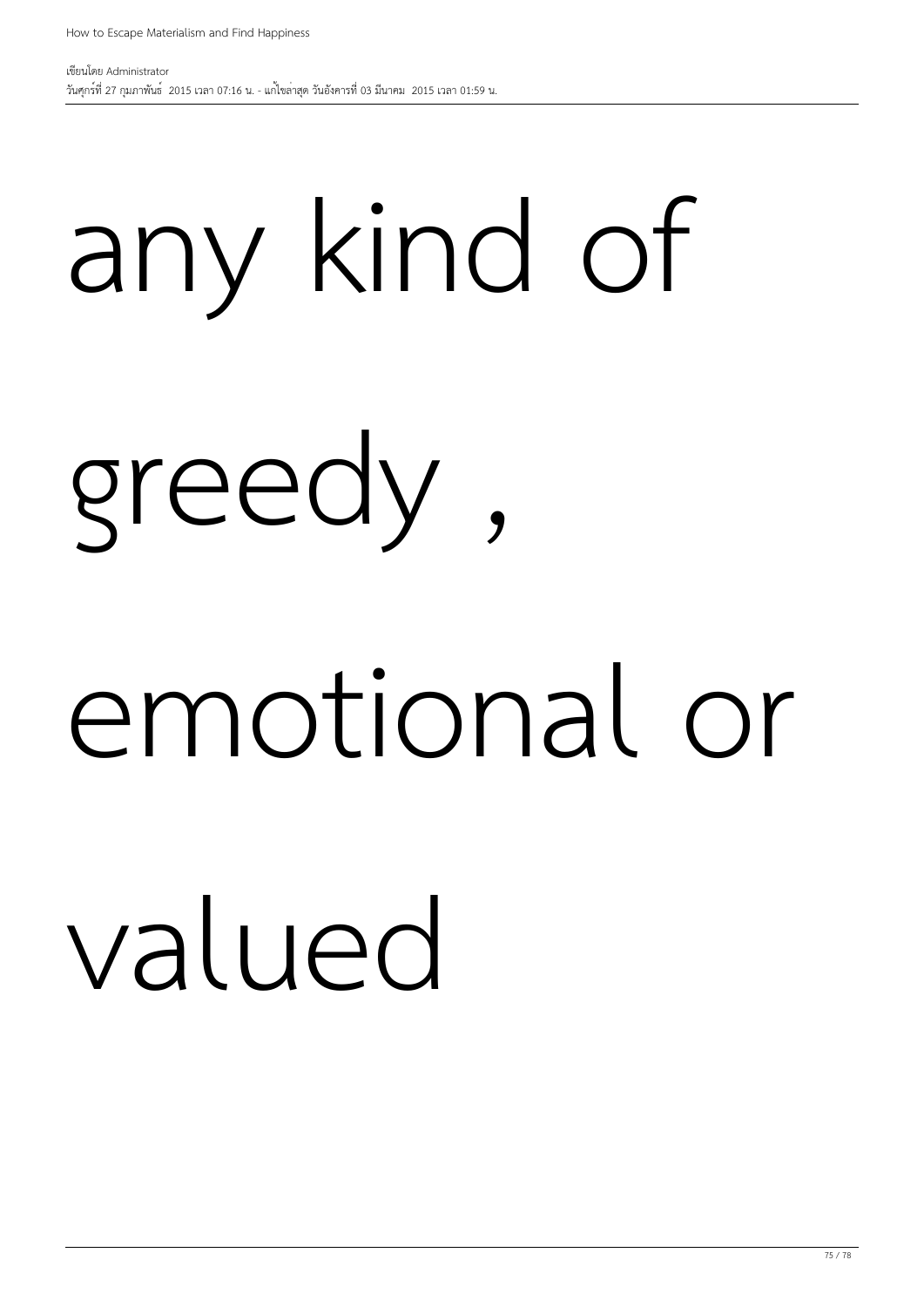## attachment to anything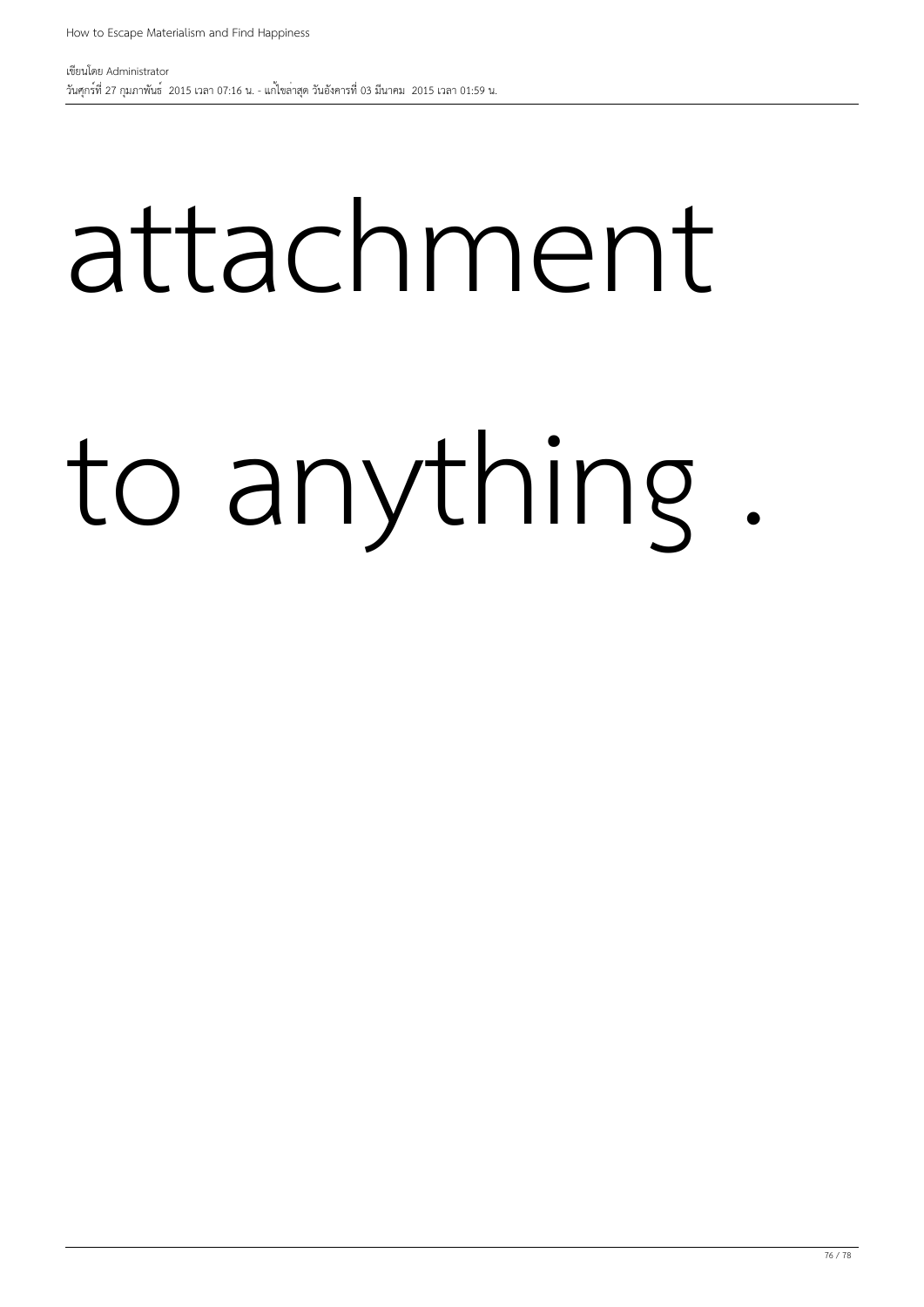# Source from website [http](http://www.wikihow.com/)

[://www.wikih](http://www.wikihow.com/)

[ow.com/](http://www.wikihow.com/)